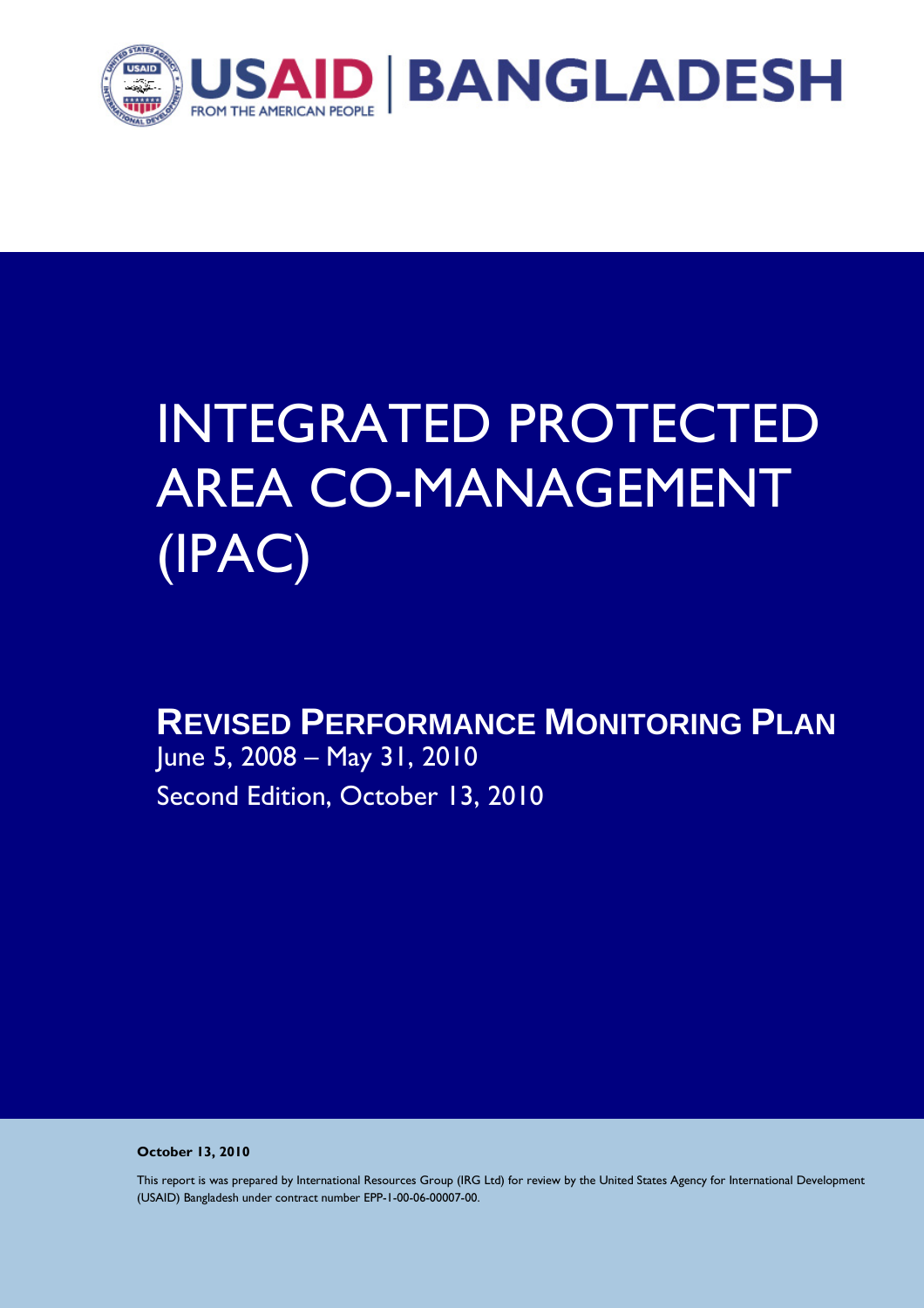# Revised Performance Monitoring Plan

# Integrated Protected Area Comanagement In Bangladesh

# June 5, 2008 – May 31, 2010

October 13, 2010

**USAID Contract N° EPP-1-00-06-00007-00**  Order No : EPP-I-01-06-00007-00

*Submitted to :*  USAID/Bangladesh

*Submitted By :* International Resources Group (IRG) With subcontractors: WWF-USA, dTS, East-West Center Environmental Law Institute, Epler-Wood International The WorldFish Center, CIPD, RDRS, CODEC, CNRS BELA, Asiatic M&C, Oasis Transformation Module Architects, IUB/JU



International Resources Group

12 11 Connecticut Avenue, NW, Suite 700 Washington, DC 20036 202-289-0100 Fax 202-289-7601 www.irgltd.com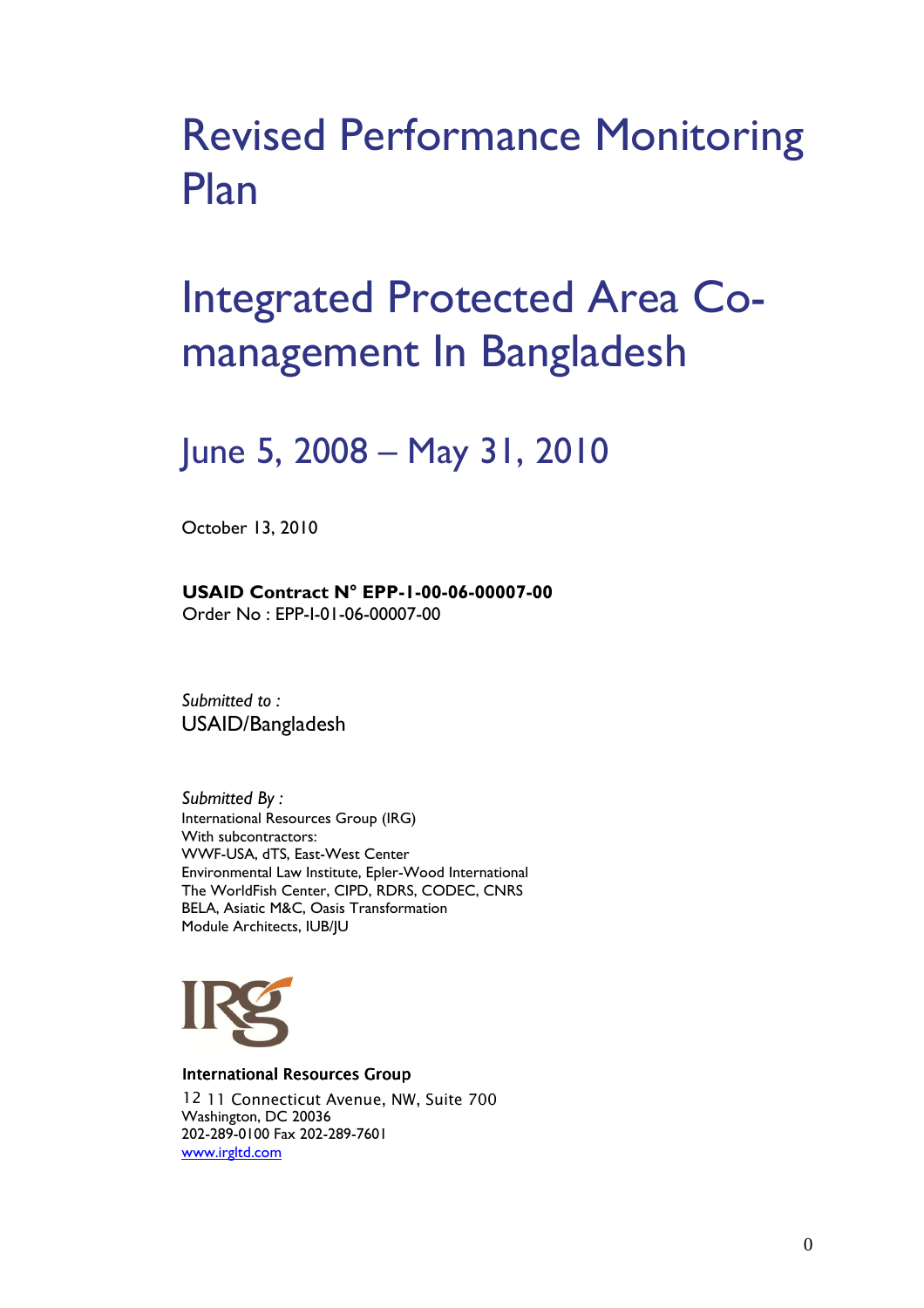# **Table of Contents**

| 1.  | Common Indicator-1: Area under improved natural resource management (NRM) as a                                                                                                |
|-----|-------------------------------------------------------------------------------------------------------------------------------------------------------------------------------|
| 2.  | Common Indicator-2: Area of biological significance under improved management as a                                                                                            |
| 3.  | Common Indicator $-3$ : Area of natural resources showing improved biophysical                                                                                                |
| 4.  | Common Indicator - 4: Area of biological significance showing improved biophysical                                                                                            |
|     |                                                                                                                                                                               |
| 5.  | Common Indicator - 5: Policies, laws, agreements or regulations promoting sustainable<br>natural resource management and conservation that are implemented as a result of USG |
|     |                                                                                                                                                                               |
| 6.  | Common Indicator $-6$ : Increased economic benefits derived from sustainable natural<br>resource management and conservation as a result of USG assistance 19                 |
| 7.  | Common Indicator- 7: People receiving USG supported training in natural resources                                                                                             |
| 8.  | Common Indicator-8: Increased adaptive capacity to cope with impacts of climate                                                                                               |
| 9.  | Common Indicator - 9: Greenhouse gas emissions, measured in metric tons CO2                                                                                                   |
| 10. |                                                                                                                                                                               |
|     | Common Indicator - 10: People in target areas with access to improved drinking water                                                                                          |
| 11. | Common Indicator - 11: Number of people receiving USG supported training in<br>environmental law, enforcement, public participation, and cleaner production policies,         |
| 12. | Common Indicator - 12: Number of people receiving USG supported training in global<br>climate change including framework convention on climate change, greenhouse gas         |
| 13. | Custom Indicator - 13: Number of individuals benefiting from improved stove and biogas                                                                                        |
| 14. | Custom Indicator - 14: Market and non-market revenue generated from Protected Areas                                                                                           |
| 15. | Custom Indicator $-15$ : Increase in density of indicator bird species in wetlands and                                                                                        |
| 16. | Custom Indicator - 16: Amount of leveraged financing for conservation34                                                                                                       |
| 17. | Custom Indicator - 17: Number of individuals that are aware of a national protected area                                                                                      |
|     |                                                                                                                                                                               |
| 18. | Custom Indicator $-18$ : More active and decisive support for PA co-management from                                                                                           |
| 19. | Custom Indicator - 19: Number of communities with co-management agreement 37                                                                                                  |
| 20. | Custom Indicator $-20$ : Number of training curriculums and modules designed and taught                                                                                       |
| 21. |                                                                                                                                                                               |
| 22. | Custom Indicator $-22$ : Number of protected area management units with improved                                                                                              |
|     |                                                                                                                                                                               |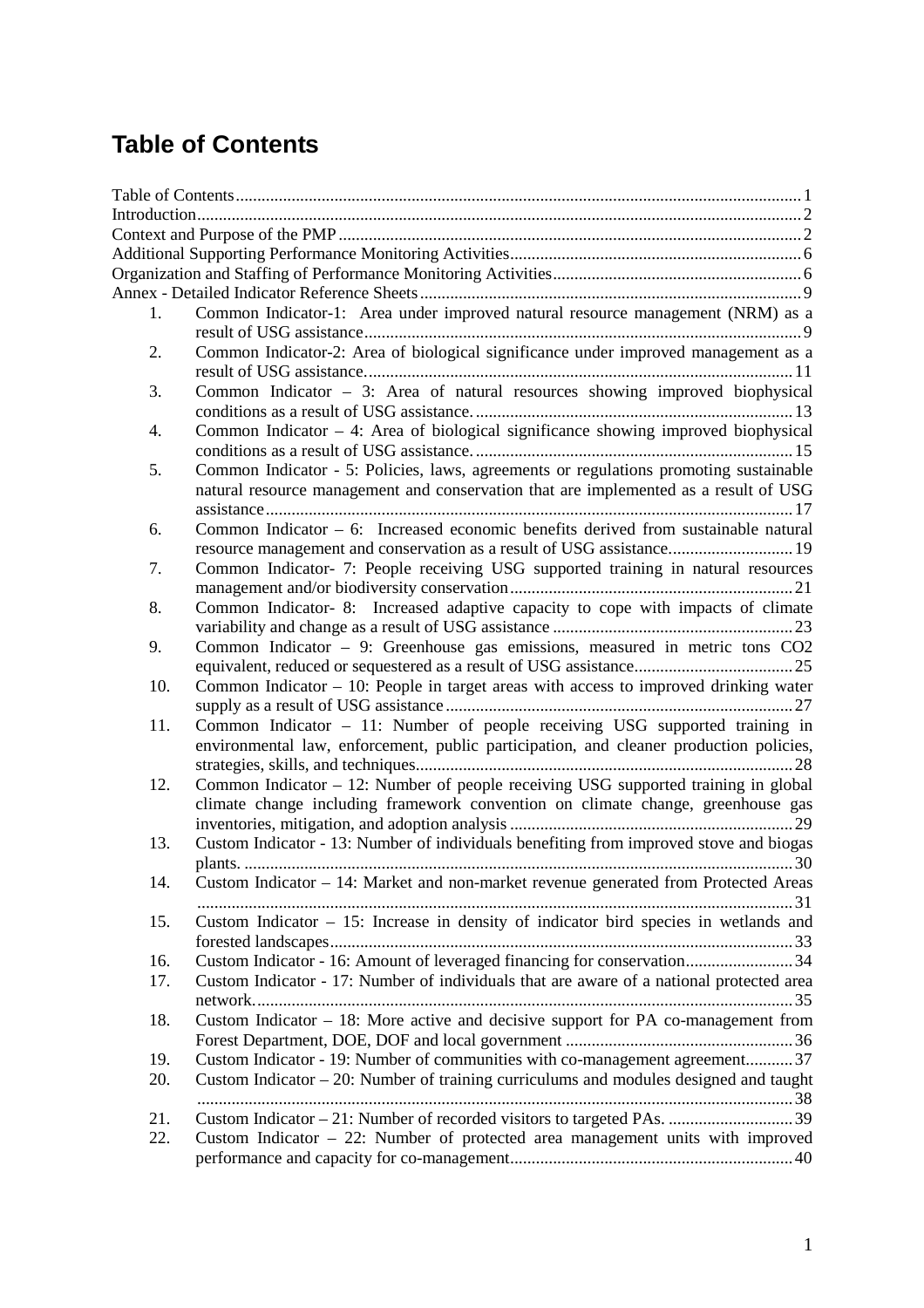# **Introduction**

This document presents the revised Performance Monitoring Plan (PMP) of the Integrated Protected Area Co-Management (IPAC) Project in Bangladesh. The PMP incorporates indicators related to the development of a coherent strategy for integrated protected areas comanagement and biodiversity conservation, building stakeholder and institutional capacity and site specific implementation of co-management in five targeted clusters of sites in Bangladesh. Additional indicators are designed to monitor progress in improving the welfare of rural communities through reduced vulnerability and increased adoption to climate change, improved access to drinking water supplies, as well as the development of public-private partnerships, sustainable conservation financing, and strengthening of value chains associated with alternative income generation by communities participating in co-management.

This draft updated PMP will be finalized in consultation with USAID/Bangladesh's Environment team, and IPAC implementing partners and stakeholders.

# **Context and Purpose of the PMP**

Under the reporting requirements for projects funded by USAID, a performance monitoring plan (PMP) must be prepared for the review and approval of USAID. This PMP updates the detailed definitions of the set of indicators to be used in assessing progress in the achievement of the results targeted by IPAC interventions and investments during the life of the project, and reports on achievements from June 2008 to May 2010.

This performance monitoring plan lays out indicators that are being measured on a quarterly and/or annual basis throughout the implementation of IPAC to establish trend lines for project performance, and to assess progress in achieving the annual targets agreed upon with USAID and IPAC stakeholders. **The proposed annual targets for each indicator are cumulative**.

Two types of indicators are designed to monitor the contribution of IPAC to globally important impacts targeted by USAID and to specific or customized indicators for monitoring IPAC interventions:

• *Common Indicators of the U.S. Foreign Assistance Framework*: these indicators are referenced in the statement of work for IPAC and are used to report on the contribution of IPAC to the achievement of results in priority program areas identified in the US Foreign Assistant Framework; this includes 12 indicators related to the impact of IPAC investments on biodiversity conservation, economic growth and poverty alleviation, climate change and water supply. A list of common indicators is shown in Table 1.

*Custom Indicators for IPAC*: There are a number of indicators which are not explicitly cited in the IPAC statement of work but which are proposed in order to track and report on additional important project impacts and results, particularly intermediate results that contribute significantly to the longer term achievement of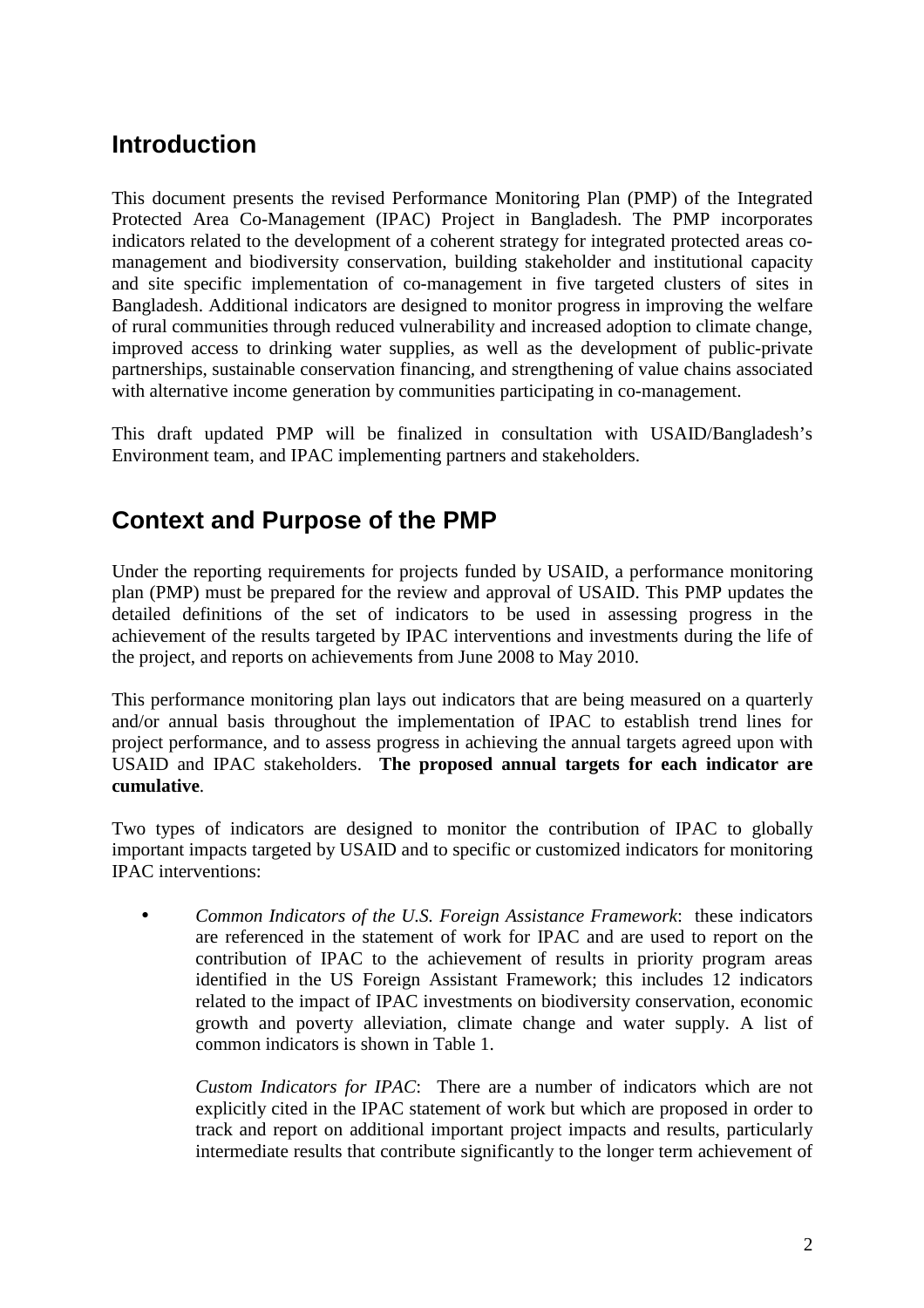the specified common indicators. A detailed list of 10 custom indicators is shown in Table 2.

The information collected by the performance monitoring activities of IPAC are fed into the overall program monitoring and performance reporting system for development assistance programs funded by USAID. The PMP data also help USAID, key stakeholders and the IPAC team to identify changes in the management and implementation of IPAC that may be required to ensure that the targeted results of IPAC are progressively achieved over the project duration.

Primary data for several indicators are collected from a variety of sources including IPAC staff and partners working on field level interventions, and by local and national government agencies involved with the IPAC program. Whenever applicable, PMP data are gender disaggregated. As necessary, the IPAC team provides assistance to selected government stakeholders to develop systems to track and report on program results.

Indicator reference sheets have been prepared for each indicator, to provide detailed information on the definition of each indicator, units of measure, their management utility, proposed methods for collecting and analyzing data including the frequency of data acquisition, location of supporting information and performance indicator values. The reference sheets also specify the relevant sources of information and identify the staff or institutions responsible for providing the data. A full set of indicator reference sheets is included as Annex A, along with explanatory notes and summary data from which the final indicators are compiled.

In preparing this revised PMP, the opportunity has been taken to review and revise the original set of targets set at the project outset in the light of adjustments made in planned project coverage during the first two years, which have tended to widen the scope; and in terms of methods and more realistic estimates of potential impacts. In some cases of custom indicators targets were not set earlier, and these have now been developed.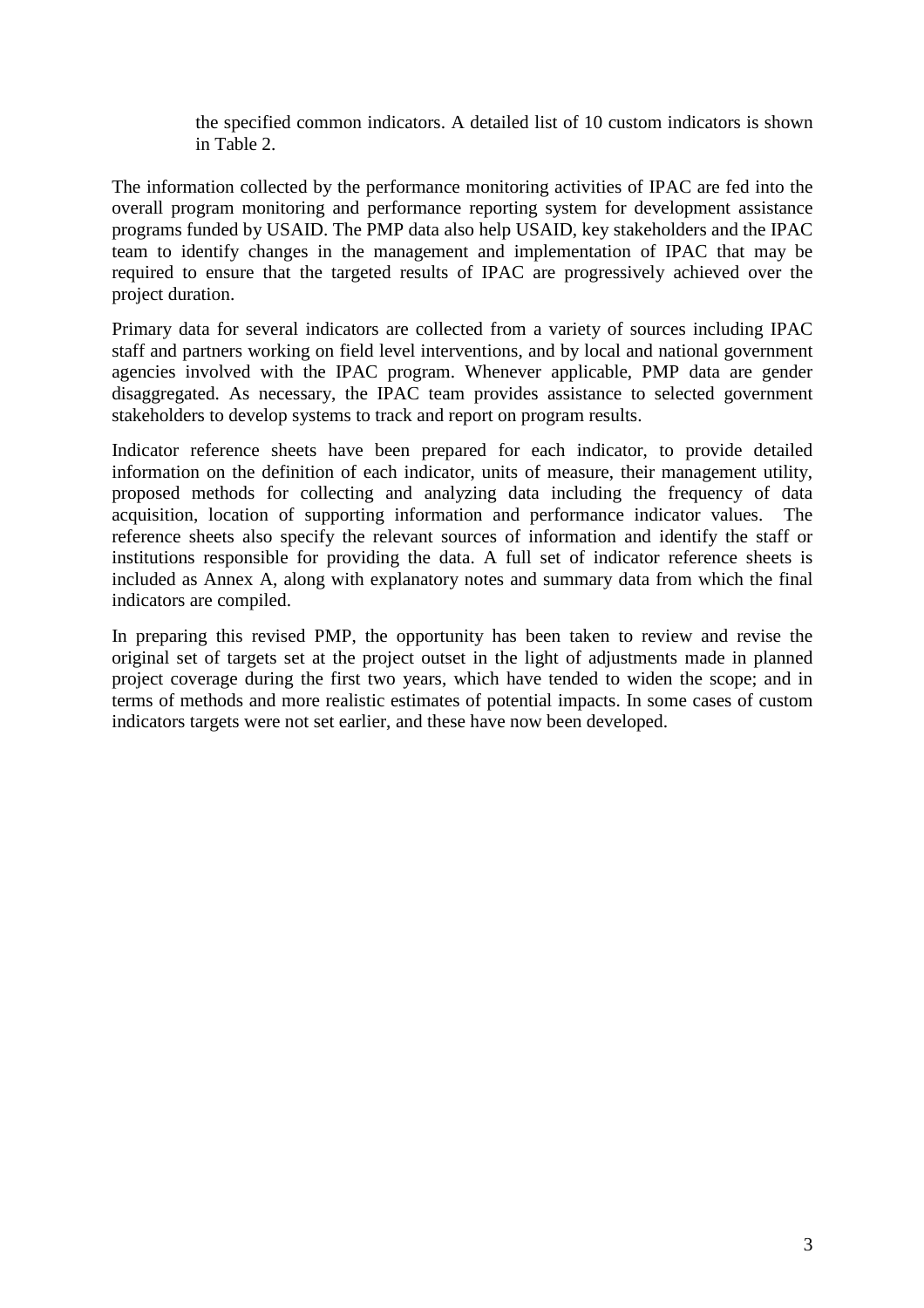## **Table 1- Targets and Achievement for Common Indicators of the U.S. Foreign Assistance Framework for IPAC**

| Indicators                                                                                                                                                                                                   | <b>Baseline</b>                | 2009                                         | 2010                      | 2011                      | 2012             | 2013             |                  |
|--------------------------------------------------------------------------------------------------------------------------------------------------------------------------------------------------------------|--------------------------------|----------------------------------------------|---------------------------|---------------------------|------------------|------------------|------------------|
| 1: Number of hectares under improved<br>natural resource management as a result of<br>USG assistance.                                                                                                        | 134,268                        | T: 15,000<br>A:0                             | T: 100,000<br>A: 201,500* | T: 256,500<br>А:          | T: 716,500<br>А: | T: 716,500<br>А: |                  |
| 2: Number of hectares in areas of biological<br>significance under improved management<br>as a result of USG assistance.                                                                                     |                                | 23,918                                       | T: 15,000<br>A:0          | T: 50,000<br>A: 147,553   | T: 170,000<br>А: | T: 600,000<br>А: | T: 600,000<br>А: |
| 3: Number of hectares of<br>natural resources showing                                                                                                                                                        | 3a Land-<br>scape only         | na                                           | T: 50<br>A:50             | T: 500<br>A: 329          | T: 1,000<br>А:   | T: 1,500<br>А:   | T: 2,000<br>А:   |
| improved biophysical<br>conditions as a result of USG<br>assistance.                                                                                                                                         | 3b Core<br>plus land-<br>scape | 48,817                                       | T: 50<br>A:70             | T: 10,500<br>A: 553       | T: 101,000<br>А: | T: 201,500<br>А: | T: 302,000<br>А: |
| 4: Number of hectares in areas of biological<br>significance showing improved biophysical<br>conditions as a result of USG assistance.                                                                       |                                | 2.673<br>intervention<br>23,918<br>condition | T: 0<br>A:20              | T: 10.000<br>A: 224       | T: 100.000<br>А: | T: 200,000<br>А: | T: 300.000<br>А: |
| 5: Number of policies, laws, agreements or<br>regulations promoting sustainable natural<br>resource management and conservation<br>that are implemented as a result of USG<br>assistance.                    |                                | 4                                            | T:2<br>A:2                | T:9<br>A:9                | T: 12<br>А:      | T: 15<br>А:      | T: 20<br>А:      |
| 6 Number of people with increased<br>economic benefits derived from sustainable<br>natural resource management and<br>conservation as a result of USG assistance.                                            |                                | 137,830                                      | T: 100.000<br>A:na        | T: 150.000<br>A: 23,968** | T: 200,000<br>А: | T: 350,000<br>А: | T: 500,000<br>А: |
| 7: Number of people receiving USG<br>supported training in natural resources<br>management and/or biodiversity<br>conservation.                                                                              |                                | 32, 203                                      | T: 5,000<br>A: 228        | T: 10,000<br>A: 8,932     | T: 15,000<br>А:  | T: 18,000<br>А:  | T: 20,000<br>А:  |
| 8: Number of people with<br>increased adaptive capacity to                                                                                                                                                   | 8a:<br>aware                   |                                              | T: 50,000<br>A: 450       | T: 75,000<br>A: 129,597   | T: 100,000<br>А: | T: 150,000<br>А: | T: 200,000<br>А: |
| cope with impacts of climate<br>variability and change as a<br>result of USG assistance.                                                                                                                     | 8b:<br>adapted                 | None                                         | T: 0<br>A:0               | T: 0<br>A: 0              | T: 10,000<br>А:  | T: 40,000<br>А:  | T: 70,000<br>А:  |
| 9: Quantity of greenhouse gas emissions<br>reduced or sequestered as a result of USG<br>assistance (metric ton of CO <sub>2</sub> equivalent).                                                               |                                | na                                           | T: 3,000<br>A: 2,710      | T: 30,000<br>A: 29,875    | T: 150,000<br>А: | T: 200,000<br>А: | T: 540,000<br>А: |
| 10. Number of people in target areas with<br>access to improved drinking water supply<br>as a result of USG assistance                                                                                       | 0/na                           | T: 5,000<br>A:0                              | T: 10,000<br>A: 6,694     | T: 20,000<br>А:           | T: 25,000<br>А:  | T: 30,000<br>A:  |                  |
| 11. Number of people receiving USG<br>supported training in environmental law,<br>enforcement, public participation, and<br>cleaner production policies, strategies,<br>skills, and techniques               |                                | 0                                            | T: 150<br>A:35            | T: 300<br>A: 453          | T: 450<br>А:     | T: 600<br>А:     | T:750<br>А:      |
| 12. Number of people receiving USG<br>supported training in global climate change<br>including framework convention on climate<br>change, greenhouse gas inventories,<br>mitigation, and adaptation analysis |                                | 0                                            | T: 0<br>A:0               | T: 25<br>A: 378           | T: 50<br>А:      | T: 75<br>А:      | T: 100<br>A:     |

Notes:

 $T = Target, A = Actual$  or Achievement, na = not available (not estimated, for example not applicable or likely to be very low in early project years)

\* The landscape area estimates used in calculating targets are reported, a more accurate calculation of achievement is now in progress based on development of GIS and mapping the landscapes covered by CMOs and their management plans.

\*\* Only new direct beneficiaries are counted, if all of the baseline direct beneficiaries achieve further gains the target in 2010 is met (but this requires verification) and data to quantify indirect beneficiaries is not yet available.

In Indicator 4 Biophysical condition targets are shown, but for 2009 and 2010 data is only available on intervention areas to restore or improve habitat since baseline surveys for biological indicators were then underway and changes in indicator species populations will be estimated in 2011 onwards as attributable changes can only happen after co-management is established and habitat starts to improve.

2009 to 2013 columns are in addition to the baseline, and are cumulative between years. Thus the actual total area under improved NR management (indicator 1) in June 2010 is  $134,268 + 105,725 = 239,993$  ha. However, the baseline status is not attributable to USG support through IPAC, and so areas or people counted in the baseline are only included in the IPAC indicator achievements if there are additional improvements in condition, benefits, etc. over and above the baseline level that can be attributed directly or indirectly to IPAC.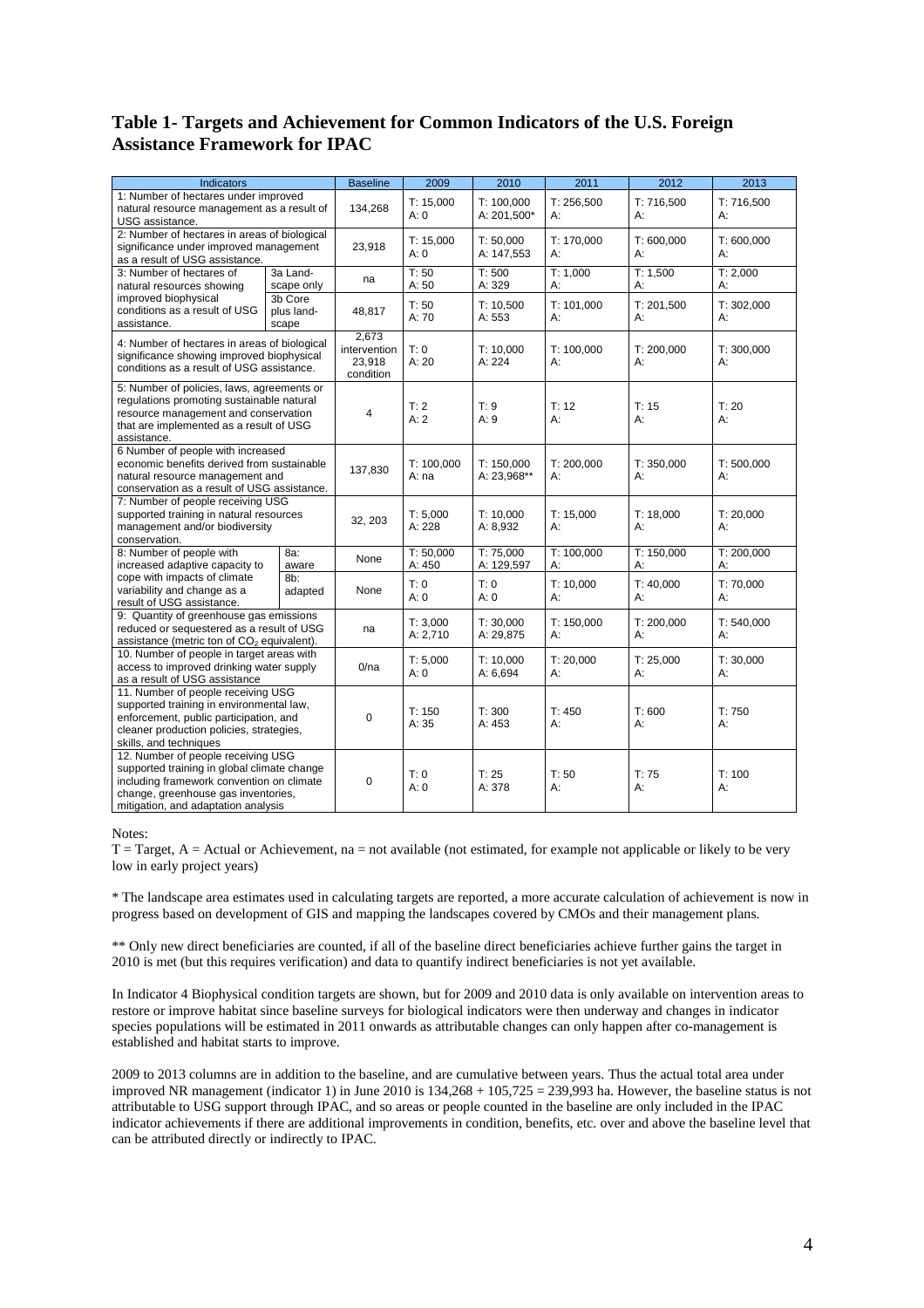### **Table 2 - Targets and Achievement for Custom Indicators for IPAC**

| <b>Indicators</b>                                                                                                                                                           | <b>Baseline</b>                        | 2009                         | 2010                         | 2011                 | 2012                 | 2013                                                                                     |
|-----------------------------------------------------------------------------------------------------------------------------------------------------------------------------|----------------------------------------|------------------------------|------------------------------|----------------------|----------------------|------------------------------------------------------------------------------------------|
| 13: Number of individuals<br>benefiting from use of improved<br>stove and bio-gas plants.                                                                                   | 25,167                                 | T: 5,600<br>A: 2,800         | T: 19,600<br>A: 6,281        | T: 28,000<br>А:      | T: 36,400<br>А:      | T: 44,800<br>А:                                                                          |
| 14: Market and non-market<br>revenue generated from<br>Protected Areas (in USD)                                                                                             | na                                     | T: \$250,000<br>A: \$156,933 | T: \$800,000<br>A: \$724,236 | T: \$1,200,000<br>А: | T: \$1,600,000<br>A: | T: \$2,000,000<br>$A$ :                                                                  |
| 15: Increase in density of<br>indicator bird species in wetland<br>and forested landscapes<br>compared with baseline                                                        | Occurred in<br>previous<br>projects    | na                           | $\star$                      |                      |                      | Forest $>10\%$<br>increase for all<br>species<br>Wetland $>30\%$<br>increase total count |
| 16: Amount of leveraged<br>financing for conservation (in<br>millions of USD)                                                                                               | na                                     | T: \$4.30<br>A: \$12.73      | T: \$8.60<br>A: \$17.26      | T: \$12.90<br>$A$ :  | T: \$17.20<br>A:     | T: \$21.50<br>$A$ :                                                                      |
| 17: Number of individuals that<br>are aware of a national protected<br>areas network.                                                                                       | 320,000                                | T: 50,000<br>A: 16,722       | T: 500,000<br>A: 182.978     | T: 1,000,000<br>А:   | T: 2,000,000<br>А:   | T: 2,500,000<br>A:                                                                       |
| 18: More active and decisive<br>support for PA co-management<br>from Forest Department, DOE &<br>DOF and local government (% of<br>PAs with substantive support in<br>year) | na                                     | T: none<br>$A: na-$          | T: none<br>A: na             | T: 60%<br>$A$ :      | T: 80%<br>А:         | T: 100%<br>$A$ :                                                                         |
| 19: Number of communities with<br>co-management agreements.                                                                                                                 | $Forest -$<br>260;<br>wetland -<br>127 | T: 20<br>$A$ :               | T: 100<br>A: 142             | T: 250<br>А:         | T: 400<br>А:         | T: 400<br>А:                                                                             |
| 20: Number of training<br>curriculums and modules<br>designed and taught                                                                                                    | 0                                      | T: 4<br>A: 1                 | T:6<br>A: 10                 | T: 10<br>А:          | T: 15<br>А:          | T: 20<br>A:                                                                              |
| 21: Number of recorded visitors<br>to targeted PAs.                                                                                                                         | na                                     | T: 50,000<br>A: 70,000       | T: 250,000<br>A: 252,525     | T: 500,000<br>A:     | T: 750,000<br>А:     | T: 1,000,000<br>A:                                                                       |
| 22. Number of protected area<br>management units with improved<br>capacity for co-management                                                                                | 24                                     | T: 5<br>A: na                | T: 20<br>A: na               | T: 25<br>А:          | T: 30<br>А:          | T: 45<br>A:                                                                              |

Notes:

 $T = Target, A = Actual or Achievement, na = not available (not estimated, for example not applicable or likely to be very$ low in early project years).

\* intermediate year targets are not set as anticipated % changes are small and may fluctuate, but changes from baseline will be measured in subsequent years.

For indicator 15 monitoring will be conducted each year, achievements are likely only from 2011 onwards as a result of improved condition of PA habitats, and initial changes may be small; so only a final year target is shown.

For indicator 18 measurement will be at the level of co-management units (CMOs), so assessments are planned from 2010- 11 onwards to reflect support once CMOs have been formed.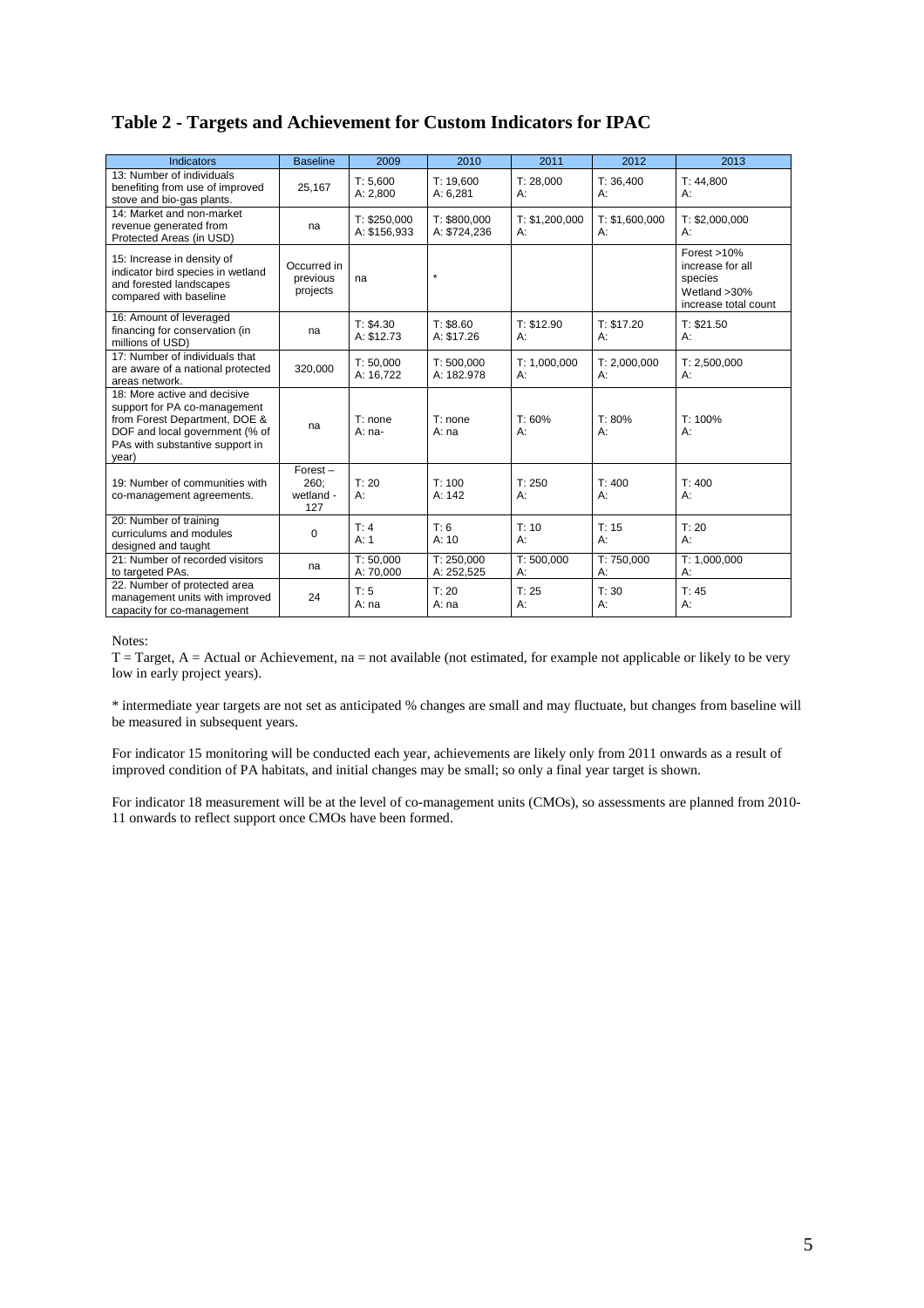# **Additional Supporting Performance Monitoring Activities**

The IPAC team uses performance monitoring as an integral part of our adaptive management approach to implement IPAC. Monthly reporting provides information on interim progress, and quarterly progress reports serves to collect data and assess trends in the achievement of indicator targets. Semi-annual team meetings are held with all implementing partners and key stakeholders to collectively assess progress in completing activities and deliverables scheduled in annual work plans, and in achieving results and targets established in the PMP.

IPAC's performance monitoring system is also integrated into the IPAC communication strategy. Information from the monitoring system serves to inform decision making and project management, as well as contribute to the identification and sharing of lessons learned, success stories and increased public awareness of IPAC impacts and program benefits.

Training and capacity building includes short courses and other assistance designed to increase the level of local participation in data collection and analysis for performance monitoring, and to increase institutional capabilities at all levels to manage the PMP data and to make effective use of it to enhance program results.

An Applied Research Small Grant Program established by IPAC and coordinated by the WorldFish Center makes small grants available to support applied research and field level surveys that directly contribute to the performance monitoring process, while building capacity among students, researchers and other stakeholders supporting PA co-management. The Small Grants program is overseen by a committee including respected conservationists, scientists and researchers, including an environmental expert from USAID, to ensure that the funded applied research activities are consistent with IPAC objectives and USAID's overall interests in environmental management and economic development.

# **Organization and Staffing of Performance Monitoring Activities**

The IPAC COP oversee the analysis and overall reporting of performance monitoring data, and collaborates closely with USAID, GOB Project Directors and IPAC key personnel to review and assess data as it becomes available. In the field, Cluster Coordinators and Technical Advisors oversee the collection and periodic reporting of monitoring data in each Cluster. WFC oversees scientific quality and soundness of monitoring data, in collaboration with IRG M&E specialists and EWC.

The day to day operations of IPAC performance monitoring and applied research (PMAR) are being managed by the PMAR team, led by the PMAR specialist, and assisted by Dr. Paul Thompson (socio-economic advisor) and Dr. Golam Mustafa (biophysical advisor and Small Grants Manager mobilized by The WorldFish Center). Additional short term expertise in PMAR will be mobilized through IRG, WFC and the East West Center.

All protocols for information collection under the Project are reviewed by the Performance Monitoring and Applied Research Committee, chaired by the COP and coordinated by the PMAR Coordinator. The Committee's core members include Dr. Golam Mustafa and the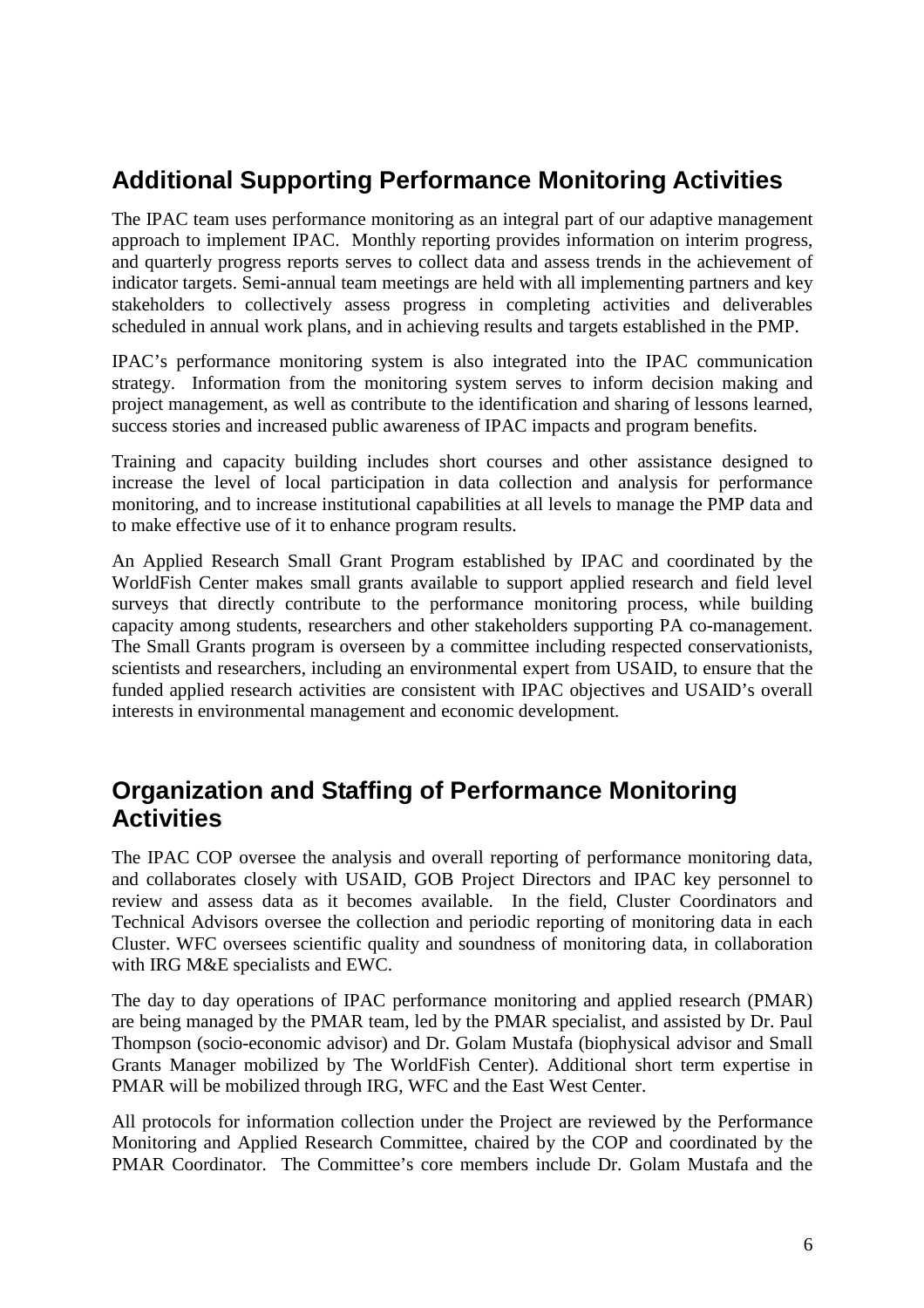M&E socio-economic specialist consultant, although others may be requested to join the Committee on an ad hoc basis to review technical protocols specific to his/her areas of expertise.

A central feature of IRG's PM&AR approach is the investment in highest quality information tool design and quality control during information collection and analysis. Our partnership with the WorldFish Center is brought to bear especially on this quality control process, a role that is fitting for WFC in light of its being one of the centers within the Consultative Group on International Agricultural Research CGIAR). WFC's monitoring specialist Dr. M.G. Mustafa will support the Team in setting protocols for wetland biophysical information collection so that it is both appropriate for local community monitoring and directly useful for statistically valid scientific analysis.

At the field level, The WorldFish Center's partnership is furthered through the presence of designated Performance Monitoring and Applied Research Associates as Cluster Advisors at each Cluster. These Cluster Advisors, in addition to other roles, are directly involved in ensuring the quality and consistency of all information collection undertaken by the implementing NGOs. The WorldFish Center staff additionally conduct quality control checks of data as it is being collected and digitized.

The quality control process in design and analysis will be further supported through the creation of a PM&AR Management Group. This small Group will have the authority to vet and modify, as necessary, any and all data collection and analysis instruments and processes proposed under the Project. Its role is to provide frank, honest and strategic feedback on proposed survey instruments.

At the Dhaka level, the Team is supported by a mid-level Statistician and data analyst (SPSS) and a GIS analyst to facilitate GIS and mapping processes. Mapping for protected landscapes will be conducted using Resources Information Management System (RIMS) unit of Forest Department. IPAC will provide GIS/Remote Sensing data supports and logistics for mapping process.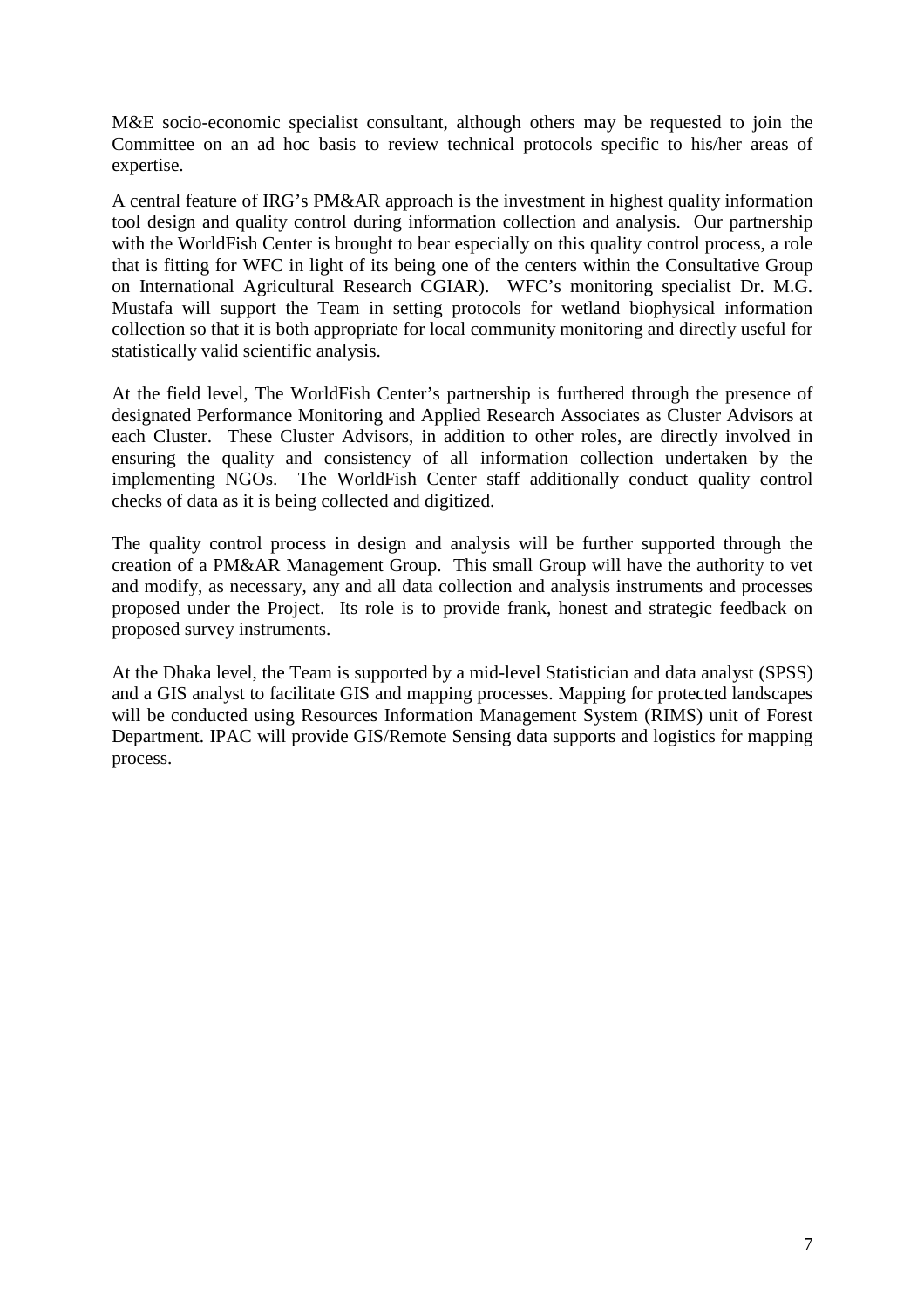

**PERFORMANCE MONITORING**

8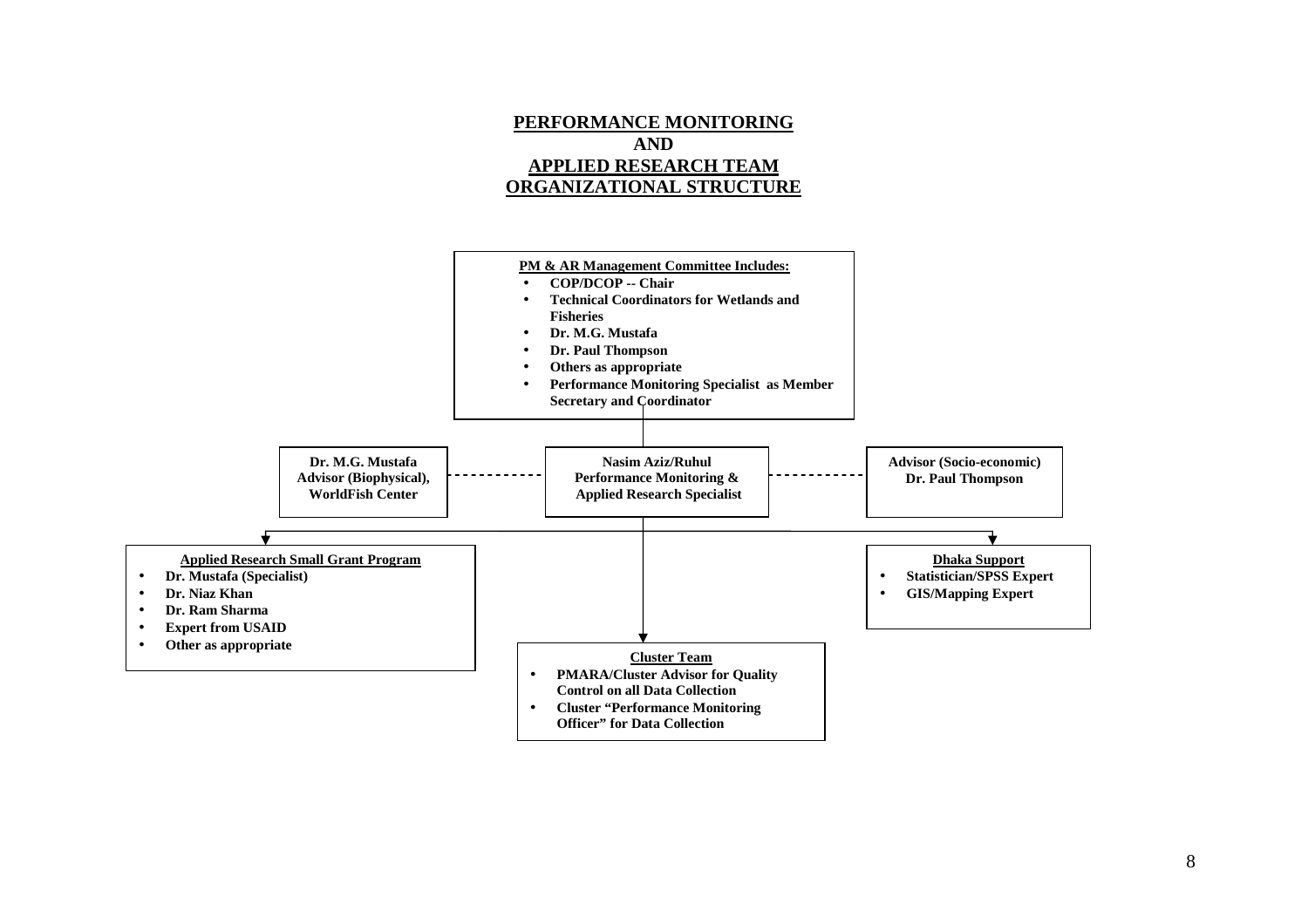# **Annex - Detailed Indicator Reference Sheets**

# **1. Common Indicator-1: Area under improved natural resource management (NRM) as a result of USG assistance**

| <b>IPAC INDICATOR REFERENCE SHEET</b>                                                                                                                                                                                                                                                                                                                                                                                                                                                                                                                                                                                                                                                                                                                                                                                                                                                                                                                                                                                                                                                                                                                                                                                                                                                                                                                                                                                                                                                                                                                                                                                                                                                                                                                                                            |
|--------------------------------------------------------------------------------------------------------------------------------------------------------------------------------------------------------------------------------------------------------------------------------------------------------------------------------------------------------------------------------------------------------------------------------------------------------------------------------------------------------------------------------------------------------------------------------------------------------------------------------------------------------------------------------------------------------------------------------------------------------------------------------------------------------------------------------------------------------------------------------------------------------------------------------------------------------------------------------------------------------------------------------------------------------------------------------------------------------------------------------------------------------------------------------------------------------------------------------------------------------------------------------------------------------------------------------------------------------------------------------------------------------------------------------------------------------------------------------------------------------------------------------------------------------------------------------------------------------------------------------------------------------------------------------------------------------------------------------------------------------------------------------------------------|
| <b>Program Area: Environment</b>                                                                                                                                                                                                                                                                                                                                                                                                                                                                                                                                                                                                                                                                                                                                                                                                                                                                                                                                                                                                                                                                                                                                                                                                                                                                                                                                                                                                                                                                                                                                                                                                                                                                                                                                                                 |
| Element: EG 8.1 - Natural Resources and Biodiversity                                                                                                                                                                                                                                                                                                                                                                                                                                                                                                                                                                                                                                                                                                                                                                                                                                                                                                                                                                                                                                                                                                                                                                                                                                                                                                                                                                                                                                                                                                                                                                                                                                                                                                                                             |
| Indicator 8.1.1: Number of hectares under improved natural resource management (NRM) as a result of USG assistance                                                                                                                                                                                                                                                                                                                                                                                                                                                                                                                                                                                                                                                                                                                                                                                                                                                                                                                                                                                                                                                                                                                                                                                                                                                                                                                                                                                                                                                                                                                                                                                                                                                                               |
| <b>DESCRIPTION</b>                                                                                                                                                                                                                                                                                                                                                                                                                                                                                                                                                                                                                                                                                                                                                                                                                                                                                                                                                                                                                                                                                                                                                                                                                                                                                                                                                                                                                                                                                                                                                                                                                                                                                                                                                                               |
| OP Definition: "Improved NRM" includes activities that promote enhanced management of natural resources for one or more<br>objectives, such as sustaining soil and/or water resources, mitigating climate change, and/or promoting sustainable<br>agriculture, etc. Management should be guided by a stakeholder-endorsed process following principles of sustainable NRM,<br>improved human and institutional capacity for sustainable NRM, access to better information for decision-making, and/or<br>adoption of sustainable NRM practices.<br><b>Specific Definition:</b>                                                                                                                                                                                                                                                                                                                                                                                                                                                                                                                                                                                                                                                                                                                                                                                                                                                                                                                                                                                                                                                                                                                                                                                                                   |
| The areas to be measured under this indicator include the targeted PA sites (both forests and wetlands), adjacent buffer<br>areas and surrounding landscapes of IPAC targeted sites in 5 Clusters. Area under improved NRM will be measured in<br>hectares (ha). The areas measured will be those in which management plans for improved NRM are implemented as a result<br>of the project in both direct and indirect sites. Direct sites of IPAC are forests and wetlands where co-management and<br>community management bodies are formed by IPAC. In indirect sites existing co-management bodies and CBOs and those<br>developed by other agencies are influenced by IPAC to enhance co-management of NRM. "Improved NRM" refers to<br>activities defined in management plans endorsed by the area stakeholders and approved by GOB authorities, that directly<br>promote improved NRM including biodiversity conservation, habitat protection and restoration, establishment of sanctuaries,<br>afforestation / reforestation, forest regeneration, timber stand improvement and other sustainable forest management<br>operations, sustainable production and harvesting of fisheries and forest products, soil and water conservation, reduction of<br>vulnerability and adaptation to climate change, and/or promoting sustainable agriculture and tree crops. Relevant<br>management plans and actions may be supported by stakeholder organization, empowerment, clarification of rights and<br>responsibilities, strengthening of locally organized rules and enforcement systems governing the access and use of natural<br>resources and stimulation of value added enterprise opportunities linked to the improved management and sustainable use of<br>these natural resources. |
| Core areas of PAs are considered in indicator 2, which is added into this indicator and is defined separately as the area<br>covered by declared/gazette/official records of concerned protected forest, or waterbodies transferred for community based<br>management. The definition of the additional area for indicator 1 focuses on the landscape area around co-management PAs<br>to be defined in agreements with communities and measured in the basis of mouzas (revenue villages) taking up these plans.<br>Unit of Measure: hectares                                                                                                                                                                                                                                                                                                                                                                                                                                                                                                                                                                                                                                                                                                                                                                                                                                                                                                                                                                                                                                                                                                                                                                                                                                                   |
| <b>Disaggregated by: Type of area</b> – forest production area, wetland production area, agroforestry and tree crop systems, and<br>sustainable agriculture                                                                                                                                                                                                                                                                                                                                                                                                                                                                                                                                                                                                                                                                                                                                                                                                                                                                                                                                                                                                                                                                                                                                                                                                                                                                                                                                                                                                                                                                                                                                                                                                                                      |
| Justification/Management Utility: This indicator includes all natural resource management interventions that help generate<br>sustainable livelihood opportunities for the people living within the proposed integrated co-management cluster areas<br>including biodiversity conservation, improved local governance and empowerment.                                                                                                                                                                                                                                                                                                                                                                                                                                                                                                                                                                                                                                                                                                                                                                                                                                                                                                                                                                                                                                                                                                                                                                                                                                                                                                                                                                                                                                                           |
| <b>DATA ACQUISITION PROCESS OF IPAC</b>                                                                                                                                                                                                                                                                                                                                                                                                                                                                                                                                                                                                                                                                                                                                                                                                                                                                                                                                                                                                                                                                                                                                                                                                                                                                                                                                                                                                                                                                                                                                                                                                                                                                                                                                                          |
| <b>Management Notes:</b><br>(1) Protected Areas (from indicator 2): designated areas for which co-management organizations have been formed.<br>(2) Forest Production area: (a) Reforestation: all past social forestry plantations (benefits yet to be realized), Forest Dept.<br>new social forestry activities, social forestry activities implemented / overseen by the Co-Management Organization (CMO) for<br>benefit sharing and conservation purposes. (b) Afforestation includes those plantations in non-forested lands for benefit<br>sharing and conservation purposes such as wetland (swamp) forest, roadside, river and stream bank, and other public lands.<br>(3) Wetland Production area: wetlands and floodplains that are connected by water to wetland "protected areas"/co-<br>managed areas (indicator 2) and thereby can benefit from conservation and restoration of aquatic life.<br>(4) Agroforestry or tree crop farming: This includes private woodlots, tree nurseries and other areas under homestead<br>improvements promoted by the Project. Homestead improvements may include introduction of fruit trees, and timber and fuel<br>wood species<br>(5) Sustainable agriculture or farming: Environmentally sound agricultural practices for both field crop and homestead                                                                                                                                                                                                                                                                                                                                                                                                                                                                                      |
| production that may include organic fertilizers, integrated pest management, water and soil conservation, living barriers, low-<br>input aquaculture among others                                                                                                                                                                                                                                                                                                                                                                                                                                                                                                                                                                                                                                                                                                                                                                                                                                                                                                                                                                                                                                                                                                                                                                                                                                                                                                                                                                                                                                                                                                                                                                                                                                |
| Method of Acquisition by Project Monitoring Unit: Baseline information and target indicator values will be developed by<br>collection and analysis of existing information from USAID and other donor projects, GOB Ministries, and approved<br>management plans. We will build on GIS mapping available from MACH and NSP, expanding digitized maps to new areas<br>using satellite imagery. Local stakeholders, cluster performance monitoring specialists, field implementing partners, Nishorgo<br>sahayak (village facilitators), and collaborating CMOs/Resource Management Organizations will collect information and data.                                                                                                                                                                                                                                                                                                                                                                                                                                                                                                                                                                                                                                                                                                                                                                                                                                                                                                                                                                                                                                                                                                                                                               |
| Data Source(s): MACH and NSP project documents, data and information from the Ministry of Environment and Forests,<br>Department of the Environment, local NGOs, Ministry of Lands, Department of Fisheries, Forest Department, and donor<br>agencies                                                                                                                                                                                                                                                                                                                                                                                                                                                                                                                                                                                                                                                                                                                                                                                                                                                                                                                                                                                                                                                                                                                                                                                                                                                                                                                                                                                                                                                                                                                                            |
| Frequency/Timing of Data Acquisition: Quarterly                                                                                                                                                                                                                                                                                                                                                                                                                                                                                                                                                                                                                                                                                                                                                                                                                                                                                                                                                                                                                                                                                                                                                                                                                                                                                                                                                                                                                                                                                                                                                                                                                                                                                                                                                  |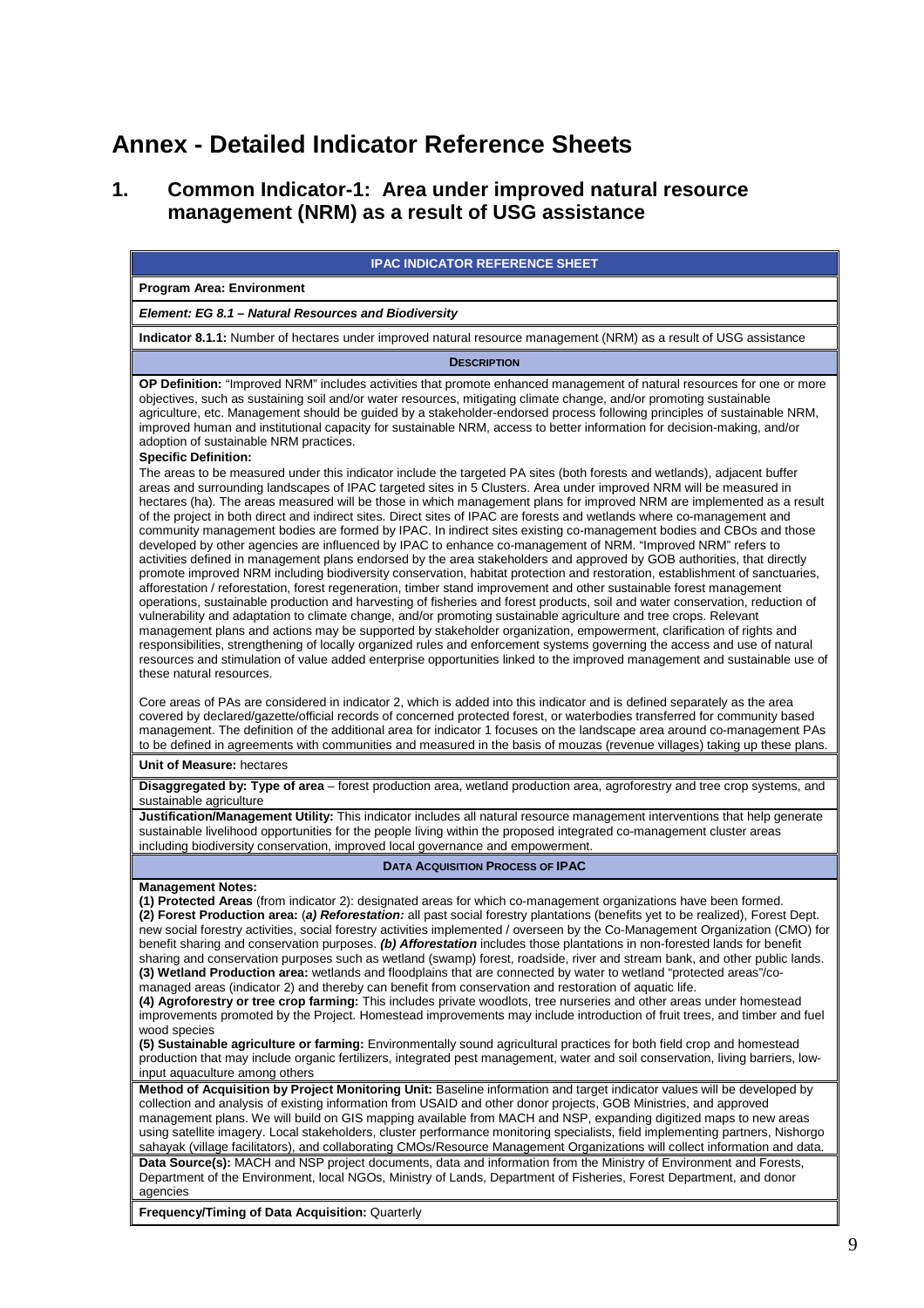#### **IPAC INDICATOR REFERENCE SHEET**

**Survey Instrument for the data:** Total areas derived from (indicator 2) official area of PA (where present, or of wetland handed over) under community co-management, plus for this indicator areas of villages covered by management plans of comanagement bodies. Disaggregation based on records of areas covered by these initiatives from co-management bodies, Nishorgo sahayak (village facilitator) and IPAC records.

#### **Location of supporting information: (Monitoring PC):\D:\IPAC\IPAC PMP**

**OTHER NOTES**

**Relevant Reference Sources:** MACH and NSP project documents, data and information from the Department of the Environment, local NGOs, Ministry of Environment and Forests, Ministry of Lands, Department of Fisheries, Forest Department, and donor agencies

**Notes on Baselines:** this includes core and landscape areas under NSP and MACH sites which is 138,421 ha.

**Other Notes:** above area (ha) figures with respect to Protected Areas are based on RIMS – GIS database as opposed to Gazette notification area. For ease of calculation of interface landscape area (based on PRA) the RIMS's figures are used. No such digital database exists for wetland sites and figures are obtained from site profiles prepared under MACH.

| <b>PERFORMANCE INDICATOR VALUES</b>         |                           |                                     |                                                                                                                                                                                                                                                                                                                                                                                                                                                                                                                                                                                                                                                                                                                                                                    |  |  |  |
|---------------------------------------------|---------------------------|-------------------------------------|--------------------------------------------------------------------------------------------------------------------------------------------------------------------------------------------------------------------------------------------------------------------------------------------------------------------------------------------------------------------------------------------------------------------------------------------------------------------------------------------------------------------------------------------------------------------------------------------------------------------------------------------------------------------------------------------------------------------------------------------------------------------|--|--|--|
| Year                                        | <b>Planned / Targeted</b> | Actual                              | <b>Notes</b>                                                                                                                                                                                                                                                                                                                                                                                                                                                                                                                                                                                                                                                                                                                                                       |  |  |  |
| 2009                                        | 15,000                    | 0 <sub>ha</sub>                     | Following review of methods and conditions for including<br>areas where previous projects (NSP and MACH) had<br>established improved management, 10,524 ha reported<br>earlier from Chunati Wildlife Sanctuary, Teknaf Game<br>Reserve, and Hail Haor are not considered to have<br>changed status.                                                                                                                                                                                                                                                                                                                                                                                                                                                                |  |  |  |
| 2010                                        | 100,000                   | 201,500 ha<br>(provisional estimate | Area is significantly above target following formation of<br>CMOs and development of strategic management plan<br>for the Sundarbans, covering PAs of: Medhakachapia<br>NP (396 ha), Fashiakhali WS (1,302 ha), Kaptai NP<br>(5,464 ha), Khadimnagar NP (679 ha), Sundarbans WS<br>(three - total 139,698 ha) and Aura Baura Beel (202 ha);<br>and 10 ha improvements at Kaptai NP landscape.<br>Improvement in methods indicates that the areas of<br>indirect wetland sites should not yet be considered<br>under improved management resulting from IPAC<br>support. Landscape areas for these PAs have not yet<br>been measured accurately (GIS work is in progress), so<br>the target estimates are shown as provisional estimates<br>for the actual figures. |  |  |  |
| 2011                                        | 256,500                   |                                     |                                                                                                                                                                                                                                                                                                                                                                                                                                                                                                                                                                                                                                                                                                                                                                    |  |  |  |
| 2012                                        | 716,500                   |                                     |                                                                                                                                                                                                                                                                                                                                                                                                                                                                                                                                                                                                                                                                                                                                                                    |  |  |  |
| 2013                                        | 716,500                   |                                     | Part of Sundarbans Reserved Forests (462,000 ha) and<br>Dudpukuria-Dhopachari WS (4717 ha) incorporated in<br>the target whereas Publakhali WS (42,087ha) dropped.                                                                                                                                                                                                                                                                                                                                                                                                                                                                                                                                                                                                 |  |  |  |
| THIS SHEET LAST UPDATED ON: 11 October 2010 |                           |                                     |                                                                                                                                                                                                                                                                                                                                                                                                                                                                                                                                                                                                                                                                                                                                                                    |  |  |  |
| ADDITIONAL RELAVANT DATA (see annex)        |                           |                                     |                                                                                                                                                                                                                                                                                                                                                                                                                                                                                                                                                                                                                                                                                                                                                                    |  |  |  |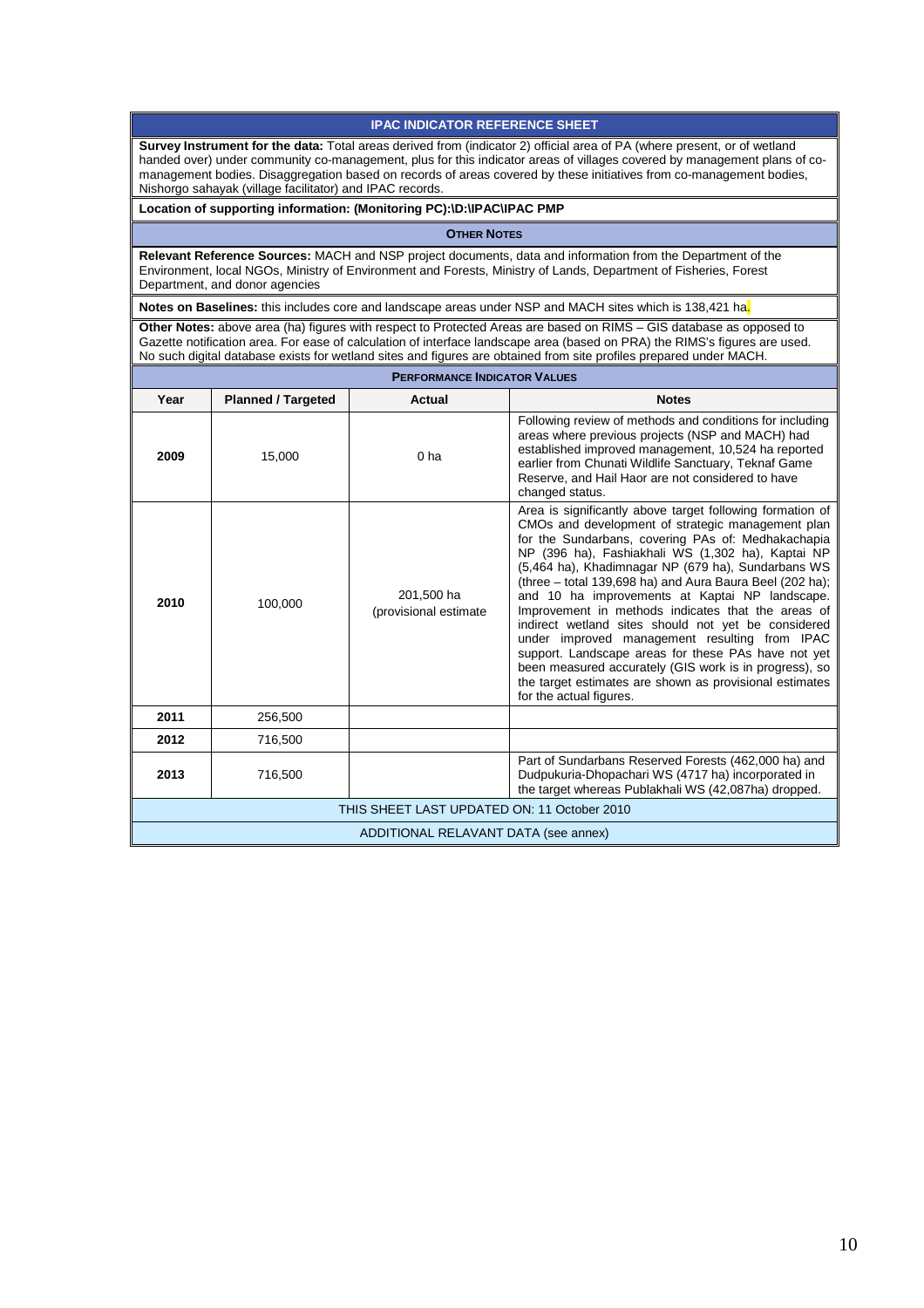# **2. Common Indicator-2: Area of biological significance under improved management as a result of USG assistance.**

|                                                                                                                                                                                                                                                                                                                                                                                                                                                                                                                                                                                                                                                                                                                                                                                                                                                                                                                                                                                                                                                                                                                                                                                                                                                                                                                                                                                                                                                                                                                                                                                                                                                                                                                                                                                                                                                                                                                                                                                           |                                                                                    | <b>IPAC INDICATOR REFERENCE SHEET</b> |                                                                                                                                                                                                                                                                                                                                                                                                                                                                                                                                    |  |  |
|-------------------------------------------------------------------------------------------------------------------------------------------------------------------------------------------------------------------------------------------------------------------------------------------------------------------------------------------------------------------------------------------------------------------------------------------------------------------------------------------------------------------------------------------------------------------------------------------------------------------------------------------------------------------------------------------------------------------------------------------------------------------------------------------------------------------------------------------------------------------------------------------------------------------------------------------------------------------------------------------------------------------------------------------------------------------------------------------------------------------------------------------------------------------------------------------------------------------------------------------------------------------------------------------------------------------------------------------------------------------------------------------------------------------------------------------------------------------------------------------------------------------------------------------------------------------------------------------------------------------------------------------------------------------------------------------------------------------------------------------------------------------------------------------------------------------------------------------------------------------------------------------------------------------------------------------------------------------------------------------|------------------------------------------------------------------------------------|---------------------------------------|------------------------------------------------------------------------------------------------------------------------------------------------------------------------------------------------------------------------------------------------------------------------------------------------------------------------------------------------------------------------------------------------------------------------------------------------------------------------------------------------------------------------------------|--|--|
|                                                                                                                                                                                                                                                                                                                                                                                                                                                                                                                                                                                                                                                                                                                                                                                                                                                                                                                                                                                                                                                                                                                                                                                                                                                                                                                                                                                                                                                                                                                                                                                                                                                                                                                                                                                                                                                                                                                                                                                           | <b>Program Area: Environment</b>                                                   |                                       |                                                                                                                                                                                                                                                                                                                                                                                                                                                                                                                                    |  |  |
|                                                                                                                                                                                                                                                                                                                                                                                                                                                                                                                                                                                                                                                                                                                                                                                                                                                                                                                                                                                                                                                                                                                                                                                                                                                                                                                                                                                                                                                                                                                                                                                                                                                                                                                                                                                                                                                                                                                                                                                           | Element: EG 8.1 - Natural Resources and Biodiversity                               |                                       |                                                                                                                                                                                                                                                                                                                                                                                                                                                                                                                                    |  |  |
|                                                                                                                                                                                                                                                                                                                                                                                                                                                                                                                                                                                                                                                                                                                                                                                                                                                                                                                                                                                                                                                                                                                                                                                                                                                                                                                                                                                                                                                                                                                                                                                                                                                                                                                                                                                                                                                                                                                                                                                           |                                                                                    |                                       | Indicator 8.1.2: Number of hectares in areas of biological significance under improved management as a result of USG assistance.                                                                                                                                                                                                                                                                                                                                                                                                   |  |  |
|                                                                                                                                                                                                                                                                                                                                                                                                                                                                                                                                                                                                                                                                                                                                                                                                                                                                                                                                                                                                                                                                                                                                                                                                                                                                                                                                                                                                                                                                                                                                                                                                                                                                                                                                                                                                                                                                                                                                                                                           |                                                                                    |                                       | <b>DESCRIPTION</b>                                                                                                                                                                                                                                                                                                                                                                                                                                                                                                                 |  |  |
| OP Definition: "Improved Management" includes activities that promote enhanced management of natural resources for the objective<br>of conserving biodiversity in areas that are identified as biologically significant through national, regional, or global priority-setting<br>processes. Management should be guided by a stakeholder-endorsed process following principles of sustainable NRM and<br>conservation, improved human and institutional capacity for sustainable NRM and conservation, access to better information for<br>decision-making, and/or adoption of sustainable NRM and conservation practices.<br>Specific Definition: "Areas of biological significance" are identified through national, regional, or global priority-setting processes<br>and include all or part of national parks, wildlife sanctuaries, game reserves, Ecologically Critical Areas (ECAs), RAMSAR sites, World<br>Heritage Sites, Important Bird Areas, and wetlands designated for biodiversity-based management. They represent the core protected<br>forest/wetland areas with the most significant or highest levels of biodiversity. In particular it is noted that ECAs can include areas of<br>biological significance and/or the landscape associated with such areas (for example the Sundarbans ECA comprises of villages in the<br>landscape area using the Sundarbans, where the entire reserved forest is of biological significance and designated as a Ramsar site<br>not just the wildlife sanctuaries. In the case of wetlands dry season water areas are considered to be the areas of biological<br>significance.<br>"Improved management" indicates that plans exist and are being implemented for protection, restoration, regeneration, enrichment<br>and improved management activities in these areas based on ecosystem management, and that have been developed and endorsed<br>jointly by local stakeholders and the respective departments and ministries. |                                                                                    |                                       |                                                                                                                                                                                                                                                                                                                                                                                                                                                                                                                                    |  |  |
|                                                                                                                                                                                                                                                                                                                                                                                                                                                                                                                                                                                                                                                                                                                                                                                                                                                                                                                                                                                                                                                                                                                                                                                                                                                                                                                                                                                                                                                                                                                                                                                                                                                                                                                                                                                                                                                                                                                                                                                           | <b>Unit of Measure: Hectares</b>                                                   |                                       |                                                                                                                                                                                                                                                                                                                                                                                                                                                                                                                                    |  |  |
|                                                                                                                                                                                                                                                                                                                                                                                                                                                                                                                                                                                                                                                                                                                                                                                                                                                                                                                                                                                                                                                                                                                                                                                                                                                                                                                                                                                                                                                                                                                                                                                                                                                                                                                                                                                                                                                                                                                                                                                           | empowering the local people                                                        |                                       | Disaggregated by: Types of protected areas: national parks, wildlife sanctuaries, game reserves, inland and coastal wetlands<br>Justification/Management Utility: A prerequisite of improved NRM is a stakeholder endorsed, government approved management<br>plan for areas of biological significance (as well as interface landscape) ensuring conservation and sustainable management and<br>generating sustainable livelihood opportunities for the people living within cluster areas, improving local governance system and |  |  |
|                                                                                                                                                                                                                                                                                                                                                                                                                                                                                                                                                                                                                                                                                                                                                                                                                                                                                                                                                                                                                                                                                                                                                                                                                                                                                                                                                                                                                                                                                                                                                                                                                                                                                                                                                                                                                                                                                                                                                                                           |                                                                                    |                                       | <b>DATA ACQUISITION PROCESS OF IPAC</b>                                                                                                                                                                                                                                                                                                                                                                                                                                                                                            |  |  |
| <b>Management Notes:</b><br><b>Forest Area:</b> (a) National Parks, (b) Wildlife Sanctuaries & (c) Game Reserve<br>1.<br>Wetland Area: (a) Inland wetland, (b) Coastal Wetland<br>2.                                                                                                                                                                                                                                                                                                                                                                                                                                                                                                                                                                                                                                                                                                                                                                                                                                                                                                                                                                                                                                                                                                                                                                                                                                                                                                                                                                                                                                                                                                                                                                                                                                                                                                                                                                                                      |                                                                                    |                                       |                                                                                                                                                                                                                                                                                                                                                                                                                                                                                                                                    |  |  |
|                                                                                                                                                                                                                                                                                                                                                                                                                                                                                                                                                                                                                                                                                                                                                                                                                                                                                                                                                                                                                                                                                                                                                                                                                                                                                                                                                                                                                                                                                                                                                                                                                                                                                                                                                                                                                                                                                                                                                                                           | provide official areas for inclusion.                                              |                                       | Method of Acquisition: Baseline information and target indicator values derived from existing information from USAID and other donor<br>projects, GOB Ministries, and approved management plans. Cluster performance monitoring specialists and government partners will<br>Data Source(s): MACH and NSP project documents, data and information from the Ministry of Environment and Forests, Department                                                                                                                          |  |  |
|                                                                                                                                                                                                                                                                                                                                                                                                                                                                                                                                                                                                                                                                                                                                                                                                                                                                                                                                                                                                                                                                                                                                                                                                                                                                                                                                                                                                                                                                                                                                                                                                                                                                                                                                                                                                                                                                                                                                                                                           | of the Environment, Ministry of Lands, Department of Fisheries, Forest Department. |                                       |                                                                                                                                                                                                                                                                                                                                                                                                                                                                                                                                    |  |  |
|                                                                                                                                                                                                                                                                                                                                                                                                                                                                                                                                                                                                                                                                                                                                                                                                                                                                                                                                                                                                                                                                                                                                                                                                                                                                                                                                                                                                                                                                                                                                                                                                                                                                                                                                                                                                                                                                                                                                                                                           | Frequency/Timing of Data Acquisition: Quarterly                                    |                                       |                                                                                                                                                                                                                                                                                                                                                                                                                                                                                                                                    |  |  |
|                                                                                                                                                                                                                                                                                                                                                                                                                                                                                                                                                                                                                                                                                                                                                                                                                                                                                                                                                                                                                                                                                                                                                                                                                                                                                                                                                                                                                                                                                                                                                                                                                                                                                                                                                                                                                                                                                                                                                                                           |                                                                                    |                                       | Survey Instrument for the data: Official records of PA areas. Approved management plans.                                                                                                                                                                                                                                                                                                                                                                                                                                           |  |  |
|                                                                                                                                                                                                                                                                                                                                                                                                                                                                                                                                                                                                                                                                                                                                                                                                                                                                                                                                                                                                                                                                                                                                                                                                                                                                                                                                                                                                                                                                                                                                                                                                                                                                                                                                                                                                                                                                                                                                                                                           | Location of supporting information: (Monitoring PC):\D:\IPAC\IPAC PMP              |                                       |                                                                                                                                                                                                                                                                                                                                                                                                                                                                                                                                    |  |  |
|                                                                                                                                                                                                                                                                                                                                                                                                                                                                                                                                                                                                                                                                                                                                                                                                                                                                                                                                                                                                                                                                                                                                                                                                                                                                                                                                                                                                                                                                                                                                                                                                                                                                                                                                                                                                                                                                                                                                                                                           |                                                                                    |                                       | <b>OTHER NOTES</b>                                                                                                                                                                                                                                                                                                                                                                                                                                                                                                                 |  |  |
| Relevant Reference Sources: MACH and NSP project documents, data and information from the Ministry of Environment and Forests,<br>Department of the Environment, Ministry of Lands, Department of Fisheries, Forest Department.<br>Notes on Baselines: At the baseline five forest PAs previously supported by NSP and three wetlands previously supported by MACH<br>had management plans that qualified under this indicator covering 23,918 ha.                                                                                                                                                                                                                                                                                                                                                                                                                                                                                                                                                                                                                                                                                                                                                                                                                                                                                                                                                                                                                                                                                                                                                                                                                                                                                                                                                                                                                                                                                                                                        |                                                                                    |                                       |                                                                                                                                                                                                                                                                                                                                                                                                                                                                                                                                    |  |  |
| additional notes                                                                                                                                                                                                                                                                                                                                                                                                                                                                                                                                                                                                                                                                                                                                                                                                                                                                                                                                                                                                                                                                                                                                                                                                                                                                                                                                                                                                                                                                                                                                                                                                                                                                                                                                                                                                                                                                                                                                                                          |                                                                                    |                                       | Other Notes: Detailed calculations and status for PAs/sites brought under co-management plans through IPAC are given in the                                                                                                                                                                                                                                                                                                                                                                                                        |  |  |
|                                                                                                                                                                                                                                                                                                                                                                                                                                                                                                                                                                                                                                                                                                                                                                                                                                                                                                                                                                                                                                                                                                                                                                                                                                                                                                                                                                                                                                                                                                                                                                                                                                                                                                                                                                                                                                                                                                                                                                                           |                                                                                    |                                       | <b>PERFORMANCE INDICATOR VALUES</b>                                                                                                                                                                                                                                                                                                                                                                                                                                                                                                |  |  |
| Year                                                                                                                                                                                                                                                                                                                                                                                                                                                                                                                                                                                                                                                                                                                                                                                                                                                                                                                                                                                                                                                                                                                                                                                                                                                                                                                                                                                                                                                                                                                                                                                                                                                                                                                                                                                                                                                                                                                                                                                      | <b>Planned / Targeted</b>                                                          | Actual                                | <b>Notes</b>                                                                                                                                                                                                                                                                                                                                                                                                                                                                                                                       |  |  |
| 2009                                                                                                                                                                                                                                                                                                                                                                                                                                                                                                                                                                                                                                                                                                                                                                                                                                                                                                                                                                                                                                                                                                                                                                                                                                                                                                                                                                                                                                                                                                                                                                                                                                                                                                                                                                                                                                                                                                                                                                                      | 15,000                                                                             | 0 ha                                  | After review of methods areas in Chunati Wildlife Sanctuary, Teknaf Game<br>Reserve, and Hail Haor reported earlier (3,500 ha) but already covered by<br>previous projects (NSP and MACH) are now considered not to have<br>changed management status and are no longer counted.                                                                                                                                                                                                                                                   |  |  |
| 2010                                                                                                                                                                                                                                                                                                                                                                                                                                                                                                                                                                                                                                                                                                                                                                                                                                                                                                                                                                                                                                                                                                                                                                                                                                                                                                                                                                                                                                                                                                                                                                                                                                                                                                                                                                                                                                                                                                                                                                                      | 50,000                                                                             | 147,553 ha                            | Area is significantly above target following formation of CMOs and<br>development of a strategic management plan for the Sundarbans:<br>Medhakachapia NP (396 ha), Fashiakhali WS (1,302 ha), Kaptai NP (5,464<br>ha), Khadimnagar NP (679 ha), Sundarbans WS (three - total 139,698 ha)<br>and Aura Baura Beel (official area 14 ha). Areas of indirect wetland sites<br>previously reported are after refining methods not considered so far to have<br>changed status due to IPAC support.                                      |  |  |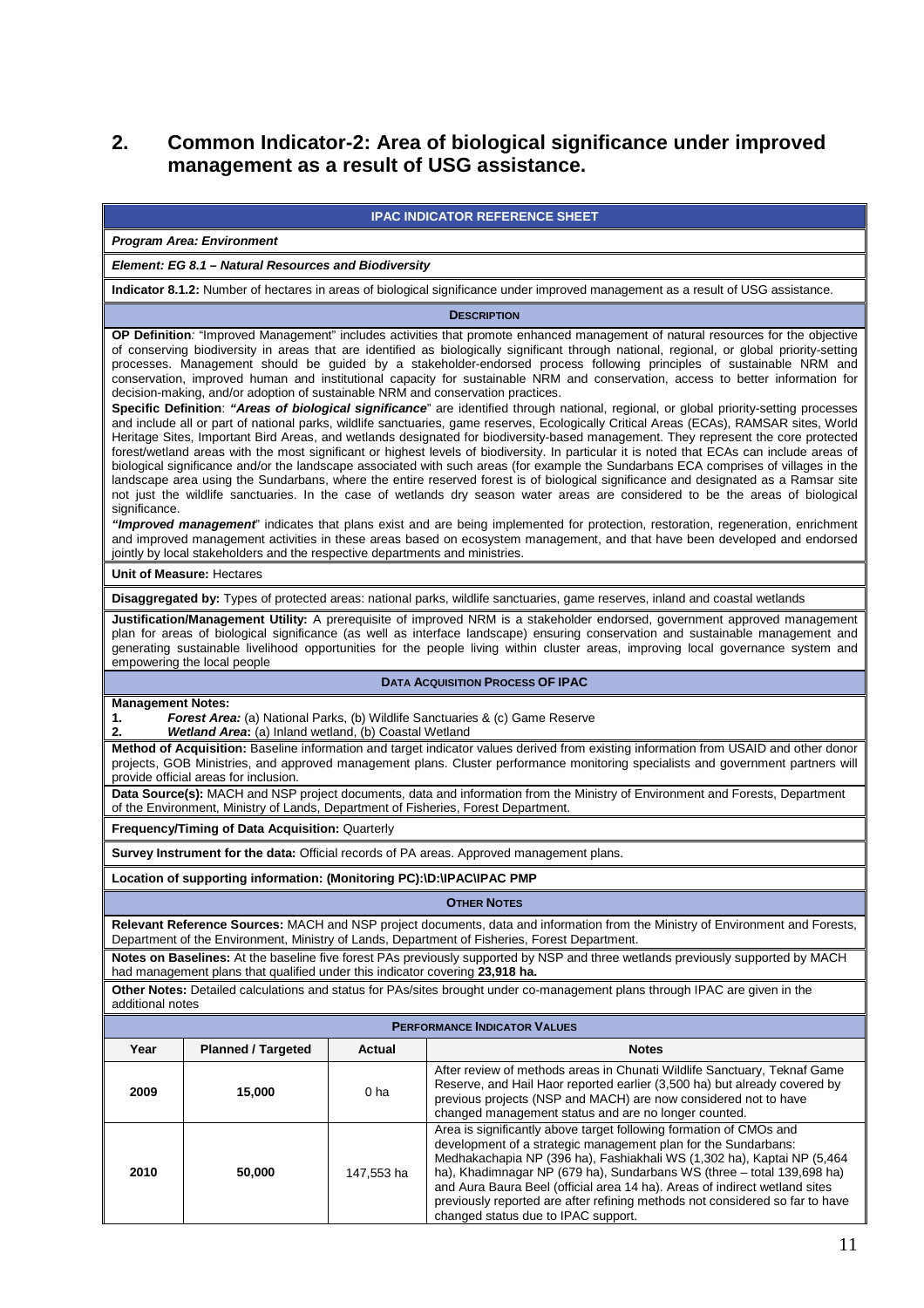| 2011                                        | 170.000 |  |                                                                                                                                                                                                                                                                                       |  |
|---------------------------------------------|---------|--|---------------------------------------------------------------------------------------------------------------------------------------------------------------------------------------------------------------------------------------------------------------------------------------|--|
| 2012                                        | 600,000 |  | Target revised based on areas of IPAC target PAs. The entire Sundarbans                                                                                                                                                                                                               |  |
| 2013                                        | 600.000 |  | Reserve Forest and WS are now considered of biological significance, but it<br>was found not feasible to work in Pablakhali WS, and the ECAs of<br>Sundarbans and Teknaf actually are not of biological significance but overlap<br>with the landscape areas reported in indicator 1. |  |
| THIS SHEET LAST UPDATED ON: 11 October 2010 |         |  |                                                                                                                                                                                                                                                                                       |  |
| ADDITIONAL RELAVANT DATA (see annex)        |         |  |                                                                                                                                                                                                                                                                                       |  |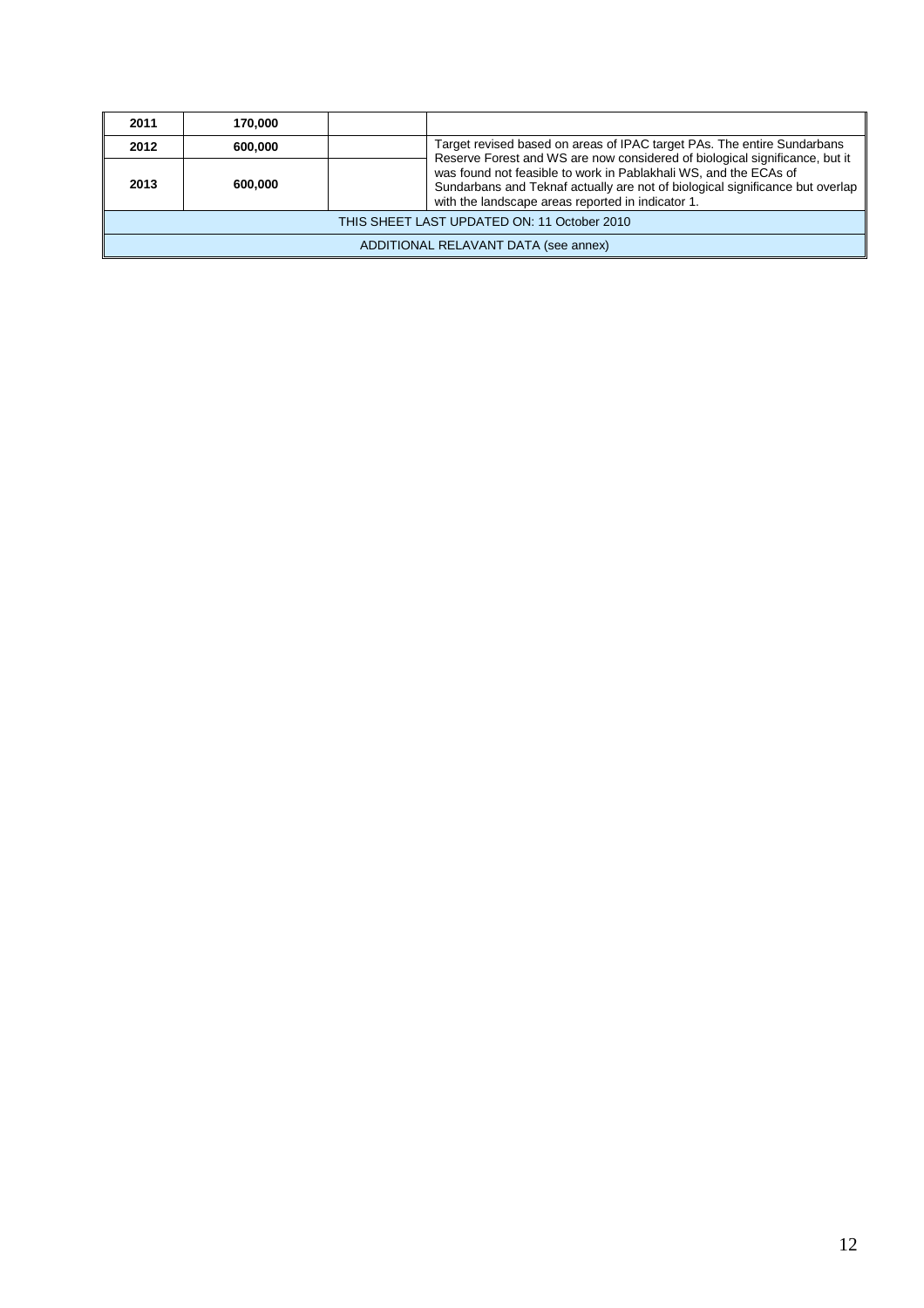# **3. Common Indicator – 3: Area of natural resources showing improved biophysical conditions as a result of USG assistance.**

| <b>IPAC INDICATOR REFERENCE SHEET</b>                                                                                                                                                                                                                                                                                                                                                                                                                                                                                                                                                                                                                                                                                                                                                                                                                                                                                                                                                                                                                                                                                                                                                                                                                                                                                                                                                                                                                                                                                                                                                                                                                                                                                                                                                                                                                                                                                                                                                                                                                                                                                                                                                                                                                                                                                                                                    |  |  |  |  |  |
|--------------------------------------------------------------------------------------------------------------------------------------------------------------------------------------------------------------------------------------------------------------------------------------------------------------------------------------------------------------------------------------------------------------------------------------------------------------------------------------------------------------------------------------------------------------------------------------------------------------------------------------------------------------------------------------------------------------------------------------------------------------------------------------------------------------------------------------------------------------------------------------------------------------------------------------------------------------------------------------------------------------------------------------------------------------------------------------------------------------------------------------------------------------------------------------------------------------------------------------------------------------------------------------------------------------------------------------------------------------------------------------------------------------------------------------------------------------------------------------------------------------------------------------------------------------------------------------------------------------------------------------------------------------------------------------------------------------------------------------------------------------------------------------------------------------------------------------------------------------------------------------------------------------------------------------------------------------------------------------------------------------------------------------------------------------------------------------------------------------------------------------------------------------------------------------------------------------------------------------------------------------------------------------------------------------------------------------------------------------------------|--|--|--|--|--|
| <b>Program Area: Environment</b>                                                                                                                                                                                                                                                                                                                                                                                                                                                                                                                                                                                                                                                                                                                                                                                                                                                                                                                                                                                                                                                                                                                                                                                                                                                                                                                                                                                                                                                                                                                                                                                                                                                                                                                                                                                                                                                                                                                                                                                                                                                                                                                                                                                                                                                                                                                                         |  |  |  |  |  |
| Element: EG 8.1 - Natural Resources and Biodiversity                                                                                                                                                                                                                                                                                                                                                                                                                                                                                                                                                                                                                                                                                                                                                                                                                                                                                                                                                                                                                                                                                                                                                                                                                                                                                                                                                                                                                                                                                                                                                                                                                                                                                                                                                                                                                                                                                                                                                                                                                                                                                                                                                                                                                                                                                                                     |  |  |  |  |  |
| Indicator 8.1.3: Number of hectares of natural resources showing improved biophysical conditions as a result of USG assistance.                                                                                                                                                                                                                                                                                                                                                                                                                                                                                                                                                                                                                                                                                                                                                                                                                                                                                                                                                                                                                                                                                                                                                                                                                                                                                                                                                                                                                                                                                                                                                                                                                                                                                                                                                                                                                                                                                                                                                                                                                                                                                                                                                                                                                                          |  |  |  |  |  |
| <b>DESCRIPTION</b>                                                                                                                                                                                                                                                                                                                                                                                                                                                                                                                                                                                                                                                                                                                                                                                                                                                                                                                                                                                                                                                                                                                                                                                                                                                                                                                                                                                                                                                                                                                                                                                                                                                                                                                                                                                                                                                                                                                                                                                                                                                                                                                                                                                                                                                                                                                                                       |  |  |  |  |  |
| OP Definition: "Improved biophysical conditions" are demonstrated where there is biophysical monitoring data showing stability,<br>improvement, or slowing the rate of decline in one or more selected natural resources parameters over time.<br>Specific Definition: The areas to be measured under this indicator are those located in buffer areas and surrounding landscapes of<br>the targeted IPAC sites plus the areas under indicator 4 inside the PAs. Improved biophysical conditions will be determined by data<br>on interventions designed to improve biophysical conditions supported by field level surveys of changes in the condition of natural<br>resources: extent of restocking, restoration or rehabilitation of habitats, reduction in erosion or sedimentation or other forms of<br>degradation, changes in growth rates (e.g. trees) and resource productivity (e.g. fish catch per ha), changes in soil fertility as reflected<br>in sustainable crop yields, changes in biodiversity as reflected by changing populations or presence of indicator species and other<br>measures of improved biophysical conditions agreed upon with field staff, local technical departments and stakeholders.                                                                                                                                                                                                                                                                                                                                                                                                                                                                                                                                                                                                                                                                                                                                                                                                                                                                                                                                                                                                                                                                                                                                              |  |  |  |  |  |
| Unit of Measure: hectares                                                                                                                                                                                                                                                                                                                                                                                                                                                                                                                                                                                                                                                                                                                                                                                                                                                                                                                                                                                                                                                                                                                                                                                                                                                                                                                                                                                                                                                                                                                                                                                                                                                                                                                                                                                                                                                                                                                                                                                                                                                                                                                                                                                                                                                                                                                                                |  |  |  |  |  |
| Disaggregated by: Type of area - forest protection area (covered in indicator 4), forest production area, wetland conservation<br>(covered in indicator 4) and production areas, agroforestry and tree crop systems, and land devoted to sustainable agriculture.<br>Justification/Management Utility: This indicator helps to measure the impact of IPAC interventions on the biophysical conditions of<br>targeted natural resources, as a consequence of the effective implementation of improved management practices and other natural<br>resource management interventions that help to restore and improve NR productivity and generate sustainable livelihood opportunities<br>for the people living within the proposed integrated co-management clusters.<br><b>DATA ACQUISITION PROCESS OF IPAC</b>                                                                                                                                                                                                                                                                                                                                                                                                                                                                                                                                                                                                                                                                                                                                                                                                                                                                                                                                                                                                                                                                                                                                                                                                                                                                                                                                                                                                                                                                                                                                                           |  |  |  |  |  |
| Management Notes: Track the adoption and implementation of recommended NRM practices (conservation areas are covered                                                                                                                                                                                                                                                                                                                                                                                                                                                                                                                                                                                                                                                                                                                                                                                                                                                                                                                                                                                                                                                                                                                                                                                                                                                                                                                                                                                                                                                                                                                                                                                                                                                                                                                                                                                                                                                                                                                                                                                                                                                                                                                                                                                                                                                     |  |  |  |  |  |
| in indicator 4) including:<br>(1) Protected Areas (from indicator 4): areas of designated core protected areas where biophysical changes occur (both forest and<br>wetland) and the indicators of biophysical change as recorded in indicator 4.<br>(2) Forest Production area: reforestation and afforestation through existing and new social forestry plantations linked with co-<br>management of the target PAs for benefit sharing and conservation and located in Forest Department or other lands (including<br>wetlands - swamp forest, roadsides, river and stream banks, and other public lands.<br>(3) Wetland Production area: wetlands and floodplains that are connected by water to wetland "protected areas"/co-managed areas<br>and thereby can benefit from conservation and restoration of aquatic life.<br>(4) Agroforestry or tree crop farming: This includes private woodlots, tree nurseries and other areas under homestead improvements<br>promoted by the Project. Homestead improvements may include introduction of fruit trees, and timber and fuel wood species<br>(5) Sustainable agriculture or farming: Environmentally sound agricultural practices for both field crop and homestead production that<br>may include organic fertilizers, integrated pest management, water and soil conservation, living barriers, and low-input aquaculture<br>among others.<br>Method of Acquisition by Project Monitoring Unit: Baseline information and target indicator values will be developed by collection<br>and analysis of existing information from USAID and other donor projects, GOB Ministries, and approved management plans. We will<br>build on GIS mapping available from MACH and NSP, expanding digitized maps to new areas using satellite imagery and aerial<br>photography. Local stakeholders, cluster performance monitoring specialists, field implementing partners, Nishorgo sahayak (village<br>facilitators), and collaborating CMOs/Resource Management Organizations will collect information and data.<br>Data Source(s): MACH and NSP project documents, data and information from the Ministry of Environment and Forests, Department<br>of the Environment, Ministry of Lands, Department of Fisheries, Forest Department; project data on areas with changed natural<br>resource management and conditions. |  |  |  |  |  |
| Frequency/Timing of Data Acquisition: Quarterly (buffer and landscape areas) and in 2012 (for PA core areas)                                                                                                                                                                                                                                                                                                                                                                                                                                                                                                                                                                                                                                                                                                                                                                                                                                                                                                                                                                                                                                                                                                                                                                                                                                                                                                                                                                                                                                                                                                                                                                                                                                                                                                                                                                                                                                                                                                                                                                                                                                                                                                                                                                                                                                                             |  |  |  |  |  |
| Survey Instrument for the data: IPAC beneficiary records and follow up interviews and visits in buffer and landscape areas (also for<br>indicator 4 bird monitoring, fish catch monitoring, and remote sensing).                                                                                                                                                                                                                                                                                                                                                                                                                                                                                                                                                                                                                                                                                                                                                                                                                                                                                                                                                                                                                                                                                                                                                                                                                                                                                                                                                                                                                                                                                                                                                                                                                                                                                                                                                                                                                                                                                                                                                                                                                                                                                                                                                         |  |  |  |  |  |
| Location of supporting information: (Monitoring PC):\D:\IPAC\IPAC PMP                                                                                                                                                                                                                                                                                                                                                                                                                                                                                                                                                                                                                                                                                                                                                                                                                                                                                                                                                                                                                                                                                                                                                                                                                                                                                                                                                                                                                                                                                                                                                                                                                                                                                                                                                                                                                                                                                                                                                                                                                                                                                                                                                                                                                                                                                                    |  |  |  |  |  |
| <b>OTHER NOTES</b>                                                                                                                                                                                                                                                                                                                                                                                                                                                                                                                                                                                                                                                                                                                                                                                                                                                                                                                                                                                                                                                                                                                                                                                                                                                                                                                                                                                                                                                                                                                                                                                                                                                                                                                                                                                                                                                                                                                                                                                                                                                                                                                                                                                                                                                                                                                                                       |  |  |  |  |  |
| Relevant Reference Sources: MACH and NSP project documents, data and information from the Department of the Environment,<br>local NGOs, Ministry of Environment and Forests, Ministry of Lands, Department of Fisheries, Forest Department.<br>Notes on Baselines: Based on the same measurement methods the total area showing improved biophysical conditions at the end of<br>the previous projects was 23,628 ha for NSP and 25,189 ha for MACH, giving a total of 48,817 ha (see annex for details).<br>Other Notes: Until the final project year only areas in the landscapes and PAs where interventions change biophysical conditions can<br>be expected to be measured (quarterly). For core PAs, and the overall condition of wetlands, biophysical improvement will be assessed                                                                                                                                                                                                                                                                                                                                                                                                                                                                                                                                                                                                                                                                                                                                                                                                                                                                                                                                                                                                                                                                                                                                                                                                                                                                                                                                                                                                                                                                                                                                                                               |  |  |  |  |  |
| and reported in 2012. Target areas after plus sign are derived from indicator 4.<br><b>PERFORMANCE INDICATOR VALUES</b>                                                                                                                                                                                                                                                                                                                                                                                                                                                                                                                                                                                                                                                                                                                                                                                                                                                                                                                                                                                                                                                                                                                                                                                                                                                                                                                                                                                                                                                                                                                                                                                                                                                                                                                                                                                                                                                                                                                                                                                                                                                                                                                                                                                                                                                  |  |  |  |  |  |
| Planned /<br>Year<br>Actual<br>Notes<br><b>Targeted</b>                                                                                                                                                                                                                                                                                                                                                                                                                                                                                                                                                                                                                                                                                                                                                                                                                                                                                                                                                                                                                                                                                                                                                                                                                                                                                                                                                                                                                                                                                                                                                                                                                                                                                                                                                                                                                                                                                                                                                                                                                                                                                                                                                                                                                                                                                                                  |  |  |  |  |  |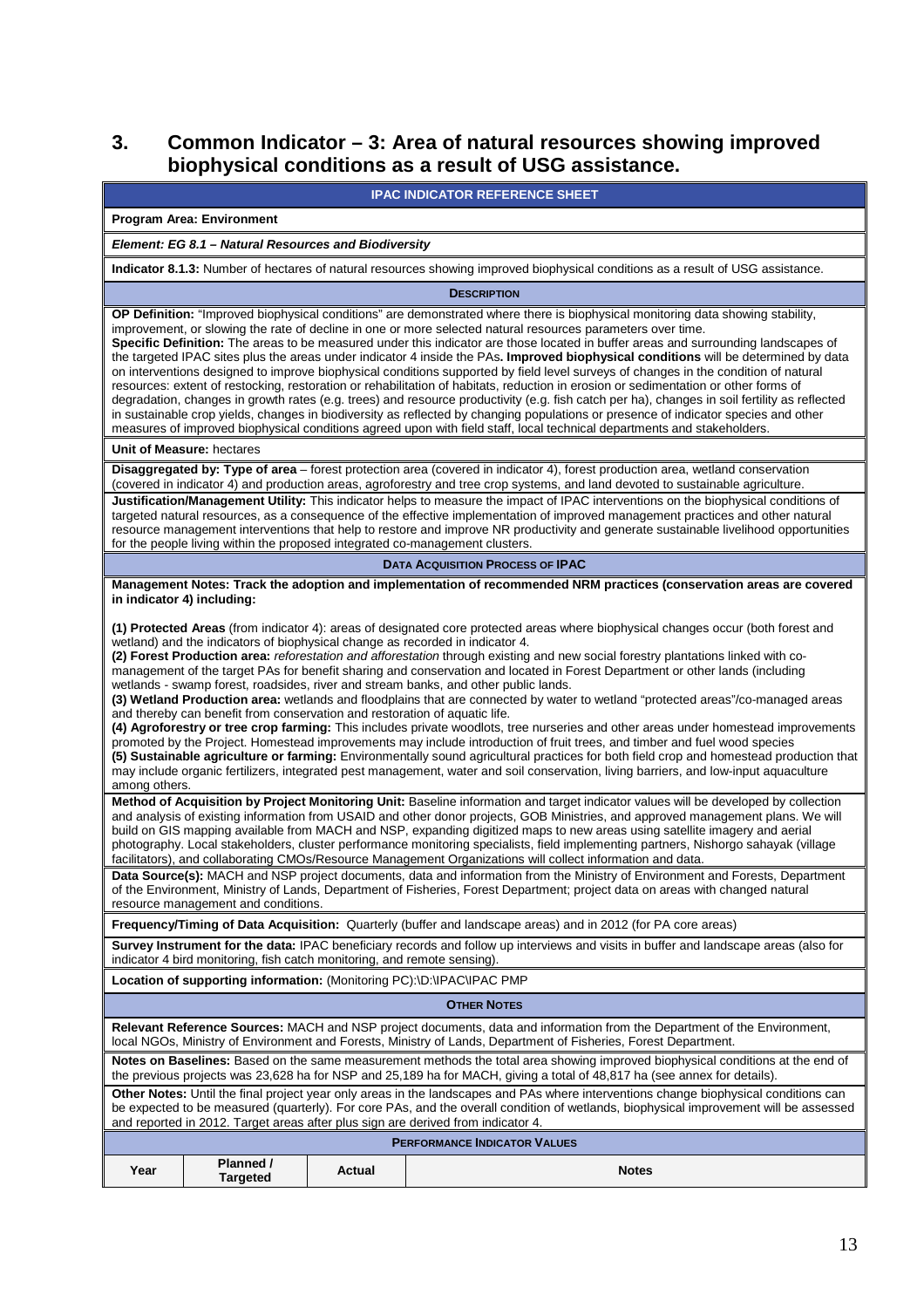|                                             | <b>IPAC INDICATOR REFERENCE SHEET</b>         |        |                                                                                                                                                                                                                                                                                                                                                                                                                                                                                                                                                                                                                                                                                                 |  |  |
|---------------------------------------------|-----------------------------------------------|--------|-------------------------------------------------------------------------------------------------------------------------------------------------------------------------------------------------------------------------------------------------------------------------------------------------------------------------------------------------------------------------------------------------------------------------------------------------------------------------------------------------------------------------------------------------------------------------------------------------------------------------------------------------------------------------------------------------|--|--|
| 2009                                        | $50$ ha $+$<br>0 <sub>ha</sub>                | 70 ha  | 20 ha plantation has been established in Khadimnagar NP.<br>50 ha established plantation at Rema Kalenga Wildlife Sanctuary.<br>Earlier areas (10 ha) reported for habitat changes in Baikka Beel sanctuary in<br>Hail Haor did not represent improvemens over those achieved during MACH and<br>this area is not counted here.                                                                                                                                                                                                                                                                                                                                                                 |  |  |
| 2010                                        | 500 ha $+$<br>10,000 ha                       | 553 ha | Enrichment plantation Khadimnagar 128 ha, Lawachara NP buffer plantation 60<br>ha, Rema-Kalenga WS 20 ha, Satchari NP buffer plantations 45 ha, Chunoti WS<br>plantation 94 ha and coppice 20 ha, Teknaf WS 99 ha (10 ha enrichment,<br>silvicultural operations 6 ha, Plantation 70 ha, organic farming 13 ha), Kaptai NP<br>12 ha fruit and vegetable farming.<br>After review of methods, 3,646 ha from Hail Haor is not now counted since<br>there is no clear evidence of improved biophysical condition since the base line<br>(MACH); and areas with reinforced patrolling (500 ha in Teknaf WS and 3,000<br>ha in Chunati WS) have not yet demonstrated improved biophysical condition. |  |  |
| 2011                                        | 1,000 ha $+$<br>100,000 ha                    |        |                                                                                                                                                                                                                                                                                                                                                                                                                                                                                                                                                                                                                                                                                                 |  |  |
| 2012                                        | 1,500 ha $+$<br>200,000                       |        | Targets revised to reflect expected areas outside forest PAs and wetlands where<br>interventions to improve biophysical conditions can be expected                                                                                                                                                                                                                                                                                                                                                                                                                                                                                                                                              |  |  |
| 2013                                        | $2,000$ ha +<br>300,000 ha from<br>indictor 4 |        |                                                                                                                                                                                                                                                                                                                                                                                                                                                                                                                                                                                                                                                                                                 |  |  |
| THIS SHEET LAST UPDATED ON: 11 October 2010 |                                               |        |                                                                                                                                                                                                                                                                                                                                                                                                                                                                                                                                                                                                                                                                                                 |  |  |
| ADDITIONAL RELAVANT DATA (see annex)        |                                               |        |                                                                                                                                                                                                                                                                                                                                                                                                                                                                                                                                                                                                                                                                                                 |  |  |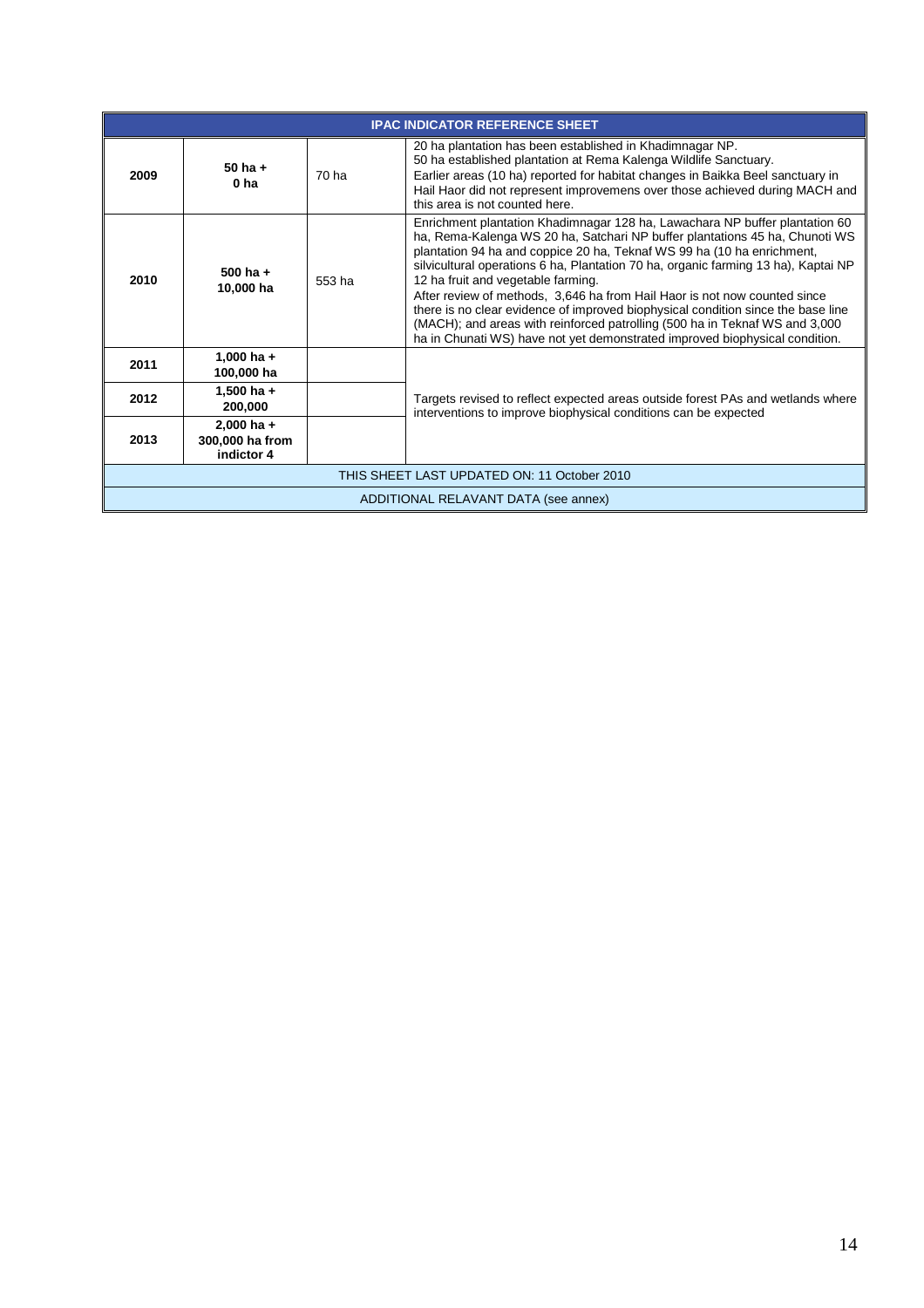# **4. Common Indicator – 4: Area of biological significance showing improved biophysical conditions as a result of USG assistance.**

#### **IPAC INDICATOR REFERENCE SHEET**

# **Program Area: Environment**

### **Element: EG 8.1 – Natural Resources and Biodiversity**

**Indicator 8.1.4:** Number of hectares in areas of biological significance showing improved biophysical conditions as a result of USG assistance.

| <b>DESCRIPTION</b> |  |  |  |
|--------------------|--|--|--|
|--------------------|--|--|--|

**OP Definition:** "Improved biophysical conditions" are demonstrated where there is biophysical monitoring data showing stability, improvement, or slowing the rate of decline in one or more selected biodiversity parameters over time. Areas are identified as biologically significant through national, regional, or global priority-setting processes.

**Specific Definition**: **"Areas of biological significance**" are identified through national, regional, or global priority-setting processes and include national parks, wildlife sanctuaries, game reserves, ecologically critical areas, RAMSAR sites, World Heritage Sites, and also those important wetlands or floodplains under improved co-management. These core areas represent the areas with the most significant or highest levels of biodiversity.

**Improved biophysical conditions** will be determined by field level surveys of changes in indicators for biophysical conditions based on changes in biodiversity indicators, for forests this will be based on indicator bird species and assessment of tree and plant regeneration in sample plots, and supplemented by evidence on restoration or enrichment of targeted PA sites and assessments by participating CMOs and comparison of remote sensing; in wetlands it will be based on changes in fish catches and waterbird populations.

**Unit of Measure:** Hectares

**Disaggregated by:** Types of protected area ecosystem: forests, inland and coastal wetlands.

**Justification/Management Utility:** This indicator helps to measure the impact of IPAC interventions on the biophysical conditions of targeted protected areas and areas of biological significance as a consequence of the effective implementation of improved management practices and other natural resource management interventions that help to conserve biodiversity and restore and improve the condition of resources in targeted PA.

#### **DATA ACQUISITION PROCESS OF IPAC**

#### **Management Notes:**

- **1. Forest Areas:** defined by government designation (a) National Parks, (b) Wildlife Sanctuaries and (c) Game Reserve **2. Wetland Area:** defined by areas of water reserved for and under community based co-management with a specific aim of conserving and/or sustainably using aquatic biodiversity, i.e. not just fish sanctuaries but total jalmohal or water areas recognized as being under community based co-management (a) Inland wetland, (b) Coastal wetland
- **3. Intervention area:** to monitor implementation of measures to improve biophysical condition during the project, the areas covered by any such specific actions within the above two categories of area will be recorded, but recognizing that these lie within the total area that may be counted in 2012 based on overall changes in biodiversity and biophysical indicators

**Method of Acquisition:** Baseline information and target indicator values will be developed by collection and analysis of existing information from USAID and other donor projects, GOB Ministries, and approved management plans. **Improved biophysical conditions** will be assessed firstly by monitoring indicator bird species for the forest PAs and fish catch monitoring for targeted wetlands over the project life. Based on NSP and MACH experience annual comparison of changes in these indicators may not reveal actual trends, for example fish catches also fluctuate due to annual differences in water volumes and need some time to respond to conservation measures, so changes over a longer period need to be considered. Resident bird populations also make relatively gradual (i.e. small annual) changes which take time to respond to habitat changes and are only detected over several years. The baseline for birds in five NSP PAs comes from the final year of NSP, and the baseline for five new PAs under IPAC comes from specialist surveys in 2009. In MACH wetlands the 2006 catch per unit area estimates form a baseline, while in the Sundarbans similar monitoring of fish catches in 2010-11 will form the baseline (no fisheries management actions have been taken there up to October 2010. Repeat monitoring using the same methods in 2012-13 will be used to assess changes. Waterbird counts for the main wetland areas of biological significance are already conducted each mid-winter and changes will be assessed. In addition in forest PAs tree and sapling growth in a small set of sample plots will be monitored to determine changes in habitat, and where possible will be complemented at the project end by assessment of tree canopy cover change based on satellite imagery.

Data Source(s): MACH and NSP project documents, official records of areas, specialist monitoring and surveys conducted by a mix of IPAC field staff, experts, CMO/RMO members, and volunteers (including local people), supported by cluster performance monitoring specialists, government partners, field implementing partners.

**Frequency/Timing of Data Acquisition:** Annually, but with enhanced rigor in data in the last project year (with in addition data on habitat management interventions on a quarterly basis).

**Survey Instrument for the data:** Indicator bird monitoring survey, fish catch monitoring, CMO participatory assessments of forest growth, satellite imagery analysis of core areas of biological significance.

#### **Location of supporting information: (Monitoring PC):\D:\IPAC\IPAC PMP**

**OTHER NOTES**

**Relevant Reference Sources:** MACH and NSP project documents, data and information from the Ministry of Environment and Forests, Department of the Environment, Ministry of Lands, Department of Fisheries, Forest Department, CMOs/RMOs.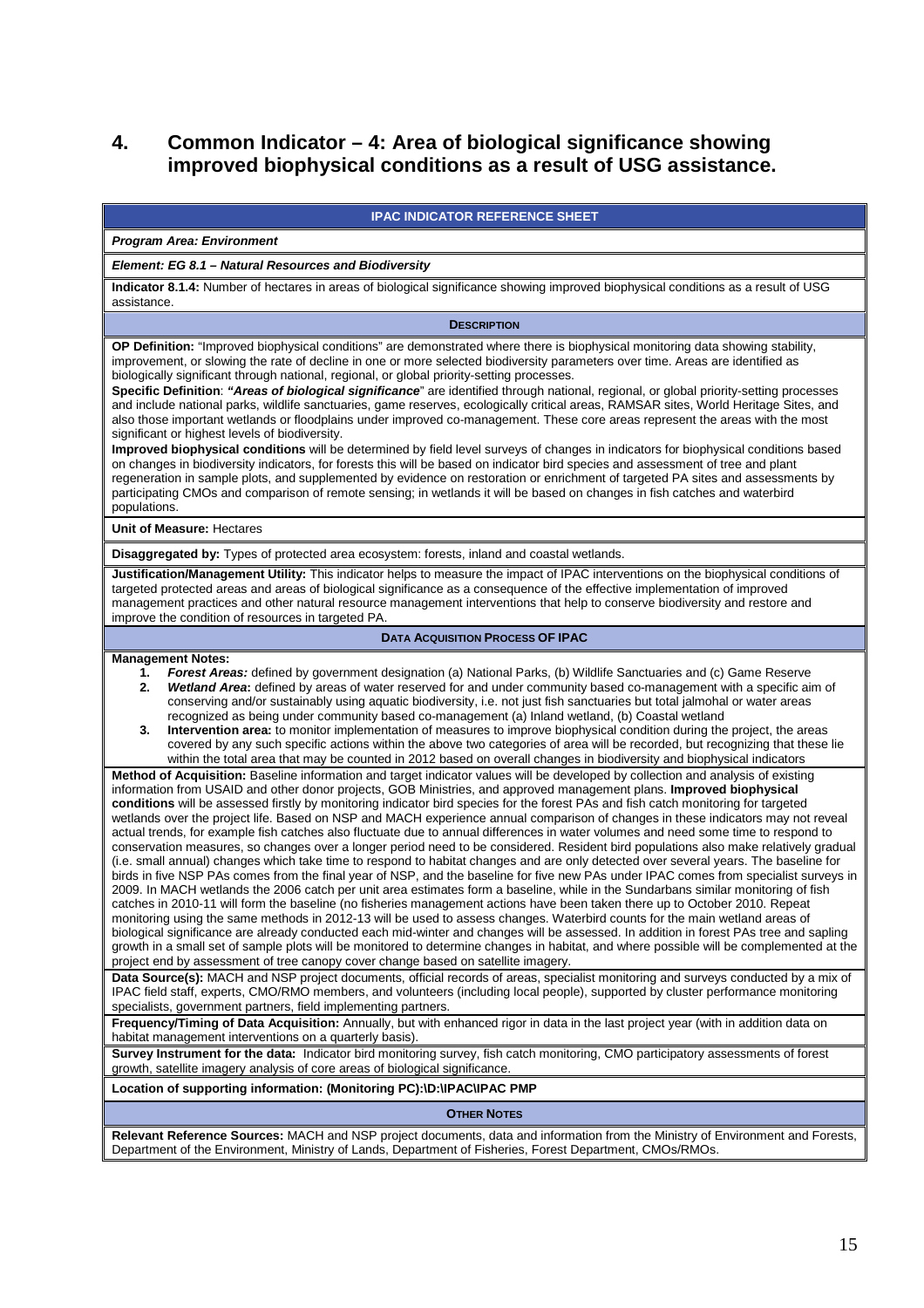**Notes on Baselines:** Two baseline figures are available. If areas are considered where direct interventions to improve biophysical conditions in the core areas were taken by the two projects then the area is **2,673 ha**. Forest Area – 2,123 ha (see NSP PMP report – PMP -1, or 17) and wetland area - 550 ha (see indicator 6.2a MACH Completion Report, Volume – 2; MACH - II).

However, those figures do not represent the full impacts in the total forest PA or wetland area as revealed by biodiversity indicators. For example, indicator bird monitoring under NSP in five PAs suggests overall improvements in ground vegetation cover. Reduced illegal felling suggests reduction loss of tree cover across PAs, so that the total area of these five PAs can be counted. Similarly in MACH catch per hectare, per person and fish consumption all increased substantially in all three sites, most notably catch per hectare increased by the project end by 80 to 380 percent depending on the wetland, reflecting improved biophysical conditions and management across the entire monsoon water area. Hence the area of improved biophysical conditions would be the entire biologically significant area of **23,918 ha**.

**Other Notes:** Biophysical change in the targeted PAs over the project life will be assessed from 2010-11 onwards.. Target areas are set with approximately a one year time lag after coming under improved management and after allowing for improvements in condition not being feasible in 100% of some PAs.

| <b>PERFORMANCE INDICATOR VALUES</b>         |                                      |                  |                                                                                                                                                                                                                                                                                                                                                                                                                                                        |  |  |
|---------------------------------------------|--------------------------------------|------------------|--------------------------------------------------------------------------------------------------------------------------------------------------------------------------------------------------------------------------------------------------------------------------------------------------------------------------------------------------------------------------------------------------------------------------------------------------------|--|--|
| Year                                        | Planned /<br><b>Targeted</b>         | Actual           | <b>Notes</b>                                                                                                                                                                                                                                                                                                                                                                                                                                           |  |  |
| 2009                                        | 0 <sub>ha</sub>                      | 20 <sub>ha</sub> | 20 ha plantation raised in Khadimnagar by FD which the CMO is taking<br>care of.                                                                                                                                                                                                                                                                                                                                                                       |  |  |
| 2010                                        | 10,000 ha                            | 224 ha           | Year-2 achievements (204 ha) are restoration plantations and forest habitat<br>management: Khadimnagar NP 128 ha, Rema-Kalenga WS 20 ha, Chunati<br>WS 20 ha and Teknaf WS 36 ha.<br>Area removed in revised report: 2,673 ha from Hail Haor since it was in<br>base line (MACH); areas of reinforced patrolling (3,000 ha in Chunati WS<br>and 500 ha in Teknaf WS). Area with improvements in biodiversity and<br>forest condition not assessed yet. |  |  |
| 2011                                        | 100,000 ha                           |                  | Yearly targets are not estimated; Please see Management Notes                                                                                                                                                                                                                                                                                                                                                                                          |  |  |
| 2012                                        | 200,000 ha                           |                  |                                                                                                                                                                                                                                                                                                                                                                                                                                                        |  |  |
| 2013                                        | 300,000 ha                           |                  |                                                                                                                                                                                                                                                                                                                                                                                                                                                        |  |  |
| THIS SHEET LAST UPDATED ON: 11 October 2010 |                                      |                  |                                                                                                                                                                                                                                                                                                                                                                                                                                                        |  |  |
|                                             | ADDITIONAL RELAVANT DATA (see annex) |                  |                                                                                                                                                                                                                                                                                                                                                                                                                                                        |  |  |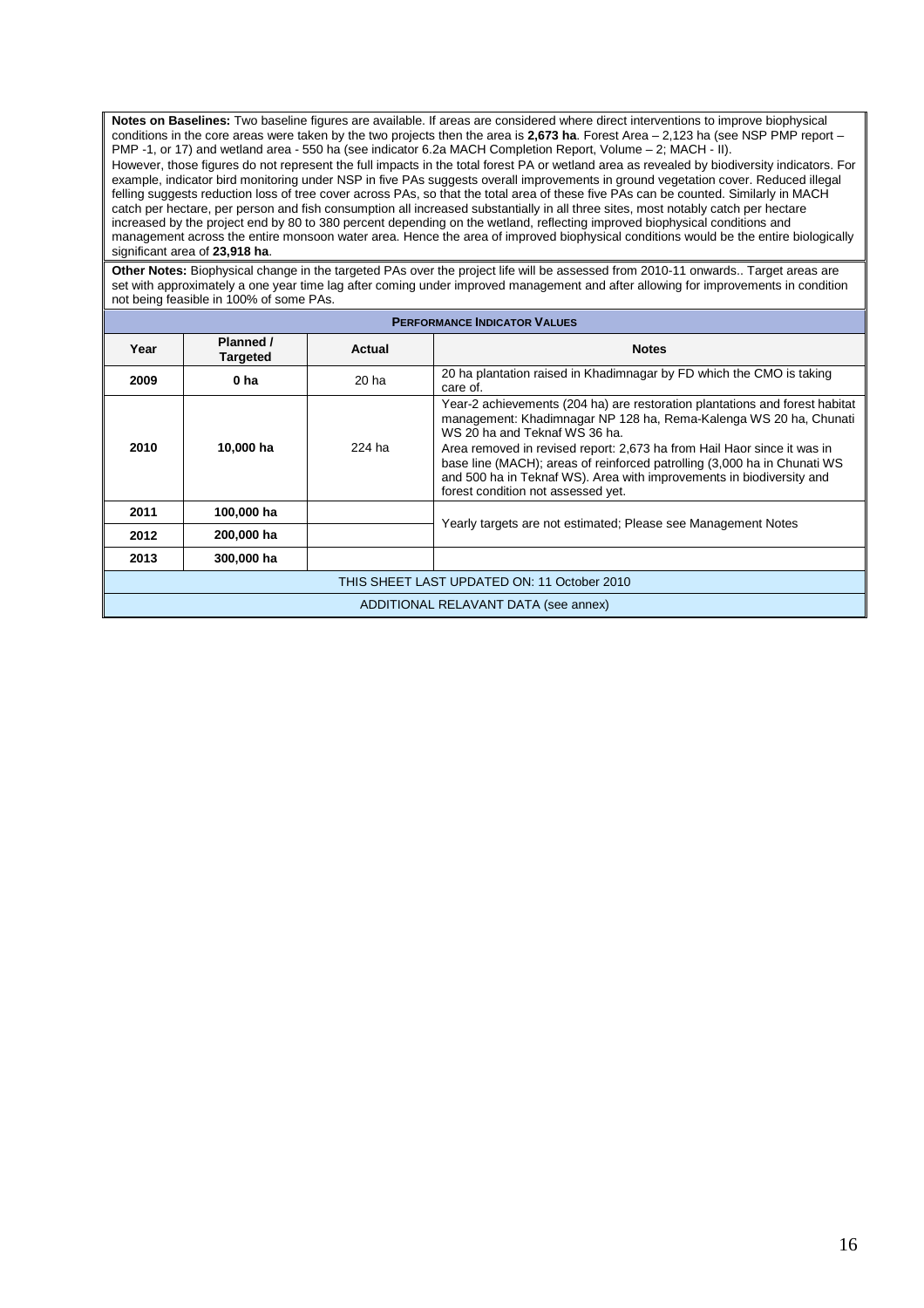# **5. Common Indicator - 5: Policies, laws, agreements or regulations promoting sustainable natural resource management and conservation that are implemented as a result of USG assistance**

|                                                                                                                                                                                                                                                                                                                                                                                                                                                                                                                                                                                                                                                                                                                                                                                                                                                                                                                                                                                                                                                                                                                                                                  | <b>IPAC Indicator Reference Sheet</b>                                                                                                                                                                                                                                                                                                                                                                                                                                                                                                                                                                                                                                                                                                                                                                                                                                                                                 |               |                                                                                                                                                                                                                                                                  |  |  |
|------------------------------------------------------------------------------------------------------------------------------------------------------------------------------------------------------------------------------------------------------------------------------------------------------------------------------------------------------------------------------------------------------------------------------------------------------------------------------------------------------------------------------------------------------------------------------------------------------------------------------------------------------------------------------------------------------------------------------------------------------------------------------------------------------------------------------------------------------------------------------------------------------------------------------------------------------------------------------------------------------------------------------------------------------------------------------------------------------------------------------------------------------------------|-----------------------------------------------------------------------------------------------------------------------------------------------------------------------------------------------------------------------------------------------------------------------------------------------------------------------------------------------------------------------------------------------------------------------------------------------------------------------------------------------------------------------------------------------------------------------------------------------------------------------------------------------------------------------------------------------------------------------------------------------------------------------------------------------------------------------------------------------------------------------------------------------------------------------|---------------|------------------------------------------------------------------------------------------------------------------------------------------------------------------------------------------------------------------------------------------------------------------|--|--|
|                                                                                                                                                                                                                                                                                                                                                                                                                                                                                                                                                                                                                                                                                                                                                                                                                                                                                                                                                                                                                                                                                                                                                                  | <b>Program Area: Environment</b>                                                                                                                                                                                                                                                                                                                                                                                                                                                                                                                                                                                                                                                                                                                                                                                                                                                                                      |               |                                                                                                                                                                                                                                                                  |  |  |
|                                                                                                                                                                                                                                                                                                                                                                                                                                                                                                                                                                                                                                                                                                                                                                                                                                                                                                                                                                                                                                                                                                                                                                  | Element: EG 8.1 – Natural Resources and Biodiversity                                                                                                                                                                                                                                                                                                                                                                                                                                                                                                                                                                                                                                                                                                                                                                                                                                                                  |               |                                                                                                                                                                                                                                                                  |  |  |
|                                                                                                                                                                                                                                                                                                                                                                                                                                                                                                                                                                                                                                                                                                                                                                                                                                                                                                                                                                                                                                                                                                                                                                  | that are implemented as a result of USG assistance                                                                                                                                                                                                                                                                                                                                                                                                                                                                                                                                                                                                                                                                                                                                                                                                                                                                    |               | Indicator: Number of policies, laws, agreements or regulations promoting sustainable natural resource management and conservation                                                                                                                                |  |  |
|                                                                                                                                                                                                                                                                                                                                                                                                                                                                                                                                                                                                                                                                                                                                                                                                                                                                                                                                                                                                                                                                                                                                                                  |                                                                                                                                                                                                                                                                                                                                                                                                                                                                                                                                                                                                                                                                                                                                                                                                                                                                                                                       |               | <b>DESCRIPTION</b>                                                                                                                                                                                                                                               |  |  |
|                                                                                                                                                                                                                                                                                                                                                                                                                                                                                                                                                                                                                                                                                                                                                                                                                                                                                                                                                                                                                                                                                                                                                                  |                                                                                                                                                                                                                                                                                                                                                                                                                                                                                                                                                                                                                                                                                                                                                                                                                                                                                                                       |               | OP Definition: Policies, laws, agreements and regulations include those formed and formally endorsed by government, non-<br>government, civil society, and/or private sector stakeholders with the intent to strengthen sustainable natural resource management. |  |  |
|                                                                                                                                                                                                                                                                                                                                                                                                                                                                                                                                                                                                                                                                                                                                                                                                                                                                                                                                                                                                                                                                                                                                                                  | Specific Definition: Policy development/ reform and implementation will take place at the national and local levels. At the national<br>level assistance for policy reform and implementation will include an assessment of national level policies, laws and regulations to<br>identify priority reforms to strengthen the enabling environment for improved, decentralized natural resources management, as well as<br>preparation of an integrated Protected Area co-management strategy to harmonize implementation of NRM policies and plans; and<br>local level policies, regulations and stewardship agreements that empower and support communities, CMOs, RMO to conserve,<br>protect and manage resources at the local level. However, only the changes at the national level will be captured here, although these<br>may include measures taken to strengthen NRM and conservation in specific locations. |               |                                                                                                                                                                                                                                                                  |  |  |
|                                                                                                                                                                                                                                                                                                                                                                                                                                                                                                                                                                                                                                                                                                                                                                                                                                                                                                                                                                                                                                                                                                                                                                  |                                                                                                                                                                                                                                                                                                                                                                                                                                                                                                                                                                                                                                                                                                                                                                                                                                                                                                                       |               | Unit of Measure: numbers of policies, regulations, agreements, bi-laws, agreements developed and implemented                                                                                                                                                     |  |  |
|                                                                                                                                                                                                                                                                                                                                                                                                                                                                                                                                                                                                                                                                                                                                                                                                                                                                                                                                                                                                                                                                                                                                                                  |                                                                                                                                                                                                                                                                                                                                                                                                                                                                                                                                                                                                                                                                                                                                                                                                                                                                                                                       |               | Disaggregated by: National and local level policies, laws, regulations and stewardship agreements                                                                                                                                                                |  |  |
|                                                                                                                                                                                                                                                                                                                                                                                                                                                                                                                                                                                                                                                                                                                                                                                                                                                                                                                                                                                                                                                                                                                                                                  | implemented to enable and sustain natural resources management                                                                                                                                                                                                                                                                                                                                                                                                                                                                                                                                                                                                                                                                                                                                                                                                                                                        |               | Justification/Management Utility: This indicator demonstrates that national policies and legal underpinnings are in place and being                                                                                                                              |  |  |
|                                                                                                                                                                                                                                                                                                                                                                                                                                                                                                                                                                                                                                                                                                                                                                                                                                                                                                                                                                                                                                                                                                                                                                  |                                                                                                                                                                                                                                                                                                                                                                                                                                                                                                                                                                                                                                                                                                                                                                                                                                                                                                                       |               | <b>DATA ACQUISITION PROCESS IPAC</b>                                                                                                                                                                                                                             |  |  |
| <b>Management Notes:</b><br>Integrated co-management strategy<br>$\bullet$<br>Enabling policies developed/revised<br>Enabling laws and regulations<br>$\bullet$<br>Declaration of new protected landscapes<br><b>Method of Data Acquisition:</b> Initial assessment of current policy and regulatory framework conducted by IPAC staff and respective<br>GOB agencies. Performance monitoring team, cluster performance monitoring specialists and field implementing partners will collect<br>information and data on development and implementation of national and local agreements or regulations, as part of quarterly progress<br>reporting.<br>Data Source(s): MACH and NSP project documents, data and information from the Ministry of Environment and Forests, Department<br>of the Environment, Ministry of Lands, Department of Fisheries and Forest Department.<br>Frequency/Timing of Data Acquisition: Quarterly<br>Survey Instrument for the data: Initial and subsequent analysis of current policies, laws, agreements or regulations at the national<br>level; analysis of local legal and regulatory instruments, and relevant GOB agencies. |                                                                                                                                                                                                                                                                                                                                                                                                                                                                                                                                                                                                                                                                                                                                                                                                                                                                                                                       |               |                                                                                                                                                                                                                                                                  |  |  |
|                                                                                                                                                                                                                                                                                                                                                                                                                                                                                                                                                                                                                                                                                                                                                                                                                                                                                                                                                                                                                                                                                                                                                                  |                                                                                                                                                                                                                                                                                                                                                                                                                                                                                                                                                                                                                                                                                                                                                                                                                                                                                                                       |               | Location of supporting information: COP, DCOP, Policy Advisor and Governance Specialist, IPAC, Dhaka                                                                                                                                                             |  |  |
|                                                                                                                                                                                                                                                                                                                                                                                                                                                                                                                                                                                                                                                                                                                                                                                                                                                                                                                                                                                                                                                                                                                                                                  |                                                                                                                                                                                                                                                                                                                                                                                                                                                                                                                                                                                                                                                                                                                                                                                                                                                                                                                       |               | <b>OTHER NOTES</b>                                                                                                                                                                                                                                               |  |  |
| Relevant Reference Sources: MACH and NSP project documents, data and information from the Ministry of Environment and Forests,<br>Department of the Environment, Ministry of Lands, Department of Fisheries, Forest Department.<br>Notes on Baselines: 4 (Key policy changes/precedents: NSP - the formation of CMOs, MACH - Ministry of Land taking jalmohals out<br>of leasing to be permanent sanctuaries, Ministry of Fisheries and Livestock establishing endowment funds and forming Upazila<br>Fisheries Committees as co-management bodies involving RMOs and government).<br><b>Other Notes:</b>                                                                                                                                                                                                                                                                                                                                                                                                                                                                                                                                                        |                                                                                                                                                                                                                                                                                                                                                                                                                                                                                                                                                                                                                                                                                                                                                                                                                                                                                                                       |               |                                                                                                                                                                                                                                                                  |  |  |
|                                                                                                                                                                                                                                                                                                                                                                                                                                                                                                                                                                                                                                                                                                                                                                                                                                                                                                                                                                                                                                                                                                                                                                  |                                                                                                                                                                                                                                                                                                                                                                                                                                                                                                                                                                                                                                                                                                                                                                                                                                                                                                                       |               | <b>PERFORMANCE INDICATOR VALUES</b>                                                                                                                                                                                                                              |  |  |
| Year                                                                                                                                                                                                                                                                                                                                                                                                                                                                                                                                                                                                                                                                                                                                                                                                                                                                                                                                                                                                                                                                                                                                                             | Planned /<br><b>Targeted</b>                                                                                                                                                                                                                                                                                                                                                                                                                                                                                                                                                                                                                                                                                                                                                                                                                                                                                          | <b>Actual</b> | <b>Notes</b>                                                                                                                                                                                                                                                     |  |  |
| 2009                                                                                                                                                                                                                                                                                                                                                                                                                                                                                                                                                                                                                                                                                                                                                                                                                                                                                                                                                                                                                                                                                                                                                             | $\mathbf{2}$                                                                                                                                                                                                                                                                                                                                                                                                                                                                                                                                                                                                                                                                                                                                                                                                                                                                                                          | 2             | Retention of 50% entry fee to be used by CMOs for promoting NRM.<br>1.<br>MOEF approved building Community Based Nature Interpretation Center<br>2.<br>through public private partnership, subject to fitting within Government rules.                           |  |  |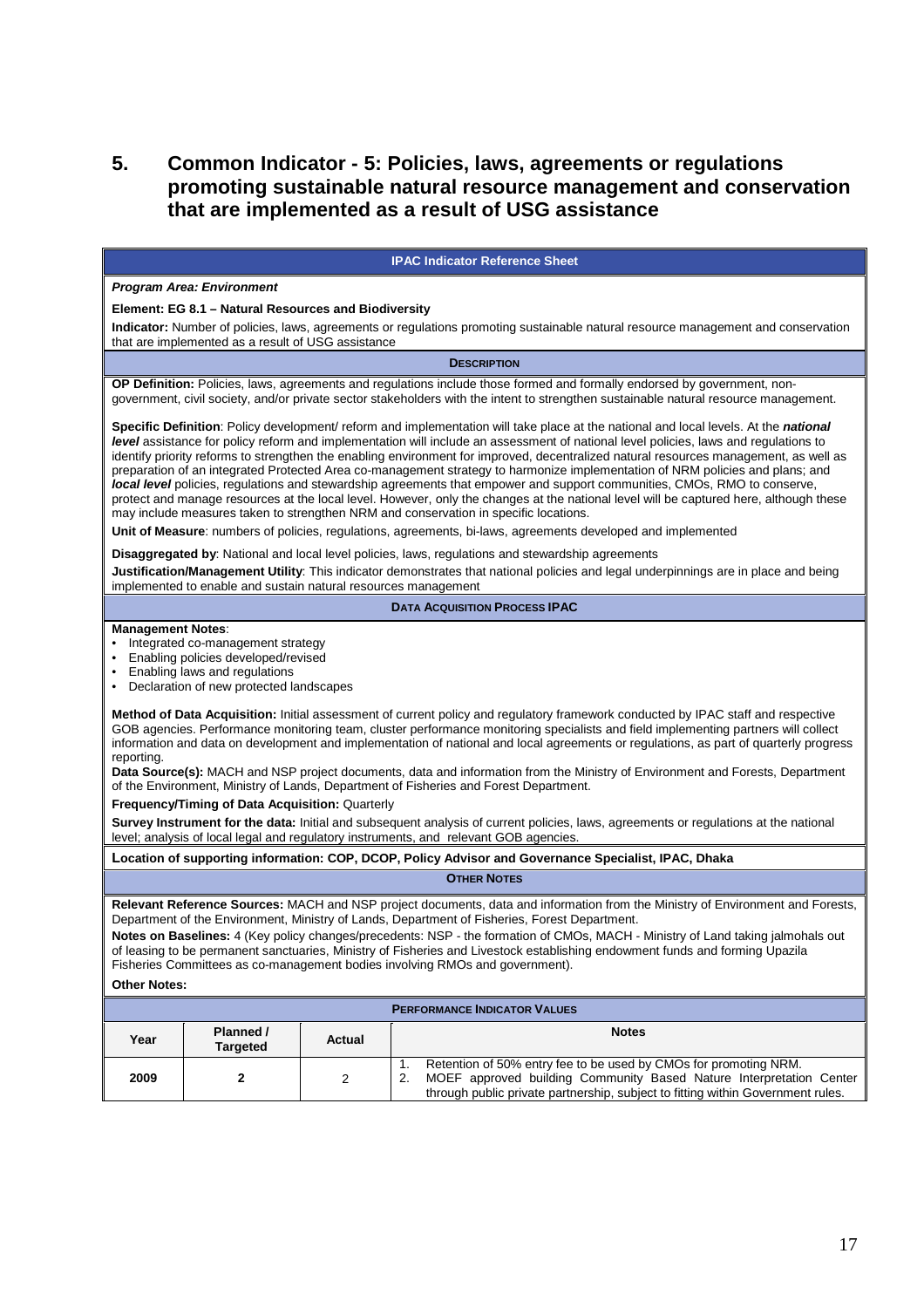| 2010                                        | 9  | 9 | Official Order (Paripatra) issued by MoFL allowing Upazilla Fisheries<br>1.<br>Conservation and Development Committees to operate endowment funds for<br>MACH sites.<br>Revised Social Forestry Rules 2004 gazetted on 13 January 2010;<br>Revised Government Order on Co-management Organizations, on 23<br>3.<br>November 2009 and 21 January 2010;<br>Declaration of four new forest protected areas, each considered a policy<br>4.<br>change: Sangu Wildlife Sanctuary, Hazarikhil Wildlife Sanctuary, Barayadhala<br>National Park, and Dudpukuria-Dhopachari WS (all on 6 April 2010). |  |
|---------------------------------------------|----|---|-----------------------------------------------------------------------------------------------------------------------------------------------------------------------------------------------------------------------------------------------------------------------------------------------------------------------------------------------------------------------------------------------------------------------------------------------------------------------------------------------------------------------------------------------------------------------------------------------|--|
| 2011                                        | 12 |   |                                                                                                                                                                                                                                                                                                                                                                                                                                                                                                                                                                                               |  |
| 2012                                        | 15 |   |                                                                                                                                                                                                                                                                                                                                                                                                                                                                                                                                                                                               |  |
| 2013                                        | 20 |   |                                                                                                                                                                                                                                                                                                                                                                                                                                                                                                                                                                                               |  |
| THIS SHEET LAST UPDATED ON: 11 October 2010 |    |   |                                                                                                                                                                                                                                                                                                                                                                                                                                                                                                                                                                                               |  |
| ADDITIONAL RELAVANT DATA (see annex)        |    |   |                                                                                                                                                                                                                                                                                                                                                                                                                                                                                                                                                                                               |  |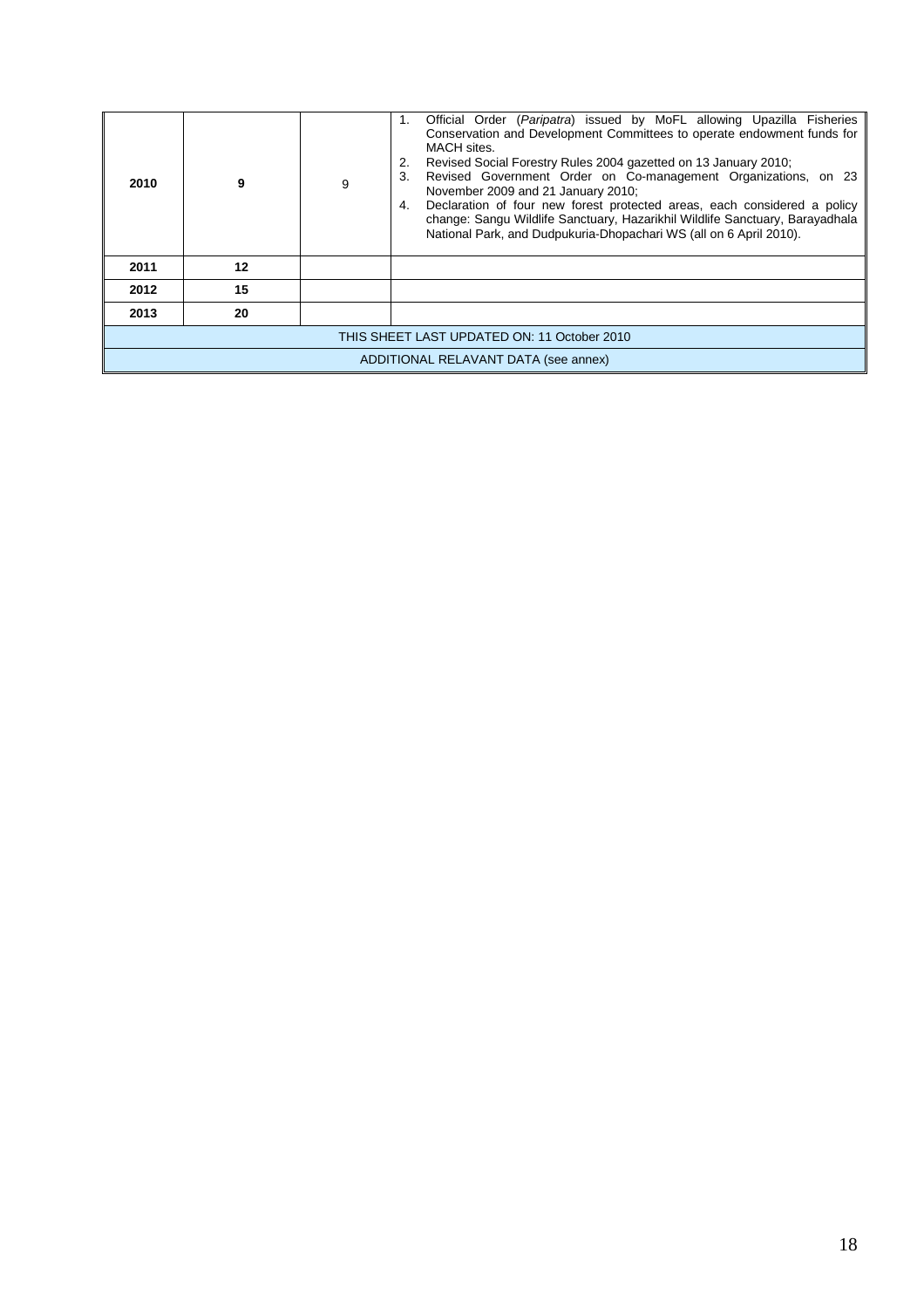# **6. Common Indicator – 6: Increased economic benefits derived from sustainable natural resource management and conservation as a result of USG assistance.**

#### **IPAC Indicator Reference Sheet**

#### **Program Area: Environment**

#### **Element: EG 8.1 – Natural Resources and Biodiversity**

**Indicator:** Number of people with increased economic benefits derived from sustainable natural resource management and conservation as a result of USG assistance.

#### **DESCRIPTION**

**OP Definition: "**Increased economic benefits" include increased household income, average increase in income per household, number of new enterprises developed (including but not limited to fisheries, sustainable tourism, forestry/agroforestry, sustainable agriculture, micro-enterprise, etc.), economic benefits from ecosystem services, etc. Economic benefits may be based on actual cash transactions or other economic value of natural resources.

**Specific Definition**: This indicator measures the number of direct and indirect beneficiaries with increased income, from the baseline established at the outset of the activity. Beneficiaries are defined as follows:

(1) Direct targeted beneficiaries of IPAC support for alternate income generating technologies or training and/ or grant or leveraged credit by the project. "Targeted beneficiaries" are those dependent on wetland and/or forest resources for their livelihoods, and who assist in protection and conservation;

(2) Direct beneficiaries of similar targeted support under earlier projects (NSP or MACH) who further develop their economic benefits; (3) Indirect beneficiaries who adopting improved cooking stoves;

(4) Indirect beneficiaries dependent on fishing and aquatic resources in target wetlands who benefit from increased fish catches following management improvements;

(5) Indirect beneficiaries who provide services to tourists visiting PAs.

**Unit of Measure**: number of people within households deriving economic benefits

**Disaggregated by**: type of beneficiary and by gender

**Justification/Management Utility**: Increased income of target group from new income sources will reduce the dependency on natural resources. This will help protect PAs and other aquatic habitats. Increased incomes for indirect beneficiaries reflect increased productivity or returns from NR under sustainable management.

#### **DATA ACQUISITION PROCESS IPAC**

#### **Management Notes**:

(1) Direct beneficiaries are identified from IPAC records and are counted if they adopted any of these enterprises, and in subsequent years if they continue that enterprise and derive a benefit. Examples include homestead gardening, cow /goat/pig fattening, bee keeping, nursery, handicrafts, ethnic cloth production, sustainable agriculture, social forestry, eco-tourism and value-chain development (2) For direct beneficiaries in PAs covered by previous projects verification of further increases in economic benefits during the IPAC period is through sample surveys.

(3) Data obtained from lists of customers of improved cooking stove makers and CMOs that provide subsidies to customers.

(4) If fish catch surveys reveal increased catch per unit area and per unit effort in the final year of IPAC then it is assumed that all households engaged in fishing in that wetland benefit economically.

(5) Indirect service providers include those employed in hotels, transport, etc.

Other indirect beneficiaries of policy changes influenced by IPAC can be counted (for example from improved socal forestry rules) but these benefits may not accrue within the project period and data will depend on records from other agencies and projects. Number of people is calculated as 5.6 times the number of immediate beneficiaries based on average household size in Bangladesh

(BBS 2001 Census report, source http://www.bbs.gov.bd/dataindex/census/bang\_atg.pdf) and assumption that only one person per household derives an economic benefit or is trained by IPAC or that the whole household is engaged in the activity.

**Method of Data Acquisition:** from AIG matrix, monthly progress report, sample surveys of earlier and current direct beneficiaries ,and those serving tourists; fish catch monitoring, household census.

**Data Source(s):** field offices.

**Frequency/Timing of Data Acquisition:** AIG matrix monthly, fish catch monitoring yearly, sample surveys mid-term and end of project.

**Survey Instrument for the data:** various survey instruments.

**Location of supporting information:** (Monitoring PC):\D:\IPAC\IPAC PMP\; and AIGA Matrix, Value chain registrars on different trades, training registrars at Site Offices

**OTHER NOTES**

#### **Relevant Reference Sources:**

**Notes on Baselines: Total household – 23,765, total beneficiary including family members – 137,830. NSP beneficiary** – direct household - 18,563, beneficiary including family member - 107,660. **MACH beneficiary** – direct households – 5,202, beneficiary including family member  $-30,170$ .

**Other Notes:** To be entirely accurate, the number of "losers" from the conservation activity should be subtracted from this number of beneficiaries. The "losers" would include those who once had access to the PA and extracted from it directly but who no longer have access because of the Project, and have not been given a direct alternative economic activity.

| <b>PERFORMANCE INDICATOR VALUES</b> |                           |        |              |  |
|-------------------------------------|---------------------------|--------|--------------|--|
| Year                                | <b>Planned / Targeted</b> | Actual | <b>Notes</b> |  |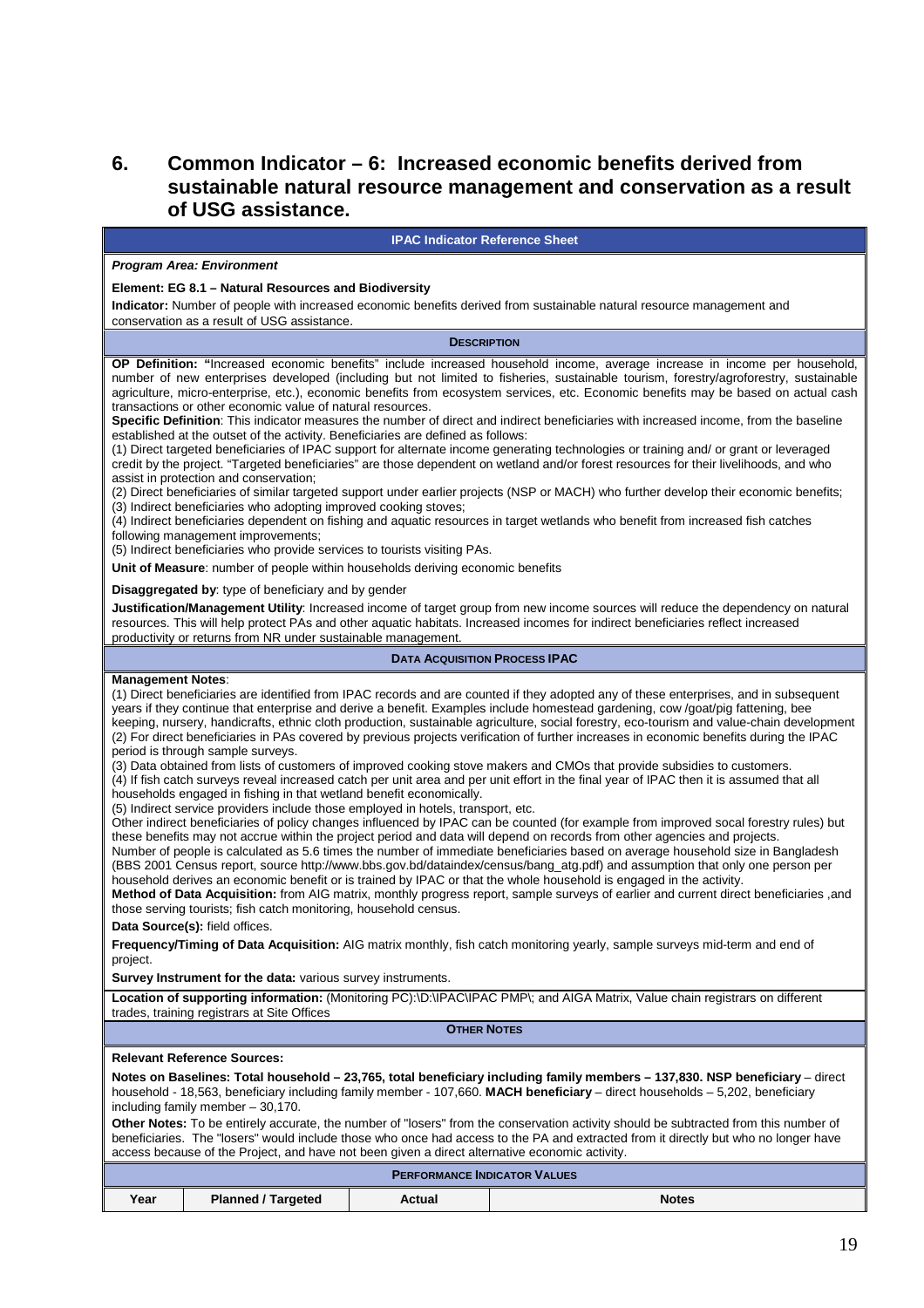| <b>IPAC Indicator Reference Sheet</b>          |                                                      |                                                                                                                                                                                                                                                                                                                                                                                                                                                                     |                                                                                                                                                                                                                      |
|------------------------------------------------|------------------------------------------------------|---------------------------------------------------------------------------------------------------------------------------------------------------------------------------------------------------------------------------------------------------------------------------------------------------------------------------------------------------------------------------------------------------------------------------------------------------------------------|----------------------------------------------------------------------------------------------------------------------------------------------------------------------------------------------------------------------|
|                                                | <b>Program Area: Environment</b>                     |                                                                                                                                                                                                                                                                                                                                                                                                                                                                     |                                                                                                                                                                                                                      |
|                                                | Element: EG 8.1 - Natural Resources and Biodiversity |                                                                                                                                                                                                                                                                                                                                                                                                                                                                     |                                                                                                                                                                                                                      |
|                                                | conservation as a result of USG assistance.          |                                                                                                                                                                                                                                                                                                                                                                                                                                                                     | Indicator: Number of people with increased economic benefits derived from sustainable natural resource management and                                                                                                |
| 2009                                           | 100,000                                              | 0                                                                                                                                                                                                                                                                                                                                                                                                                                                                   | Beneficiaries<br>of improved stoves<br>sanitary<br>and<br>latrine.<br>enterprises. Previous<br>employment,<br>direct<br>and<br>project<br>beneficiaries now not counted pending verification of further<br>benefits. |
| 23,968<br>2010<br>150,000<br>become available. |                                                      | 276,593 beneficiaries were earlier reported, inclusive of MACH<br>and NSP. IPAC direct beneficiaries number 23,968 after review<br>and not counting households that only received improved<br>latrines. The number of beneficiaries from previous projects has<br>been reviewed, and it is planned to verify if they have further<br>increased economic benefits. Other categories of beneficiaries<br>will be counted from 2011 when evidence of indirect benefits |                                                                                                                                                                                                                      |
| 2011                                           | 200,000                                              |                                                                                                                                                                                                                                                                                                                                                                                                                                                                     |                                                                                                                                                                                                                      |
| 2012                                           | 350,000                                              |                                                                                                                                                                                                                                                                                                                                                                                                                                                                     | Target depends on past direct beneficiaries receiving further<br>benefits and on indirect benefits being achieved (for example                                                                                       |
| 2013                                           | 500,000                                              |                                                                                                                                                                                                                                                                                                                                                                                                                                                                     | from fisheries)                                                                                                                                                                                                      |
| THIS SHEET LAST UPDATED ON: 11 October 2010    |                                                      |                                                                                                                                                                                                                                                                                                                                                                                                                                                                     |                                                                                                                                                                                                                      |
| ADDITIONAL RELAVANT DATA (see annex)           |                                                      |                                                                                                                                                                                                                                                                                                                                                                                                                                                                     |                                                                                                                                                                                                                      |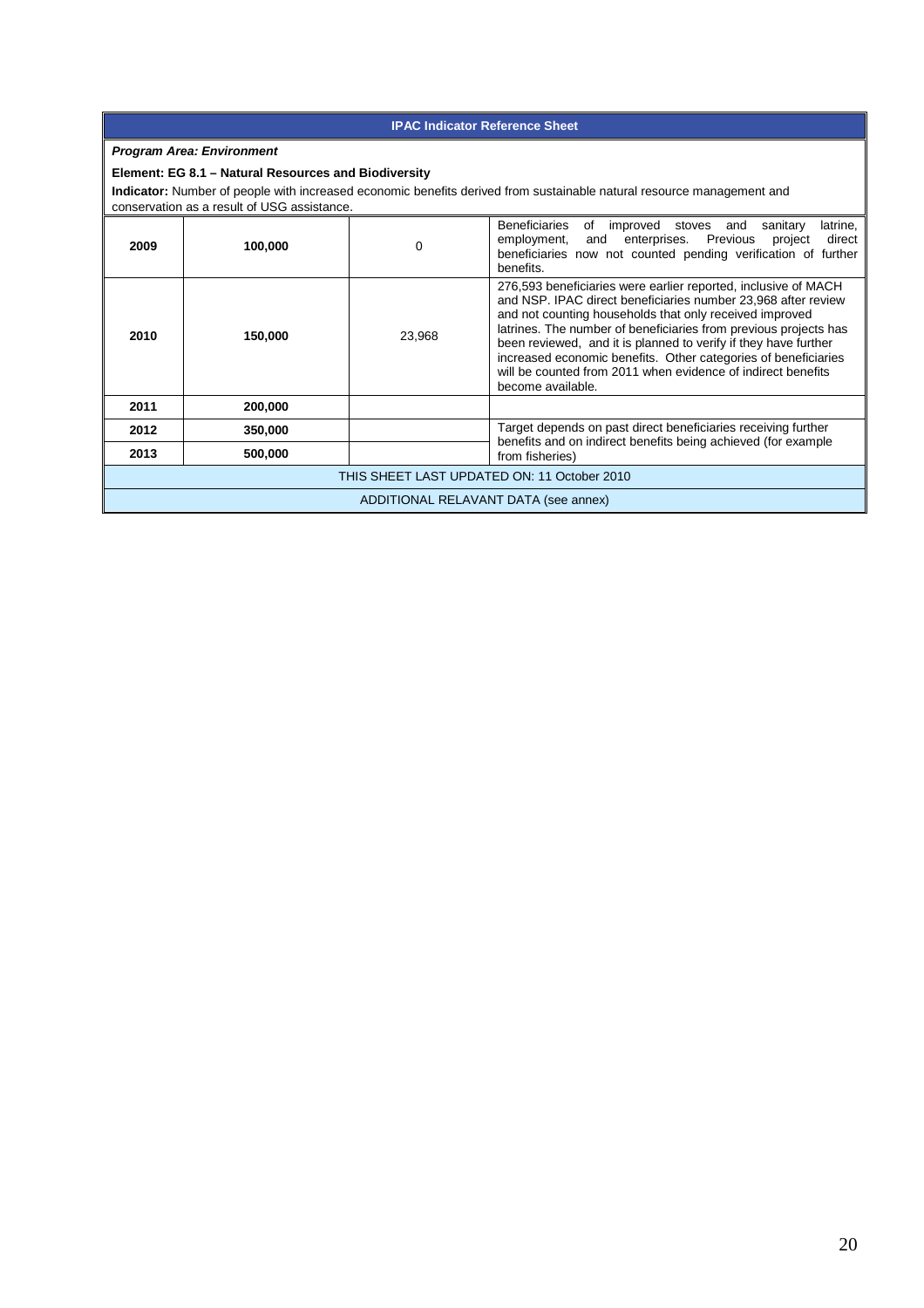# **7. Common Indicator- 7: People receiving USG supported training in natural resources management and/or biodiversity conservation**

#### **IPAC Indicator Reference Sheet**

#### **Program Area: Environment**

#### **Element: EG 8.1 – Natural Resources and Biodiversity**

**Indicator:** Number of people receiving USG supported training in natural resources management and/or biodiversity conservation

#### **DESCRIPTION**

**OP Definition:** The number of individuals participating in learning activities intended for teaching or imparting knowledge and information on natural resources management and biodiversity conservation to the participants with designated instructors or lead persons, learning objectives, and outcomes, conducted fulltime or intermittently.

NRM and biodiversity conservation training can consist of transfer of knowledge, skills, or attitudes through structured learning and follow-up activities, or through less structured means, to solve problems or fill identified performance gaps.

Training can consist of long-term academic degree programs, short- or long-term non-degree technical courses in academic or in other settings, non-academic seminars, workshops, on-the-job learning experiences, observational study tours, or distance learning exercises or interventions.

#### **Specific Definition:**

Training will be tailored to key stakeholders and includes local training in NR- related management and enterprises (e.g. those covered in indicator 6).

Training will include short-term, medium term (certificate and diploma), interactive applied research, regional cross-visits and US-based training

**Unit of Measure:** number of persons

**Disaggregated by:** Gender; and type of training

**Justification/Management Utility:** Track training provided by the project and identify potential direct economic beneficiaries

#### **DATA ACQUISITION PROCESS OF IPAC**

#### **Management Notes:**

- Certificate Programs in applied conservation biology, carbon financing and related topics –offered through public/private university partnerships
- Diploma-level programs in protected area management: forestry and wetlands co-management in place years three through five
- Courses for GOB officials in protected areas management with the Fisheries and Forest Academies
- Courses conducted by visiting scholars and experts
- Training and orientation for local stakeholders in PA co-management and natural resource management
- Practical training in enterprises and livelihood support activities that are linked with sustainable use and conservation of natural resources
- Short courses in proposal writing for NGOs
- Sub-regional cross-visits and study tours to observe co-management
- Short courses in the US for senior officials and professionals to enrich skills and knowledge

**Method of Data Acquisition by Project Monitoring Unit:** performance monitoring data collected on number of persons trained, and training topics. Performance monitoring team, cluster performance monitoring specialists, field implementing partners, and collaborating CMOs/RMOs will collect data.

Data Source(s): Project training plan, training completion reports and site level monthly reports, with information on number and gender of persons trained

**Frequency/Timing of Data Acquisition:** Quarterly

**Survey Instrument for the data:** Review of training completion reports

**Location of supporting information:** (Monitoring PC):\D:\IPAC\IPAC PMP\; and training registrars at Site Offices

**OTHER NOTES**

**Relevant Reference Sources:** MACH and NSP training plans and reports; GOB agency training plans and requirements.

**Notes on Baselines:** Total persons trained – **32, 203.** A total of 7,312 persons were trained under NSP and for MACH 24,891 persons. **Other Notes:**

| <b>PERFORMANCE INDICATOR VALUES</b> |                              |        |                                                                                                                                                                                                                                   |
|-------------------------------------|------------------------------|--------|-----------------------------------------------------------------------------------------------------------------------------------------------------------------------------------------------------------------------------------|
| Year                                | Planned /<br><b>Targeted</b> | Actual | <b>Notes</b>                                                                                                                                                                                                                      |
| 2009                                | 5000                         | 228    | Training includes, Bamboo value chain assessment, home<br>gardening, bamboo product development, cross site visits<br>among forest or wetland protected areas and exposure visits to<br>India and Nepal to observe co-management. |
| 2010                                | 10.000                       | 8.932  | Persons trained in different AIGAs and conservation enterprises                                                                                                                                                                   |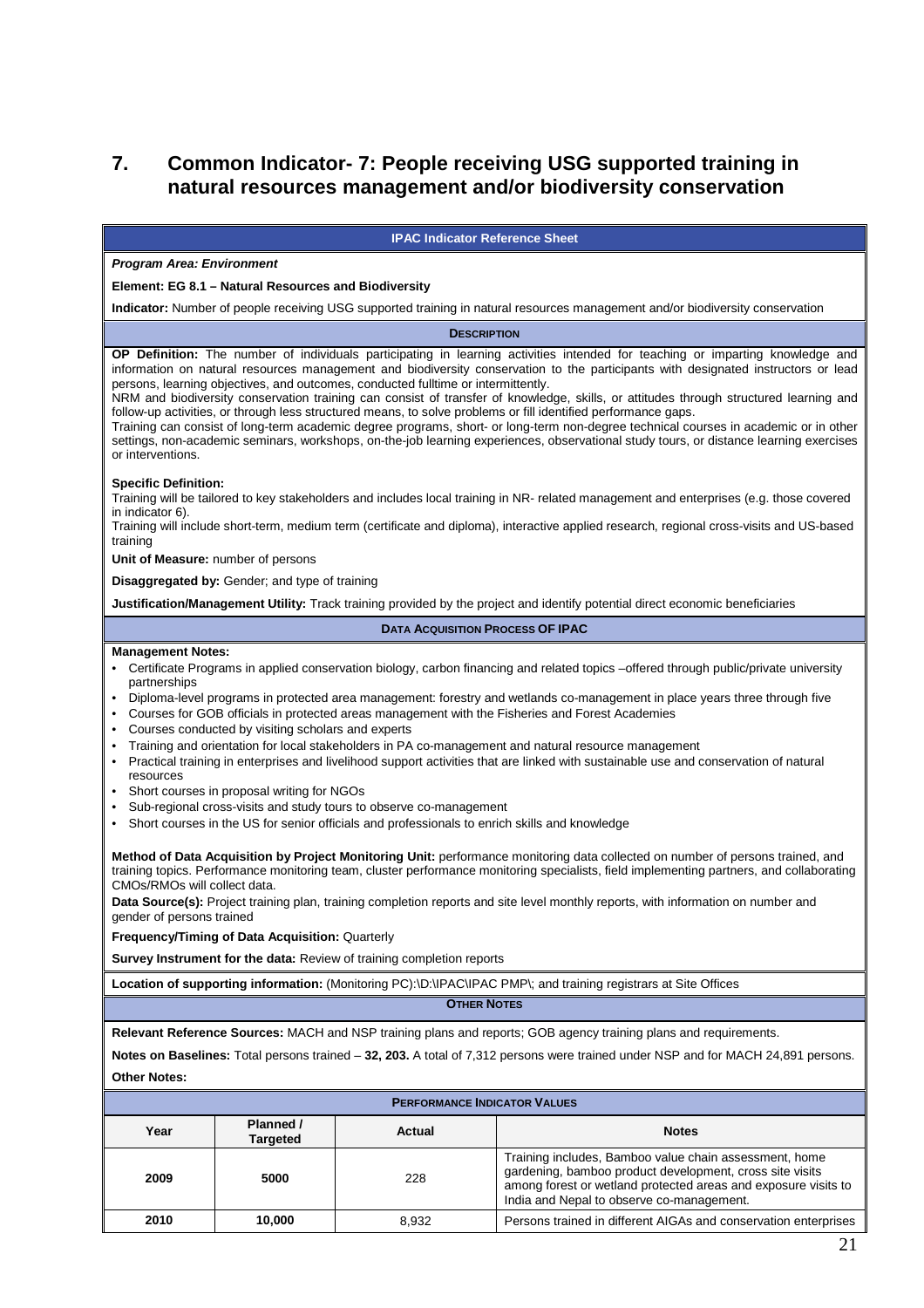| 2011                                        | 15,000 |  |  |  |  |
|---------------------------------------------|--------|--|--|--|--|
| 2012                                        | 18,000 |  |  |  |  |
| 2013                                        | 20,000 |  |  |  |  |
| THIS SHEET LAST UPDATED ON: 11 October 2010 |        |  |  |  |  |
| ADDITIONAL RELAVANT DATA ()                 |        |  |  |  |  |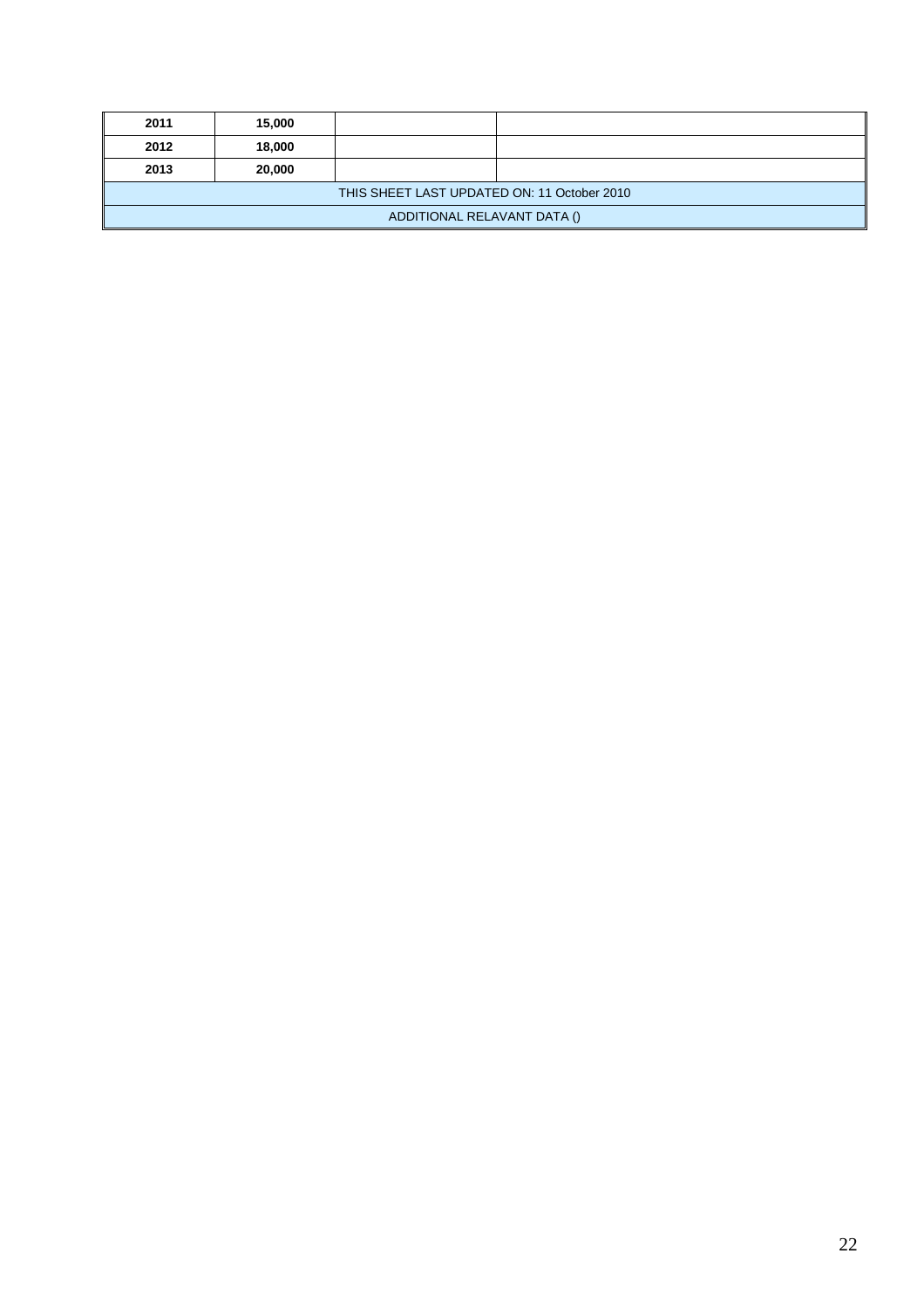# **8. Common Indicator- 8: Increased adaptive capacity to cope with impacts of climate variability and change as a result of USG assistance**

#### **IPAC Indicator Reference Sheet**

#### **Program Area: Environment**

#### **Element: EG 8.2 – Clean Human Environment**

**Indicator:** Number of people with increased adaptive capacity to cope with impacts of climate variability and change as a result of USG assistance.

#### **DESCRIPTION**

**OP Definition:** Number of people with increased capability to adapt to or better cope with the impacts of climate variability and change as a result of: communication of weather and climate forecasts, increased availability of weather and climate information including longterm climate projections, understanding of potential impacts of climate variability and change on development, creation and dissemination of tools to incorporate climate variability and change in development projects, consideration of future climate change in project planning and implementation, greater economic opportunities.

**Specific Definition**: There are few, simple, off-the-shelf indicators for measuring "adaptive capacity". Smit et al (2001) identified six determinants of adaptive capacity in the context of climate change as a contribution to the third assessment report for the Intergovernmental Panel on Climate Change. These determinants are – economic resources (greater economic resources increase adaptive capacity), technology (lack of technology limits range of potential adaptation options), information and skills (lack of informed, skilled and trained personnel reduces adaptive capacity), infrastructure (greater variety of infrastructure can enhance adaptive capacity as well as characteristics and location of the infrastructure), institutions (well developed social institutions help to reduce impacts of climate related risks) and equity (equitable distribution of resources increases adaptive capacity as well as availability and entitlement to resources is also important). A simple measure is needed to reflect changes in adaptive capacity at the local level. Two measures are adopted: (1) number of people covered by awareness raising on climate change and adaptation, (2) number of people benefiting from local investments and enterprises (community-level through CMOs or individual) that are adapted to climate variability and change.

#### **Unit of Measure**: number of people

**Disaggregated by**: Measure (awareness or adaptation), gender and sector (infrastructure-agriculture)

**Justification/Management Utility**: As IPAC works to strengthen CMOs and to protect and manage PAs, safeguard ecosystem services, promote improved NRM, develop AIG, reduce poverty and develop human capital at the local level, the cumulative impact will be a reduction in vulnerability to climate change and an increase in adaptive capacity of local communities.

#### **DATA ACQUISITION PROCESS IPAC**

#### **Management Notes**:

.

- Awareness will be based on numbers attending training, meetings and events that discuss climate change and variability and those receiving communication materials on this subject.
- Community level adaptation will be based on all villages under CMOs making proposals for landscape development fund investments that demonstrate adaptation to climate variability and change and the respective CMOs ensure this and inform village conservation forums.
- Individual level adaptation will be based on enterprises and value chain activities that are designed to cope with climate variability or change.

**Method of Data Acquisition:** from training and communication reports, approved landscape development fund proposals and their completion reports, AIG matrix, monthly site progress report.

**Data Source(s):** field offices (see method).

#### **Frequency/Timing of Data Acquisition:** quarterly.

**Survey Instrument for the data:** reports noted above.

**Location of supporting information:** (Monitoring PC):\D:\IPAC\IPAC PMP; Monthly MPPR, PMP Excel Sheets, AIG Matrix, Training Registrar, In-country training reports

**OTHER NOTES**

#### **Relevant Reference Sources:** None

**Notes on Baselines/Targets:** No baseline. Original targets are appropriate for awareness, which has been reported in 2009 and 2010. New targets for adaptation are shown based on two landscape development fund grants per CMO, 25 CMOs, and about 1,200 people per village giving 56,000 people. Landscape development fund will only start to be operational in 2010-11. Up to 5,000 households may adopt climate variability adapted enterprises, but some may be within villages covered by community adaptation. **Other Notes:**

| <b>PERFORMANCE INDICATOR VALUES</b> |                           |                            |                                                                                                                                                    |
|-------------------------------------|---------------------------|----------------------------|----------------------------------------------------------------------------------------------------------------------------------------------------|
| Year                                | Planned /<br>Targeted     | Actual                     | <b>Notes</b>                                                                                                                                       |
| 2009                                | 50,000 aware<br>0 adapted | 450 aware<br>0 adapted     | About 450 people were informed about the variability of climate                                                                                    |
| 2010                                | 75,000 aware<br>0 adapted | 129,597 aware<br>0 adapted | 129,597 people covered by various awareness raising events, including heads<br>of direct beneficiary households who were oriented on these issues. |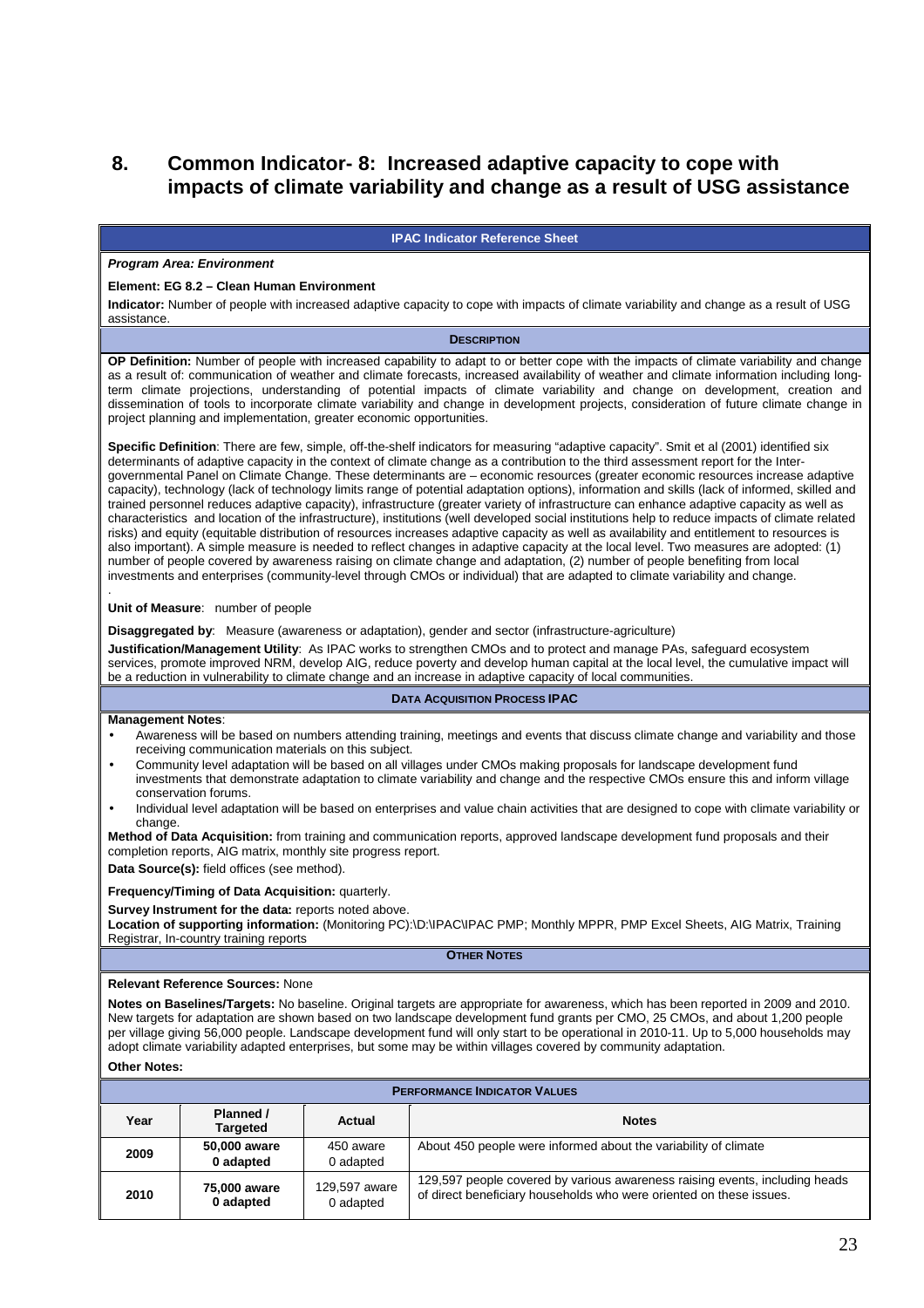| <b>IPAC Indicator Reference Sheet</b>                                                                                                                 |                                           |  |                                 |  |
|-------------------------------------------------------------------------------------------------------------------------------------------------------|-------------------------------------------|--|---------------------------------|--|
|                                                                                                                                                       | <b>Program Area: Environment</b>          |  |                                 |  |
|                                                                                                                                                       | Element: EG 8.2 - Clean Human Environment |  |                                 |  |
| Indicator: Number of people with increased adaptive capacity to cope with impacts of climate variability and change as a result of USG<br>assistance. |                                           |  |                                 |  |
| 2011                                                                                                                                                  | 100,000 aware<br>10,000 adapted           |  |                                 |  |
| 2012                                                                                                                                                  | 150,000 aware<br>40,000 adapted           |  |                                 |  |
| 2013                                                                                                                                                  | 200,000 aware<br>70,000 adapted           |  |                                 |  |
| THIS SHEET LAST UPDATED ON: 11 October 2010                                                                                                           |                                           |  |                                 |  |
|                                                                                                                                                       |                                           |  | ADDITIONAL RELAVANT DATA (none) |  |

Smit, B., Pilifosova, O., Burton I., Challenger B., Huq S., Klein R.J.T. and Yohe, G. (2001): Adaptation to climate change in the context of sustainable development and equity; in Climate Change 2001: Impacts, Adaptation and Vulnerability, (ed.) J.J. McCarthy, O.F. Canziani, N.A. Contribution of Working Group III to the 3rd Assessment Report of the Intergovernmental Panel on Climate Change.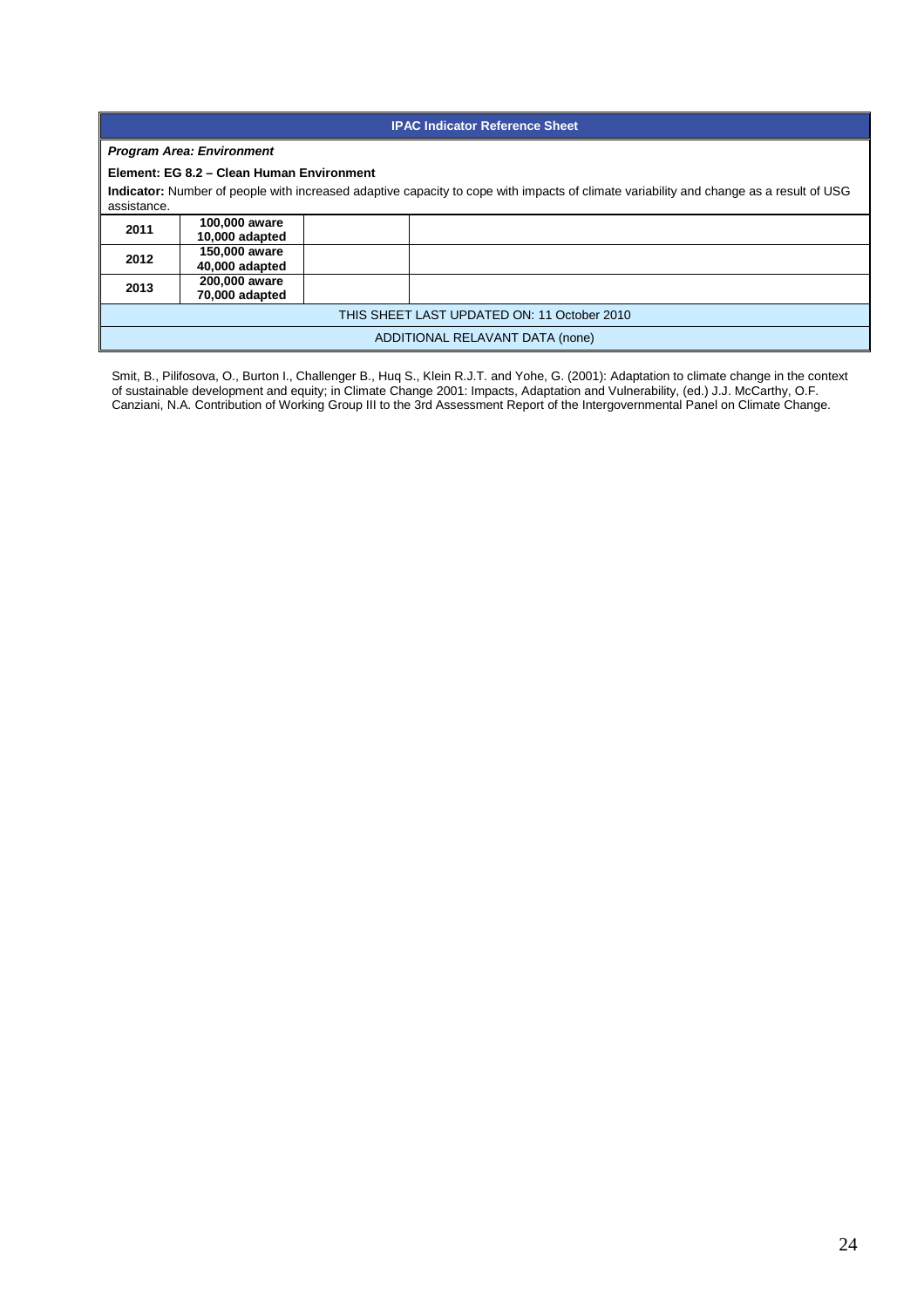# **9. Common Indicator – 9: Greenhouse gas emissions, measured in metric tons CO2 equivalent, reduced or sequestered as a result of USG assistance**

#### **IPAC Indicator Reference Sheet**

#### **Program Area: Environment**

#### **Element: EG 8.1 – Natural Resources and Biodiversity**

**Indicator:** Quantity of greenhouse gas emissions, measured in metric tons CO<sub>2</sub> equivalent, reduced or sequestered as a result of USG assistance

#### **DESCRIPTION**

**OP Definition:** The amount of emissions, in metric tons of carbon dioxide equivalent (CO2e), which is reduced or sequestered as a result of USG programs in energy, industry, urban and transport sectors. Relevant greenhouse gases are: CO<sub>2</sub>, methane, perfluorocarbons, hydrofluorocarbons, sulphur hexafluoride, and nitrous oxide. Calculating carbon dioxide equivalent (CO2e) is a way of converting quantities of other greenhouse gases into a common, comparable measure that has a well-defined global warming potential effect. For this indicator, reductions in gases like methane, perfluorocarbons and nitrous oxide should be expressed as CO2e. Carbon sequestration refers to removing  $CO<sub>2</sub>$  from the atmosphere, either from enhancing natural sequestration (through carbon sinks such as oceans and plants) or artificially capturing and storing carbon. Reductions in CO2e emissions from USG programs would include promoting renewable energy alternatives to conventional power generation, improved energy efficiency, enhanced air quality controls, transfer of advanced technology, support for mass transit, etc.

Specific Definition: This indicator reflects the amount of CO<sub>2</sub> sequestered by afforestation and reforestation in forests and wetlands (coastal and inland) and from agro-production systems in the surrounding landscape areas of the five project clusters;

**Unit of Measure:** Metric tons of CO<sub>2</sub> equivalent

**Disaggregated by:** Forest, wetland, and agro production areas

**Justification/Management Utility:** The indicator will measure the project's contribution to avoidance and/or reduction of greenhouse gas emissions and climate change vulnerability reduction. Newly reforested and sustainably managed agricultural areas will serve as carbon sinks

#### **DATA ACQUISITION PROCESS OF IPAC**

#### **Management Notes:**

- This area includes IPAC forest PA areas of biological significance brought under improved management and inclusive of biological significant areas improved under NSP.
- Sequestration of  $CO<sub>2</sub>$  in natural forests is based on the area of forests with high biodiversity value under improved local management over the project life multiplied by 1.1 tons per year per hectare.
- 1.1 tons per hectare per year is the average additional sequestration of CO<sub>2</sub> from improved protection an conservation of natural forests, based on literature review including FAO and IPCC sources.
- To acknowledge the possible leakages (such as residual cutting of trees), only 75% of the average sequestration is counted, this represents a conservative estimate of sequestration.
- Where denuded land or heavily degraded forest lands (PA cores) is brought under tree cover through plantations and forest restoration the additional sequestration of  $CO_2$  is taken to be 3.6 tons/ha/year based on a study by NSP/IPAC in Chunoti WS.
- In landscape lands that are brought under agroforestry and social forestry through IPAC and co-management additional sequestration of  $CO<sub>2</sub>$  is taken to be 4.4 tons/ha/year.

**Method of Data Acquisition:** Will require baseline of dry land and wetland perennial vegetative cover; assessment of vegetative cover changes (+/-) over the project life

**Data Source(s):** Project monitoring information

**Frequency/Timing of Data Acquisition:** Annually

**Survey Instrument for the data:** NRM program monitoring data, data on areas of afforestation and reforestation and satellite imagery; **Location of supporting information:** 

**OTHER NOTES**

**Relevant Reference Sources:** National Adaptation Program of Action for Climate Change and IPCC Documents

**Notes on Baselines:** There is no baseline estimate relevant for this indicator as it represents an annual benefit from co-management protection and forest restoration.

**Other Notes:** During the project an attempt will also be made to quantify emission reductions from using improved cooking stoves and biogas plants, but this has not been included in targets. The targets are greatly reduced from those shown in the original PMP after a review of the methology and calculation of realistic rates of forest regeneration and carbon sequestration, and reflect the area targets in indicator 2.

| <b>PERFORMANCE INDICATOR VALUES</b> |                           |        |                                                              |  |
|-------------------------------------|---------------------------|--------|--------------------------------------------------------------|--|
| Year                                | <b>Planned / Targeted</b> | Actual | <b>Notes</b>                                                 |  |
| 2009                                | 3.000 t                   | 2.710t | Sequestered in 5 NSP PAs being maintained in IPAC<br>project |  |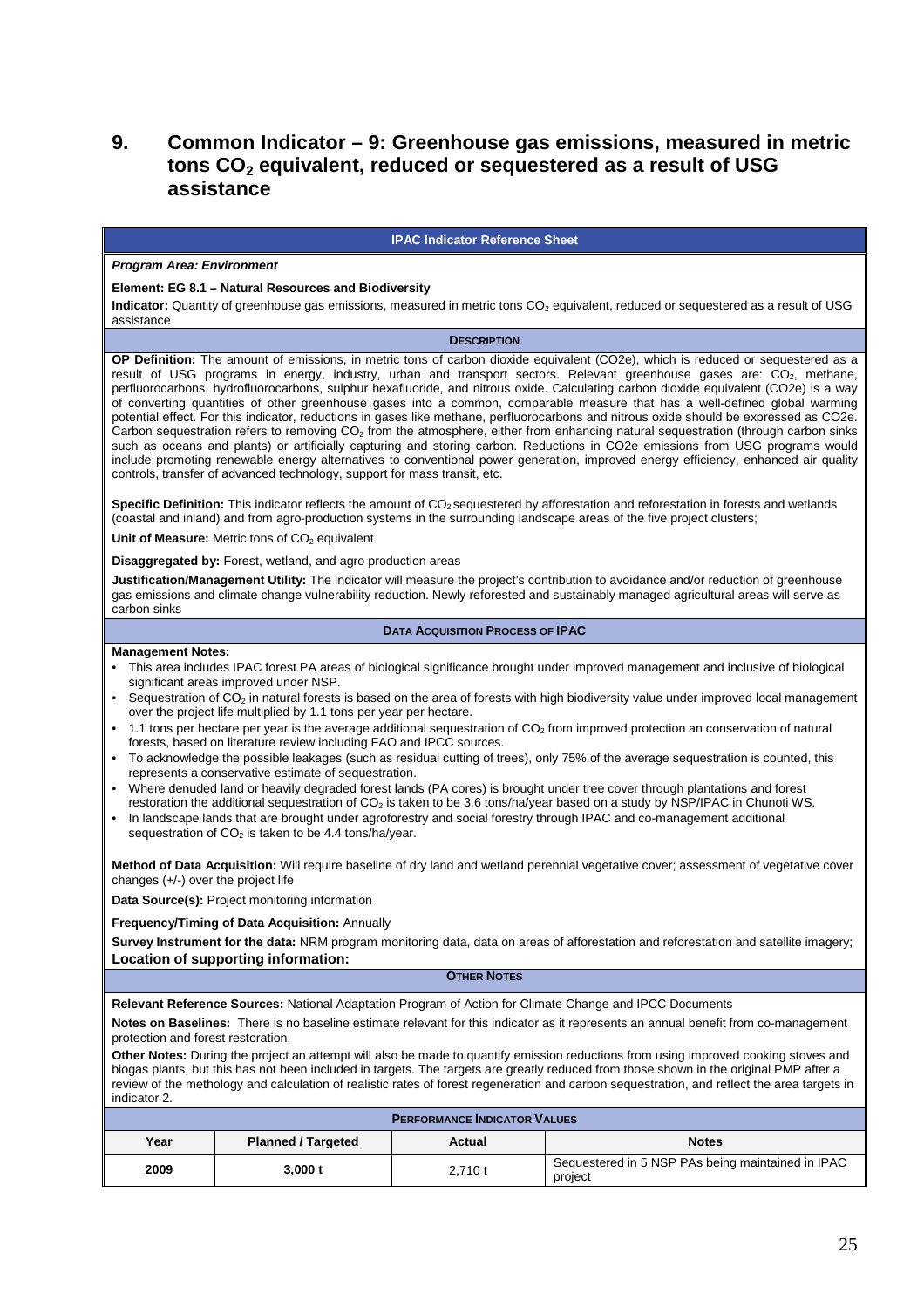| 2010                                        | $30,000$ t | 29,875 t | Includes those areas of biological significance brought<br>under improved management considered to have<br>enhanced carbon sequestration as a result of improved<br>protection (about 36,200 ha). |  |  |
|---------------------------------------------|------------|----------|---------------------------------------------------------------------------------------------------------------------------------------------------------------------------------------------------|--|--|
| 2011                                        | 150,000 t  |          |                                                                                                                                                                                                   |  |  |
| 2012                                        | 200,000 t  |          |                                                                                                                                                                                                   |  |  |
| 2013                                        | 540,000 t  |          |                                                                                                                                                                                                   |  |  |
| THIS SHEET LAST UPDATED ON: 11 October 2010 |            |          |                                                                                                                                                                                                   |  |  |
| ADDITIONAL RELAVANT DATA (see annex)        |            |          |                                                                                                                                                                                                   |  |  |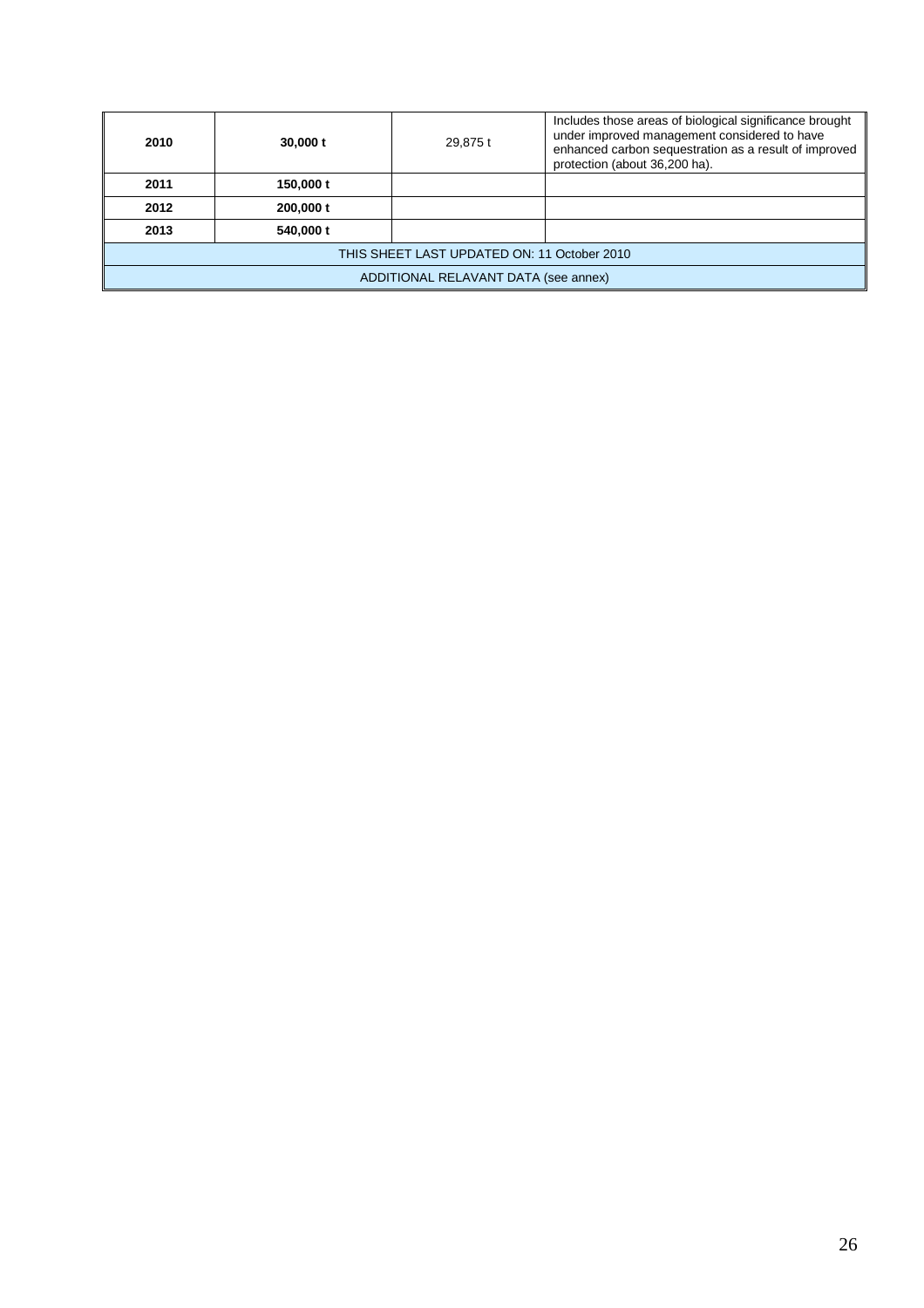# **10. Common Indicator – 10: People in target areas with access to improved drinking water supply as a result of USG assistance**

#### **IPAC Indicator Reference Sheet Program Area: Environment Element: E.G. 3.1.8 - Water Supply and Sanitation Element Indicator:** Number of people in target areas with access to improved drinking water supply as a result of USG assistance **DESCRIPTION OP Definition Specific Definition:** Improved of drinking water supply include household water connections, public standpipes, hand tubewells, boreholes, protected dug wells, protected springs, and rainwater collection. Examples of unimproved drinking water sources include unprotected wells; unprotected spring, rivers or ponds; vendor-provided water or tanker truck water. Improved drinking water supplies as a result of direct investment by IPAC are included, as well as the results of training and communication activities and leveraged project support by other organizations in the areas targeted by IPAC. **Unit of Measure:** number of people **Disaggregated by:** none **Justification/Management Utility:** NSP found a lack of access to safe drinking water in communities around Teknaf GR, Rema-Kalenga WS, Lawachara NP and Satchari NP. The IPAC sites including Sundarbans, Chittagong Hill Tracts, Cox's Bazar region, and wetlands also have limited sources of safe drinking water. Lack of convenient water supply access has severe gender implications, as the time-intensive pursuit of water collection often prevents women from taking up income-generating opportunities or girls from attending school especially in the hilly regions. Similarly, the impacts of water-related disease are often borne by women and this affects their role as primary caretakers of children and the ill. **DATA ACQUISITION PROCESS OF IPAC Management Notes:** Applications should include small-scale infrastructure that increases access to improved water supply services in target communities. This can include both surface water and groundwater-fed systems, as well as the full range of appropriate, affordable, and approved technologies and approaches for water supply infrastructure (e.g., boreholes, spring boxes, gravity-fed conveyance mechanisms, rainwater harvesting, etc.). Development of new infrastructure as well as rehabilitation of existing systems may be proposed. **Method of Data Acquisition by Project Monitoring Unit:** performance monitoring data collected on number of households with access to safe drinking water using new project-supported or leveraged infrastructure, converted to number of people by average family size. Performance monitoring team, cluster performance monitoring specialists, field implementing partners, and collaborating CMOs/RMOs will collect data. **Data Source(s):** field offices. **Frequency/Timing of Data Acquisition:** quarterly and yearly **Survey Instrument for the data:** sample survey. **Location of supporting information:** (Monitoring PC):\D:\IPAC\IPAC PMP; and LDF support records at Site offices **OTHER NOTES Relevant Reference Sources: Notes on Baselines:** baseline figure is considered as zero as only people who did not have access earlier to safe drinking water are counted so the number already with safe drinking water need not be assessed and would divert resources from implementation. **Other Notes:** Performance partly depend on leveraged support. **PERFORMANCE INDICATOR VALUES Year**  Planned / Targeted **Actual Actual**  Notes **2009 5,000** 0 **2010 10,000 10,000 10,000 6.694** Beneficiaries with access to improved drinking water facilities developed under IPAC.

THIS SHEET LAST UPDATED ON: 11 October 2010 ADDITIONAL RELAVANT DATA (None)

**2011 20,000 2012 25,000 2013 30,000**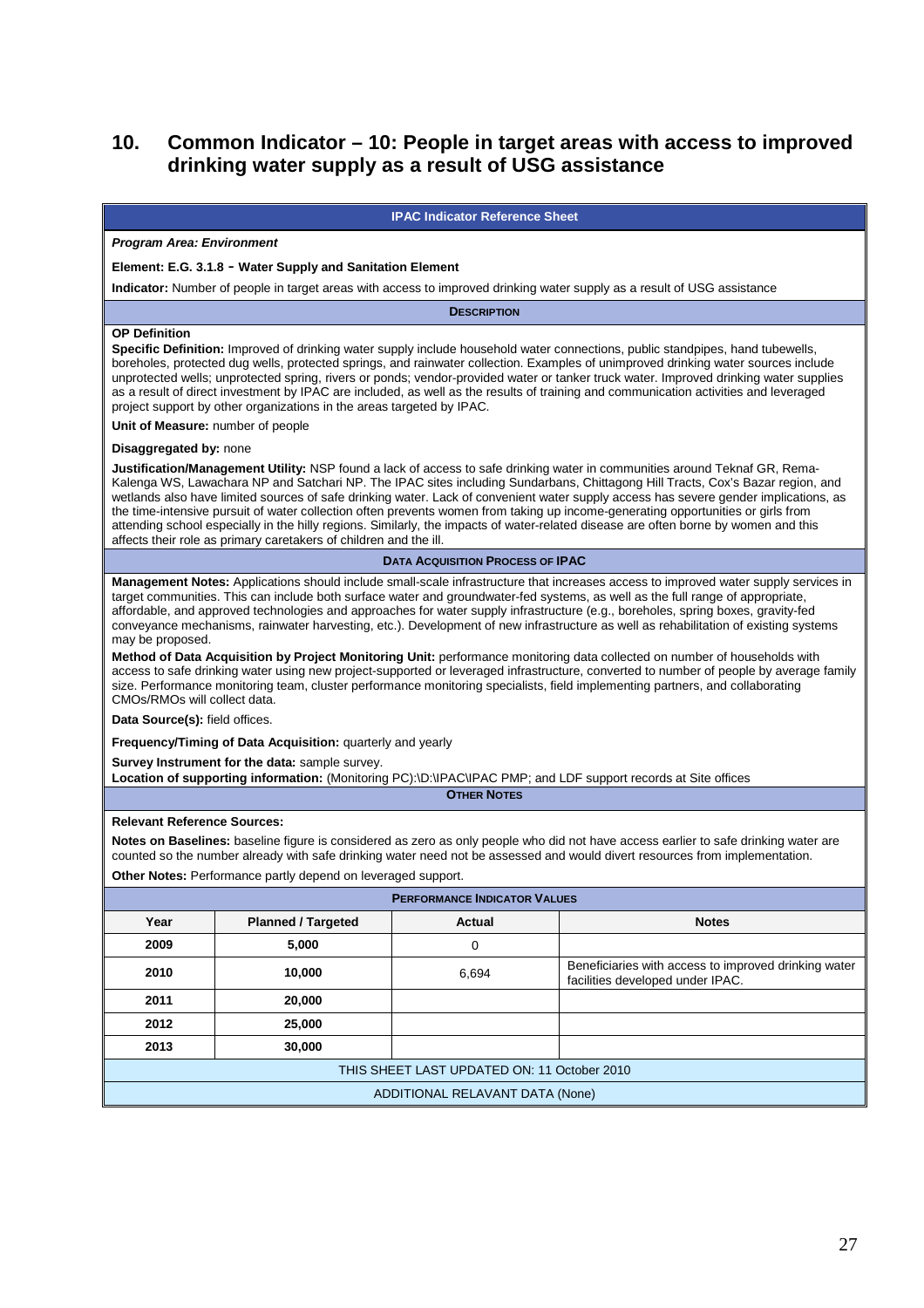# **11. Common Indicator – 11: Number of people receiving USG supported training in environmental law, enforcement, public participation, and cleaner production policies, strategies, skills, and techniques**

|                                                                                                                                                                                                                                                                                                                                                                                                                                                                                                                                                                                                                                                                                                                                                                                                                                                                                                                                                                                                                                                                                                                                                                                                                                                                                                                                                                                                            | <b>IPAC Indicator Reference Sheet</b>                                |        |                                                                                                                                                                                                                                                                                                                                                                                              |  |
|------------------------------------------------------------------------------------------------------------------------------------------------------------------------------------------------------------------------------------------------------------------------------------------------------------------------------------------------------------------------------------------------------------------------------------------------------------------------------------------------------------------------------------------------------------------------------------------------------------------------------------------------------------------------------------------------------------------------------------------------------------------------------------------------------------------------------------------------------------------------------------------------------------------------------------------------------------------------------------------------------------------------------------------------------------------------------------------------------------------------------------------------------------------------------------------------------------------------------------------------------------------------------------------------------------------------------------------------------------------------------------------------------------|----------------------------------------------------------------------|--------|----------------------------------------------------------------------------------------------------------------------------------------------------------------------------------------------------------------------------------------------------------------------------------------------------------------------------------------------------------------------------------------------|--|
|                                                                                                                                                                                                                                                                                                                                                                                                                                                                                                                                                                                                                                                                                                                                                                                                                                                                                                                                                                                                                                                                                                                                                                                                                                                                                                                                                                                                            | <b>Program Area: Environment</b>                                     |        |                                                                                                                                                                                                                                                                                                                                                                                              |  |
|                                                                                                                                                                                                                                                                                                                                                                                                                                                                                                                                                                                                                                                                                                                                                                                                                                                                                                                                                                                                                                                                                                                                                                                                                                                                                                                                                                                                            | Element: EG 8.2 - Clean Human Environment                            |        |                                                                                                                                                                                                                                                                                                                                                                                              |  |
|                                                                                                                                                                                                                                                                                                                                                                                                                                                                                                                                                                                                                                                                                                                                                                                                                                                                                                                                                                                                                                                                                                                                                                                                                                                                                                                                                                                                            | cleaner production policies, strategies, skills, and techniques      |        | Indicator: Number of people receiving USG supported training in environmental law, enforcement, public participation, and                                                                                                                                                                                                                                                                    |  |
|                                                                                                                                                                                                                                                                                                                                                                                                                                                                                                                                                                                                                                                                                                                                                                                                                                                                                                                                                                                                                                                                                                                                                                                                                                                                                                                                                                                                            |                                                                      |        | <b>DESCRIPTION</b>                                                                                                                                                                                                                                                                                                                                                                           |  |
|                                                                                                                                                                                                                                                                                                                                                                                                                                                                                                                                                                                                                                                                                                                                                                                                                                                                                                                                                                                                                                                                                                                                                                                                                                                                                                                                                                                                            |                                                                      |        | OP Definition: Number of people trained in environmental law, enforcement, public participation, and cleaner production                                                                                                                                                                                                                                                                      |  |
| activities.                                                                                                                                                                                                                                                                                                                                                                                                                                                                                                                                                                                                                                                                                                                                                                                                                                                                                                                                                                                                                                                                                                                                                                                                                                                                                                                                                                                                | policies, strategies, skills, and techniques                         |        | Specific Definition: Training tailored to Co-Management Organizations (CMOs including Co-management Committee<br>members, Community Based Organization members (CBOs) including Resource Management Organization members (RMOs),<br>local level leaders, Nishorgo Shahayaks (facilitators), local to divisional-level GOB officials engaged directly in co-management                        |  |
|                                                                                                                                                                                                                                                                                                                                                                                                                                                                                                                                                                                                                                                                                                                                                                                                                                                                                                                                                                                                                                                                                                                                                                                                                                                                                                                                                                                                            | Unit of Measure: Number of people                                    |        |                                                                                                                                                                                                                                                                                                                                                                                              |  |
|                                                                                                                                                                                                                                                                                                                                                                                                                                                                                                                                                                                                                                                                                                                                                                                                                                                                                                                                                                                                                                                                                                                                                                                                                                                                                                                                                                                                            | <b>Disaggregated by:</b> Gender; and type of training                |        |                                                                                                                                                                                                                                                                                                                                                                                              |  |
|                                                                                                                                                                                                                                                                                                                                                                                                                                                                                                                                                                                                                                                                                                                                                                                                                                                                                                                                                                                                                                                                                                                                                                                                                                                                                                                                                                                                            | wetland management and ECAs, available technologies, strategies etc. |        | Justification/Management Utility: To enable self-selected, dynamic local leaders and innovators to master training techniques<br>needed to effectively transfer skills through peer to peer training; to enable them to become local support service providers; to<br>enable CMO members and interested stakeholders to understand policies, laws and regulations with regard to forest PAs, |  |
|                                                                                                                                                                                                                                                                                                                                                                                                                                                                                                                                                                                                                                                                                                                                                                                                                                                                                                                                                                                                                                                                                                                                                                                                                                                                                                                                                                                                            |                                                                      |        | <b>DATA ACQUISITION PROCESS OF IPAC</b>                                                                                                                                                                                                                                                                                                                                                      |  |
| <b>Management Notes:</b><br>• Training of trainers – for community based extension agents including local leaders, CMO/RMO leaders, and innovators<br>ready to serve as trainers, for community level peer to peer practical training sessions.<br>• Training by local extension agents, Nishorgo Shahayaks, CMO and RMO members and villagers engaged in implementation<br>of PA co-management activities.<br>• Sub-regional cross-site visits to observe PA co-management: CMO leaders; local to Divisional GOB Officers directly involved<br>in co-management activities.<br>Method of Data Acquisition by Project Monitoring Unit: performance monitoring data collected on number of persons<br>trained, and training topics – on a quarterly basis using training reports. Performance monitoring team, cluster performance<br>monitoring specialists, field implementing partners, and collaborating CMOs/RMOs will collect data.<br>Data Source(s): Project training plan, training reports, with information on number and gender of persons trained<br><b>Frequency/Timing of Data Acquisition: Quarterly</b><br>Survey Instrument for the data: Review of training evaluations and completion reports; interviews with training participants<br>Location of supporting information: (Monitoring PC):\D:\IPAC\IPAC PMP \; In-country Training reports and training registrars<br>at Site Offices |                                                                      |        |                                                                                                                                                                                                                                                                                                                                                                                              |  |
|                                                                                                                                                                                                                                                                                                                                                                                                                                                                                                                                                                                                                                                                                                                                                                                                                                                                                                                                                                                                                                                                                                                                                                                                                                                                                                                                                                                                            |                                                                      |        | <b>OTHER NOTES</b>                                                                                                                                                                                                                                                                                                                                                                           |  |
|                                                                                                                                                                                                                                                                                                                                                                                                                                                                                                                                                                                                                                                                                                                                                                                                                                                                                                                                                                                                                                                                                                                                                                                                                                                                                                                                                                                                            |                                                                      |        | Relevant Reference Sources: MACH and NSP training plans and reports; GOB agency training plans and requirements.                                                                                                                                                                                                                                                                             |  |
| <b>Notes on Baselines:</b>                                                                                                                                                                                                                                                                                                                                                                                                                                                                                                                                                                                                                                                                                                                                                                                                                                                                                                                                                                                                                                                                                                                                                                                                                                                                                                                                                                                 |                                                                      |        |                                                                                                                                                                                                                                                                                                                                                                                              |  |
| <b>Other Notes:</b>                                                                                                                                                                                                                                                                                                                                                                                                                                                                                                                                                                                                                                                                                                                                                                                                                                                                                                                                                                                                                                                                                                                                                                                                                                                                                                                                                                                        |                                                                      |        |                                                                                                                                                                                                                                                                                                                                                                                              |  |
| <b>PERFORMANCE INDICATOR VALUES</b>                                                                                                                                                                                                                                                                                                                                                                                                                                                                                                                                                                                                                                                                                                                                                                                                                                                                                                                                                                                                                                                                                                                                                                                                                                                                                                                                                                        |                                                                      |        |                                                                                                                                                                                                                                                                                                                                                                                              |  |
| Year                                                                                                                                                                                                                                                                                                                                                                                                                                                                                                                                                                                                                                                                                                                                                                                                                                                                                                                                                                                                                                                                                                                                                                                                                                                                                                                                                                                                       | <b>Planned / Targeted</b>                                            | Actual | <b>Notes</b>                                                                                                                                                                                                                                                                                                                                                                                 |  |
| 2009                                                                                                                                                                                                                                                                                                                                                                                                                                                                                                                                                                                                                                                                                                                                                                                                                                                                                                                                                                                                                                                                                                                                                                                                                                                                                                                                                                                                       | 150                                                                  | 35     | 1 day orientation training on environmental law in June 2009 and<br>additional cluster level training.                                                                                                                                                                                                                                                                                       |  |
| 2010                                                                                                                                                                                                                                                                                                                                                                                                                                                                                                                                                                                                                                                                                                                                                                                                                                                                                                                                                                                                                                                                                                                                                                                                                                                                                                                                                                                                       | 300                                                                  | 453    | Training imparted by Bangladesh Environmental Lawyers Association<br>(BELA) - 281 persons and orientation of GOB and CMO representatives<br>(172 persons)                                                                                                                                                                                                                                    |  |
| 2011                                                                                                                                                                                                                                                                                                                                                                                                                                                                                                                                                                                                                                                                                                                                                                                                                                                                                                                                                                                                                                                                                                                                                                                                                                                                                                                                                                                                       | 450                                                                  |        |                                                                                                                                                                                                                                                                                                                                                                                              |  |
| 2012                                                                                                                                                                                                                                                                                                                                                                                                                                                                                                                                                                                                                                                                                                                                                                                                                                                                                                                                                                                                                                                                                                                                                                                                                                                                                                                                                                                                       | 600                                                                  |        |                                                                                                                                                                                                                                                                                                                                                                                              |  |

THIS SHEET LAST UPDATED ON: 12 October 2010

**2013 750**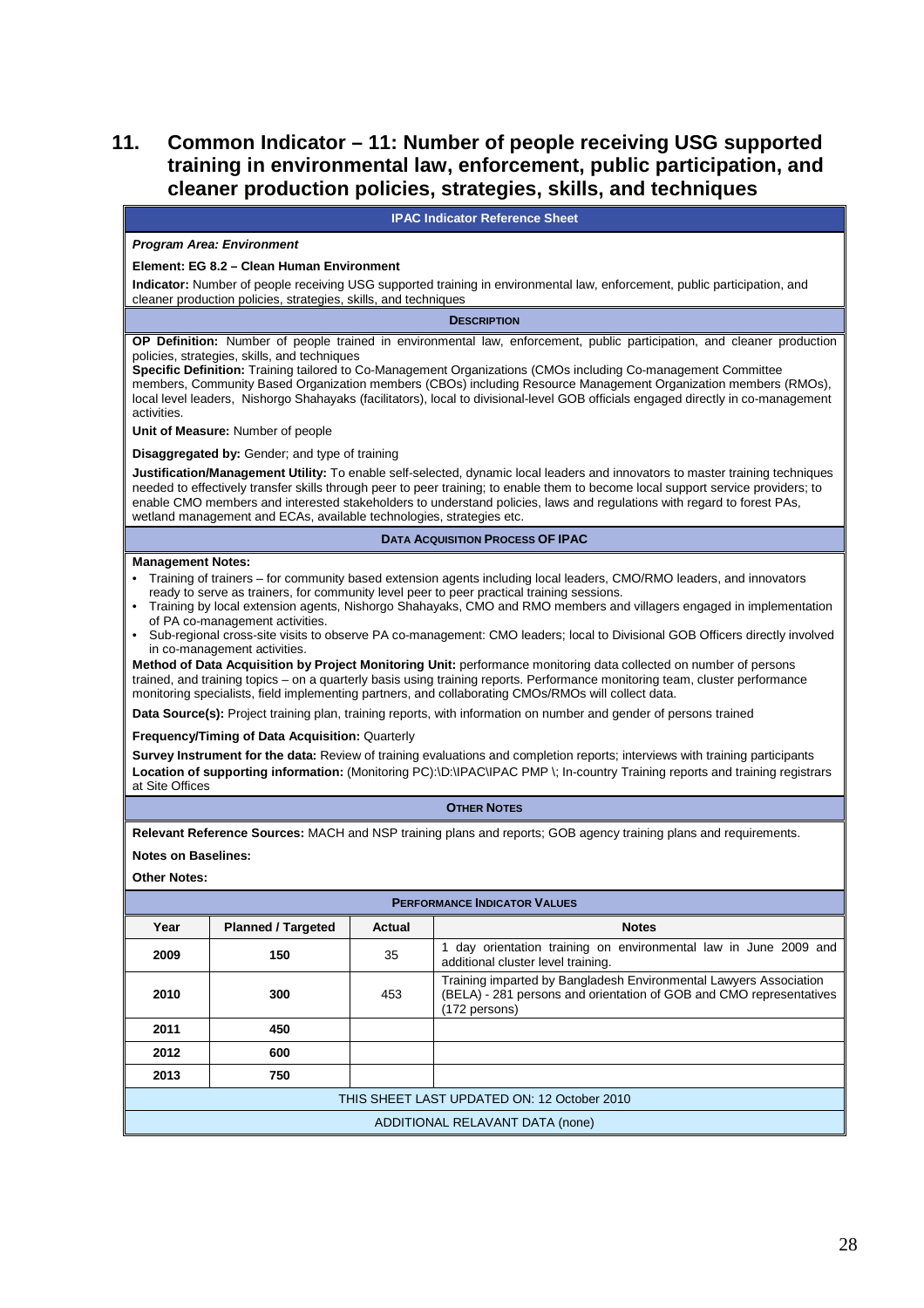# **12. Common Indicator – 12: Number of people receiving USG supported training in global climate change including framework convention on climate change, greenhouse gas inventories, mitigation, and adoption analysis**

#### **IPAC Indicator Reference Sheet Program Area: Environment Element: EG 8.2 – Clean Human Environment Indicator:** Number of people receiving USG supported training in global climate change including framework convention on climate change, greenhouse gas inventories, mitigation, and adoption analysis **DESCRIPTION OP Definition:** The number of people trained in global climate change, including the U.N. Framework Convention on Climate Change (UNFCCC); national greenhouse gas inventories, national programs or policies to mitigate or adapt to global climate change; promotion of technologies to reduce greenhouse gas emissions; promotion of public awareness efforts; activities to reduce vulnerability to climate change impacts, activities to reduce net greenhouse gas emissions from the land use sector; activities to reduce net greenhouse gas emissions from the energy sector. **Specific Definition:** The number of GOB officials, NGO members and private consultants trained in replicating carbon project modeling exercise. **Unit of Measure:** Number of people **Disaggregated by:** Gender; and type of training **Justification/Management Utility:** To provide orientation and transfer of information needed to develop and prepare successful projects that are designed to sequester carbon and mobilize financial resources from the sale of carbon credits; to include information and techniques needed to assure accountability and reporting of the sue of project funding. **DATA ACQUISITION PROCESS OF IPAC Management Notes:**  • Certificate course in Preparation of Carbon projects (up to 3 weeks) **Method of Data Acquisition by Project Monitoring Unit:** performance monitoring data collected on number of persons trained, and training topics – on a quarterly basis using training reports. Performance monitoring team, cluster performance monitoring specialists, field implementing partners, and collaborating CMOs/RMOs will collect information and data. **Data Source(s):** Project training plan, training evaluations and completion reports, with information on number and gender of persons trained **Frequency/Timing of Data Acquisition:** Quarterly **Survey Instrument for the data:** Review of training reports; interviews with training participants Location of supporting information: (Monitoring PC):\D:\IPAC\IPAC PMP \; In-country Training reports and training registrars at Site **Offices OTHER NOTES Relevant Reference Sources:** MACH and NSP training plans and reports; GOB agency training plans and requirements. **Notes on Baselines: Other Notes: PERFORMANCE INDICATOR VALUES Year** Planned / Targeted **Actual Notes Notes 2009 -** - **2010 25** 378 Includes a workshop on carbon financing attended by 100 expatriates, GOB officials and academicians. The rest are IPAC partner staff, GOB/NGO personnel and CMO representatives. **2011 50 2012 75 2013 100**  THIS SHEET LAST UPDATED ON: 11 October 2010 ADDITIONAL RELAVANT DATA (None)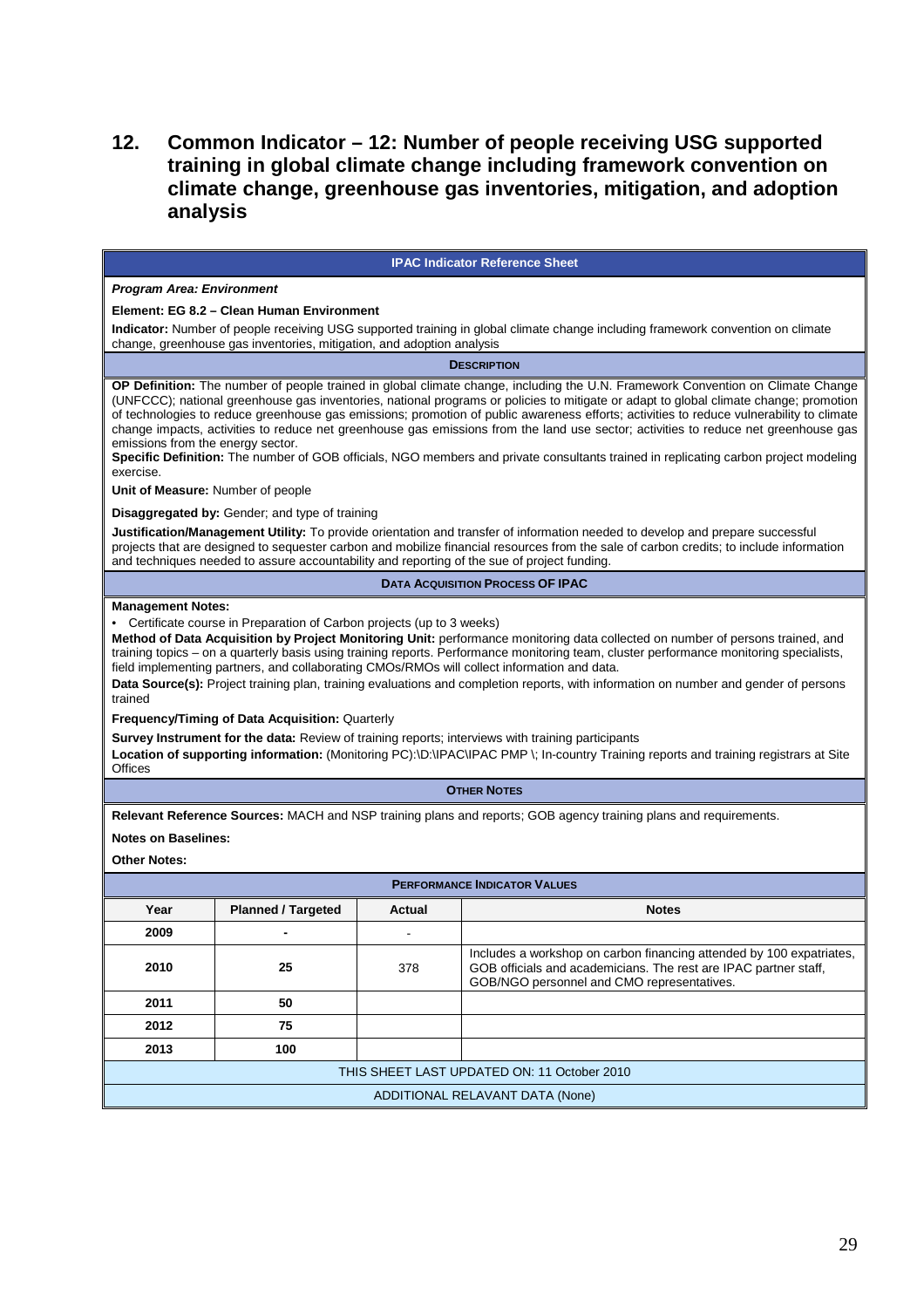# **13. Custom Indicator - 13: Number of individuals benefiting from improved stove and biogas plants.**

#### **IPAC Indicator Reference Sheet**

### **Program Area: Environment**

#### **Element: E.G. 8.2 – Clean Human Environment**

**Custom Indicator:** Number of individuals benefiting from improved stove and biogas plants.

**DESCRIPTION**

**Specific Definition:** Institutions may range from educational or governmental, or even brickfields.

**Unit of Measure:** number persons (based on number of households and institutions)

#### **Disaggregated by:** n/a

**Justification/Management Utility:** One of the causes of deforestation and degradation of forest PAs is unsustainable harvesting of fuel wood, especially for commercial sales to urban centers and brickfields. Dissemination of fuel efficient wood stoves for cooking or biogas technologies can reduce deforestation and carbon dioxide emissions. In addition to planting trees, and to increased patrolling and reduction of commercial extraction of fuelwood for brickfields and urban centers, IPAC will promote the expanded use of improved cooking stoves and biogas plants. These technologies have been effective in: reducing local demand for fuel wood, reducing the felling of trees and carbon emissions from deforestation, reducing expenditures for fuel wood, and contribute to improved hygiene and health and generate useful by-products (composted waste).

**DATA ACQUISITION PROCESS OF IPAC** 

#### **Management Notes:**

**Method of Data Acquisition by Project Monitoring Unit:** performance monitoring data collected on number of households and institutions have installed fuel efficient technology. Performance monitoring team, cluster performance monitoring specialists, field implementing partners, Nishorgo Shahayaks and collaborating CMOs/RMOs will collect information and data from improved stove makers.

**Data Source(s):** field offices.

**Frequency/Timing of Data Acquisition:** quarterly and yearly

**Survey Instrument for the data:** lists of customers/buyers of improved stoves and biogas plants

**OTHER NOTES**

#### **Relevant Reference Sources:**

**Notes on Baselines:** During NSP 4,115 households adopted these stoves and two institutions built biogas plants, total number of individuals benefiting from improved stove is 25,167 (from households 23,867 and from institutions 1,300).

#### **Other Notes:**

| <b>PERFORMANCE INDICATOR VALUES</b>         |                              |        |                                                                                                                                                                              |  |
|---------------------------------------------|------------------------------|--------|------------------------------------------------------------------------------------------------------------------------------------------------------------------------------|--|
| Year                                        | Planned /<br><b>Targeted</b> | Actual | <b>Notes</b>                                                                                                                                                                 |  |
| 2009                                        | 5,600                        | 2,800  | 500 households installed improved cooking stoves (ICS) at Satchuri<br>NP, Rema Kalenga WS and Lawachara NP.                                                                  |  |
| 2010                                        | 19,600                       | 6.281  | 1,032 households installed ICS. Progress depends on developing<br>improved stove makers in new PA sites through leveraged support<br>which is expected to be available soon. |  |
| 2011                                        | 28,000                       |        |                                                                                                                                                                              |  |
| 2012                                        | 36,400                       |        |                                                                                                                                                                              |  |
| 2013                                        | 44,800                       |        |                                                                                                                                                                              |  |
| THIS SHEET LAST UPDATED ON: 11 October 2010 |                              |        |                                                                                                                                                                              |  |
| ADDITIONAL RELAVANT DATA (none)             |                              |        |                                                                                                                                                                              |  |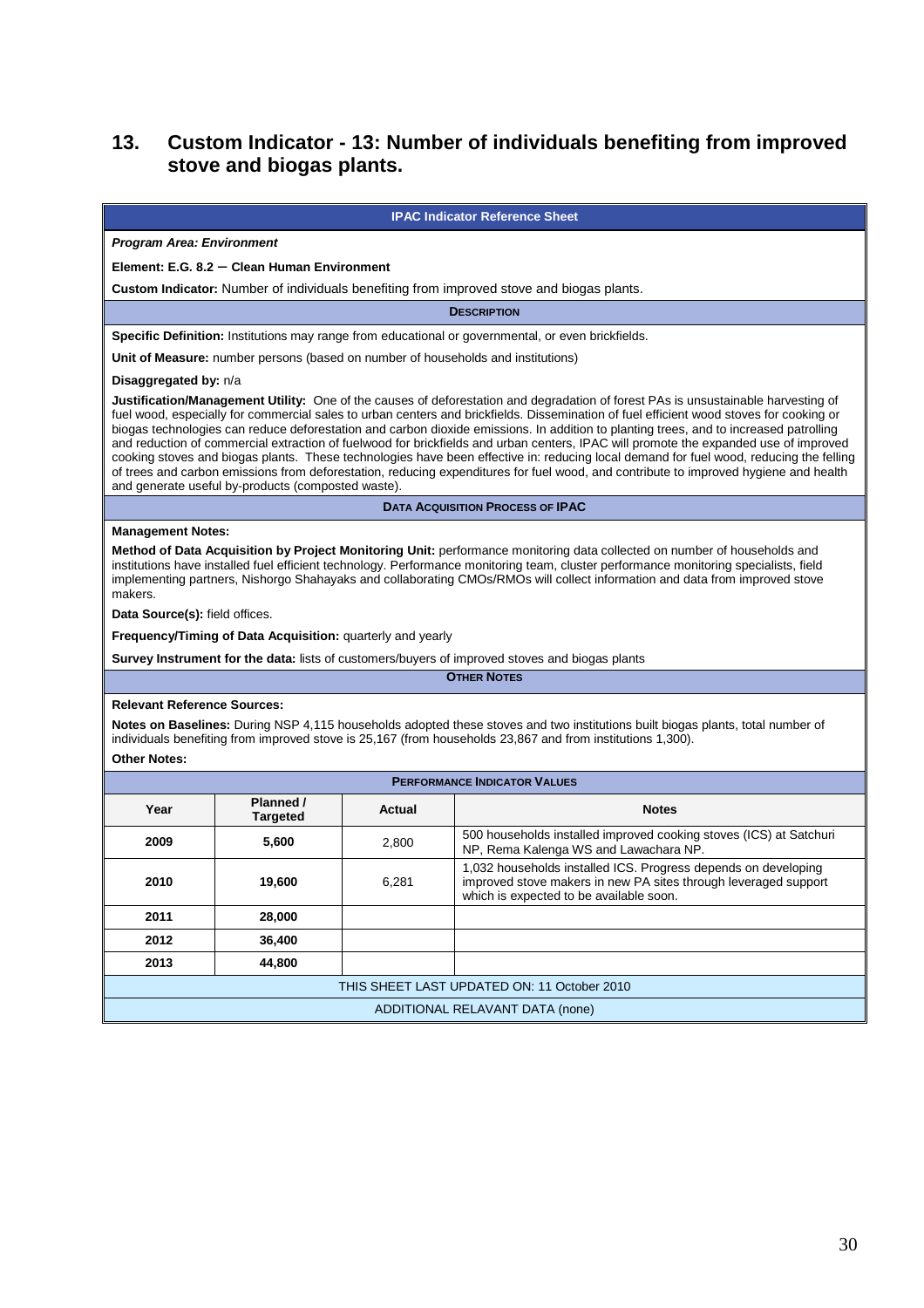# **14. Custom Indicator – 14: Market and non-market revenue generated from Protected Areas**

#### **IPAC Indicator Reference Sheet**

#### **Program Area: Environment**

**Element: E.G. 8.2 –** 

**Custom Indicator:** Market and non-market revenue generated from Protected Areas.

**DESCRIPTION**

**Specific Definition:** This indicator includes the market value of outputs produced by the IPAC beneficiaries listed in indicator 6. It also includes direct revenue generated through value chain interventions and the non-market values that are generated from conservation of the core zones of forest and wetland areas.

**Unit of Measure:** USD (\$) per year

**Disaggregated by:** Marketed revenues generated from AIG support, enterprise generation, employment, entry fees, value of increased productivity from wetlands; non-marketed revenue includes improved health due to improved stoves, carbon sink value.

**Justification/Management Utility:** This is a comprehensive indicator that would show the major economic benefits of the investment.

#### **DATA ACQUISITION PROCESS OF IPAC**

#### **Management Notes:**

Five categories of beneficiaries are identified in indicator 6, for each the value of economic benefits will be estimated:

(1) Direct beneficiaries in new PAs – their additional income from activities such as homestead gardening, cow /goat/pig fattening, bee keeping, nursery, handicrafts, ethnic cloth production, sustainable agriculture, social forestry, eco-tourism and other value-chain development.

(2) For direct beneficiaries in PAs covered by previous projects (NSP and MACH) the difference in economic benefits compared with the end of the previous project derived through sample surveys.

(3) For improved stoves average reductions in fuel use and prices for biomass fuel will be used, secondary sources on the value and number of days of ill-health saved by improved stoves will be sought.

(4) In wetlands (including Sundarbans) the key revenue change is calculated from the difference in estimated fish catch (last project yar compared with baseline) based on per hectare catches and average fish price.

(5) Increased incomes of those involved in the tourism industry and services for the project sites including those employed in hotels, transport, etc.

In addition the total amount of entry fees collected from co-management sites including PAs from the CMO/RMO and Forest Department records (linked with indicator 21).

The value of additional carbon sequestration will derive from indicator 9 and international literature on traded values for carbon. Existing literature will be reviewed for transferable methods and estimates that can be applied for other eco-system related services (for example, soil and watershed conservation) from improved management of PAs and landscapes.

**Method of Data Acquisition by Project Monitoring Unit:** performance monitoring data collected from AIG matrix, monthly progress report, CMO and FD records, fish catch monitoring, and sample surveys. Performance monitoring team, cluster performance monitoring specialists, field implementing partners, and collaborating CMOs/RMOs will collect information and data.

**Data Source(s):** field offices, see above.

**Frequency/Timing of Data Acquisition:** entry fees quarterly, yearly for direct beneficiaries of new PAs, other components mid-term and end of project. For example, wetland-fishery revenue will be estimated in the final project year to compare with 2010-11 baseline (Sundarbans and ex-MACH wetlands) and MACH end of project data.

**Survey Instrument for the data:** various (AIG monitoring, questionnaires, official records, catch monitoring)

**OTHER NOTES**

#### **Relevant Reference Sources:** NSP and MACH reports.

**Notes on Baselines/Targets:** Earlier baselines exist for previous projects for direct beneficiaries and fish catches. Others to be based on initial IPAC data.

#### **Other Notes:**

| <b>PERFORMANCE INDICATOR VALUES</b> |                              |           |                                                                                                                                                                                                                                                                        |
|-------------------------------------|------------------------------|-----------|------------------------------------------------------------------------------------------------------------------------------------------------------------------------------------------------------------------------------------------------------------------------|
| Year                                | Planned /<br><b>Targeted</b> | Actual    | <b>Notes</b>                                                                                                                                                                                                                                                           |
| 2009                                | \$250,000                    | \$156.933 | Revenue generated from eco-cottages, tourist shops, eco-guides, tree<br>nursery, weaving, improved stove making, community based fishing<br>(TGR), tourist kiosque etc.                                                                                                |
| 2010                                | \$800,000                    | \$724.236 | Estimated earnings of value chain beneficiaries and from eco-tourism. The<br>full market and non-market benefits are assumed to be substantially<br>higher, but their estimation depends on surveys to be conducted and<br>outputs from monitoring presently underway. |
| 2011                                | \$1,200,000                  |           |                                                                                                                                                                                                                                                                        |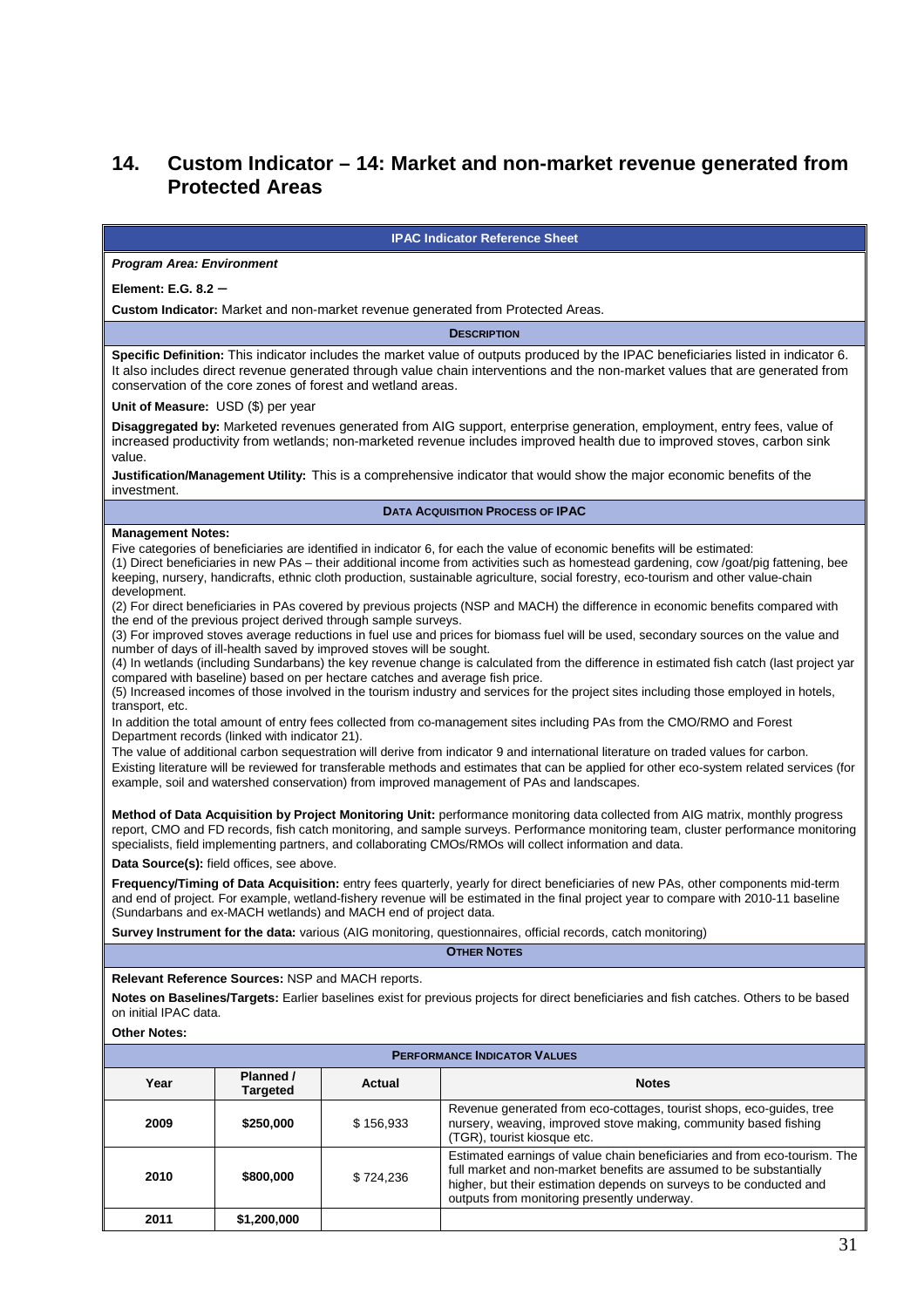| 2012                                        | \$1,600,000 |  |  |  |  |
|---------------------------------------------|-------------|--|--|--|--|
| 2013                                        | \$2,000,000 |  |  |  |  |
| THIS SHEET LAST UPDATED ON: 11 October 2010 |             |  |  |  |  |
| ADDITIONAL RELAVANT DATA (see annex)        |             |  |  |  |  |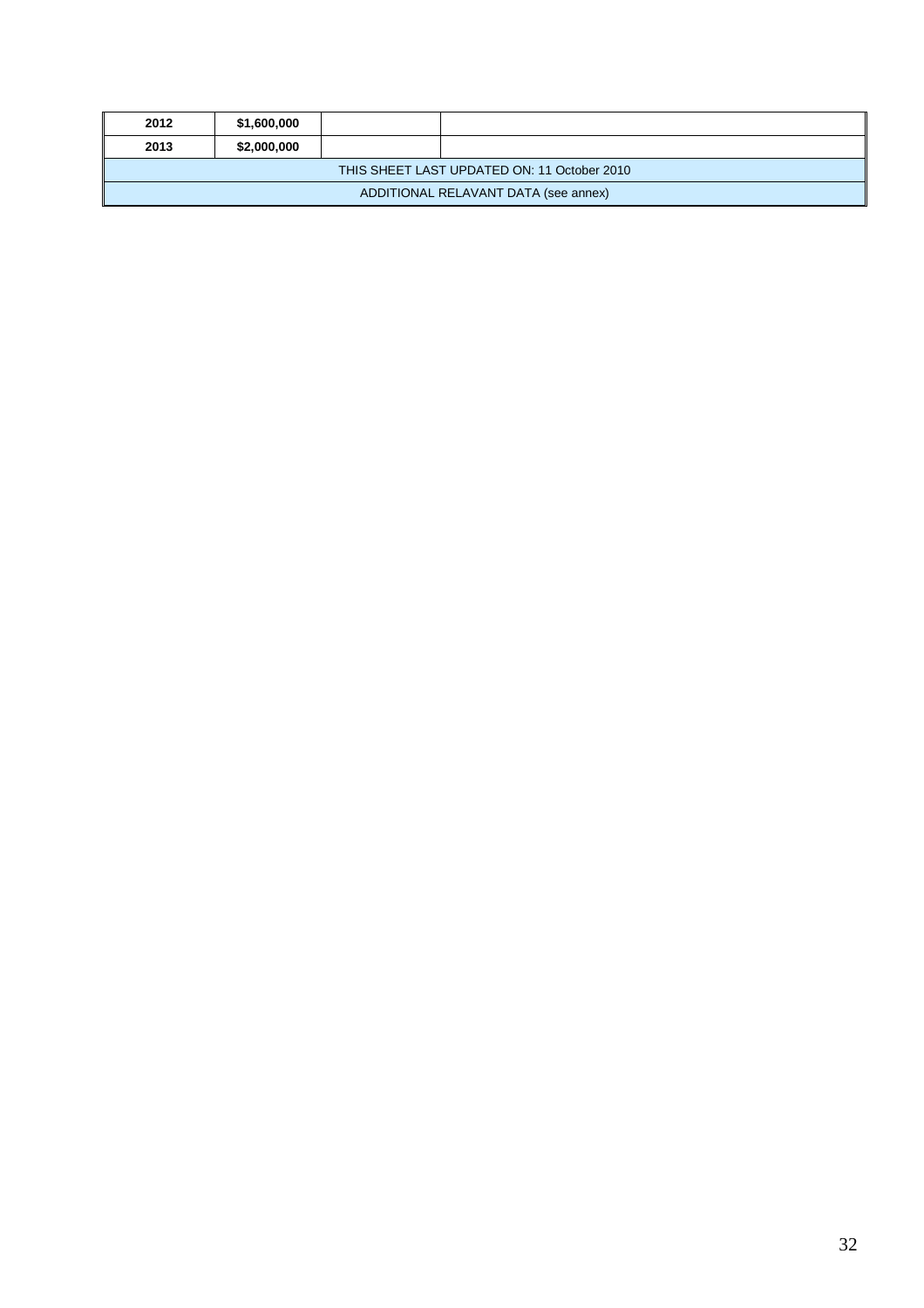# **15. Custom Indicator – 15: Increase in density of indicator bird species in wetlands and forested landscapes**

#### **IPAC Indicator Reference Sheet**

#### **Program Area: Environment**

**Element: E.G. 8.2 –** 

**Custom Indicator:** Increase in density of indicator bird species in wetlands and forested landscapes

**DESCRIPTION**

**Specific Definition:** 8-10 indicator bird species have been selected as indicators of biological diversity and forest health to be monitored in a total of 10 PAs including five pilot PAs from the Nishorgo Support Project (NSP) where they were monitored for four years. These species have been selected to represent three strata (ground-understorey, mid-storey and canopy) of the forest. Out of eight species considered in NSP some occurred at low density and were considered unlikely to respond to possible changes in the habitat within 4-5 years. The choice of species has been revised for the additional PAs monitored in the present project. In addition counts of wintering waterbirds will be used to track change in the health of the wetlands.

Unit of Measure: Forest: % change in average density of indicator birds per km<sup>2</sup> and number of species increasing or decreasing; wetland: % change in number of waterbird species and in total count of waterbirds of all species.

**Disaggregated by:** Forest birds and Wetland birds

**Justification/Management Utility:** This indicator is to be measured year by year. It provides a useful and easily comprehensible measure of forest and wetland habitat change, useful both to policy makers and to the local inhabitants, for building awareness. This indicator serves as proxy indicator of biodiversity.

**DATA ACQUISITION PROCESS OF IPAC** 

**Management Notes:** Reliable changes/trends are unlikely to be discernable year-to-year.

**Method of Data Acquisition by Project Monitoring Unit:** Forests: annual bird surveys in the breeding season following preestablished transects in 10 PAs conducted by ornithologists, students and local eco guides. Wetands: annual midwinter waterbird counts, as part of the Asian Waterbird Census each January, by experienced birdwatchers (these would cover Hail Haor (Baikka Beel), Hakaluki Haor and Tanguar Haor. Performance monitoring team will collect information and data and share findings with CMOs/RMOs.

**Data Source(s):** community members, volunteers, experienced birdwatchers, field offices.

**Frequency/Timing of Data Acquisition:** yearly

**Survey Instrument for the data:** forests: line transect survey, wetlands: complete count.

**OTHER NOTES**

**Relevant Reference Sources:** NSP bird survey reports, MACH completion report and Baikka Beel bird list.

**Notes on Baselines/Targets:** Because different species are considered in different sites, percentage changes over the baseline are the main measure. Baseline in 5 forest PAs is 2008 (the last survey under NSP). Change in density will indicate ecosystem health. Detailed information on the baselines and past trends is given in an annex.

**Other Notes:** Changes are likely to be small between years, and may fluctuate for other environmental factors, so only a final target is indicated although actual data on populations will be available each year.

| <b>PERFORMANCE INDICATOR VALUES</b>         |                                                                           |               |                                                                                                                                   |  |  |
|---------------------------------------------|---------------------------------------------------------------------------|---------------|-----------------------------------------------------------------------------------------------------------------------------------|--|--|
| Year                                        | <b>Planned / Targeted</b>                                                 | <b>Actual</b> | <b>Notes</b>                                                                                                                      |  |  |
| 2009                                        | NA                                                                        |               |                                                                                                                                   |  |  |
| 2010                                        |                                                                           |               | Data from 5 forest PAs being processed<br>Data from Hail Haor available, 2 other wetlands to<br>be collected from AWC coordinator |  |  |
| 2011                                        |                                                                           |               |                                                                                                                                   |  |  |
| 2012                                        |                                                                           |               |                                                                                                                                   |  |  |
| 2013                                        | Forest >10% increase for all species<br>Wetland >30% increase total count |               |                                                                                                                                   |  |  |
| THIS SHEET LAST UPDATED ON: 13 October 2010 |                                                                           |               |                                                                                                                                   |  |  |
| ADDITIONAL RELAVANT DATA (see annex)        |                                                                           |               |                                                                                                                                   |  |  |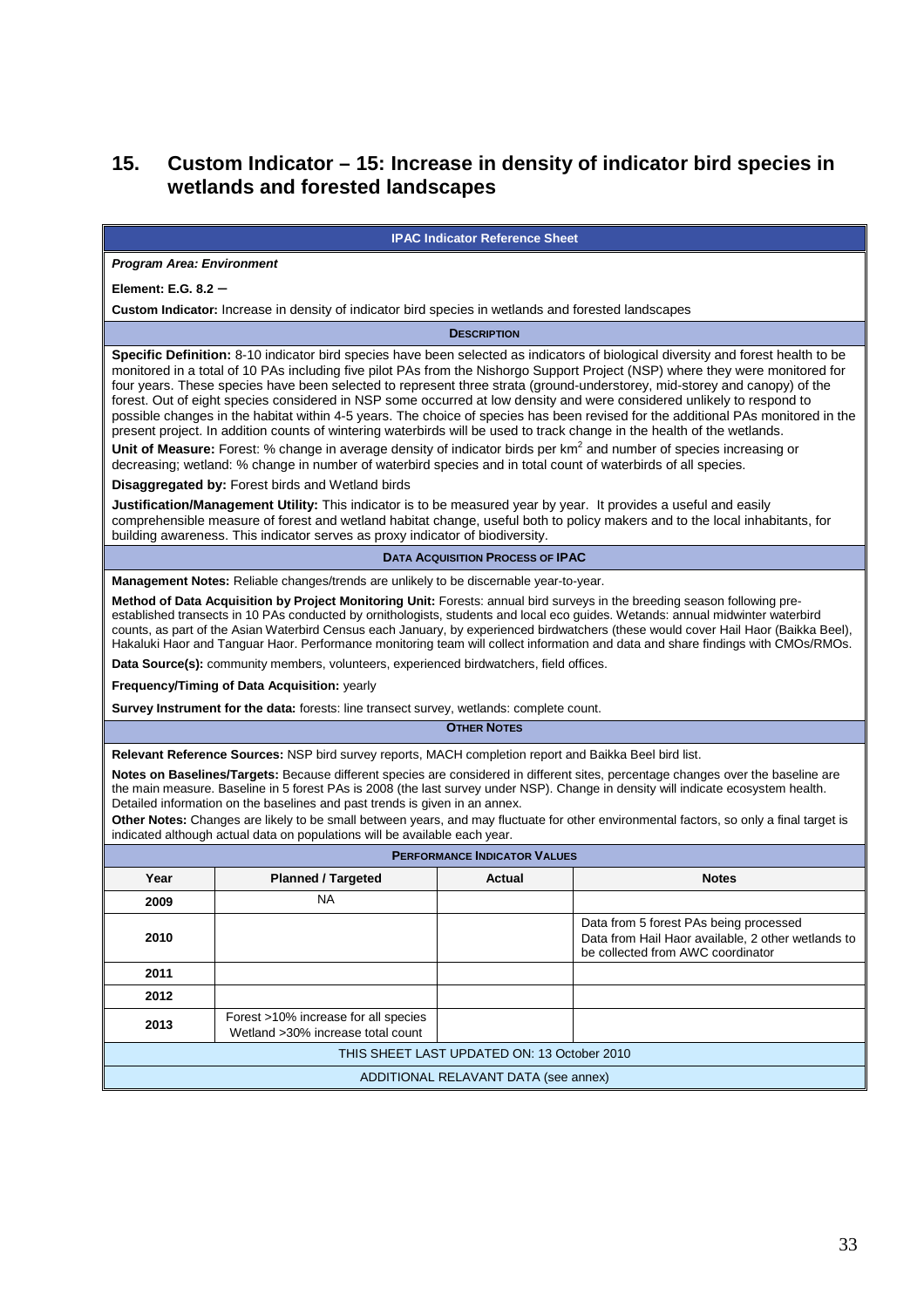# **16. Custom Indicator - 16: Amount of leveraged financing for conservation**

**IPAC Indicator Reference Sheet** 

#### **Program Area: Environment**

**Element: E.G. 8.2 –** 

**Custom Indicator:** Amount of leveraged financing for conservation.

**DESCRIPTION**

**Specific Definition:** This indicator will measure the ability of the PA (forest and wetland) system to raise funds for protected area management. Funds raised would be used to support protected area activities after project completion or for activities outside the pilot areas to initiate co-management activities in other sites. This includes carbon projects, public-private partnership and donor funding.

**Unit of Measure**: million USD

#### **Disaggregated by:** n/a

**Justification/Management Utility:** This indicator will measure yet another aspect of improved institutional capacity, that of civil society capacity. The ability of national government, local governments, NGOs and other local organizations to effectively mobilize conservation finance to support co-management of PAs and other NRM programs is a fundamental aspect of effective co-management.

**DATA ACQUISITION PROCESS OF IPAC** 

#### **Management Notes:**

**Method of Data Acquisition by Project Monitoring Unit:** Project documents, donor, NGO and government records, agreements and announcements.

**Data Source(s):** Dhaka office, supported by cluster offices for locally leveraged funding.

**Frequency/Timing of Data Acquisition:** yearly

**Survey Instrument for the data:** none

**OTHER NOTES**

#### **Relevant Reference Sources:**

**Notes on Baselines/Targets:**

**Other Notes:**

| <b>PERFORMANCE INDICATOR VALUES</b>         |                           |              |                                                                                                                                                                                                                                                                                                                                                                                                                                                                                                                                           |  |
|---------------------------------------------|---------------------------|--------------|-------------------------------------------------------------------------------------------------------------------------------------------------------------------------------------------------------------------------------------------------------------------------------------------------------------------------------------------------------------------------------------------------------------------------------------------------------------------------------------------------------------------------------------------|--|
| Year                                        | <b>Planned / Targeted</b> | Actual       | <b>Notes</b>                                                                                                                                                                                                                                                                                                                                                                                                                                                                                                                              |  |
| 2009                                        | \$4,300,000               | \$12,727,362 | European Union funded Sundarbans Environmental And Livelihood<br>Security (SEALS) Project (USD 12,575,933 - EUR 10 million). IPAC<br>participated and contributed in design of SEALS project, and there<br>is an MOU between EC and USAID. The project was scheduled to<br>start end of 2009. 1 $EUR = 1.25759$ USD<br>1,100 households were provided with ring-slab latrine, cost of each<br>is Taka 1,000, total value BDT 1,100,000 (equivalent to USD<br>15,714.<br>RDRS provided funds from its own sources for AIGAs totalling US\$ |  |
|                                             |                           |              | 64,286 at LNP and US\$ 71429 at SNP (total - US\$ 1,35,714).                                                                                                                                                                                                                                                                                                                                                                                                                                                                              |  |
| 2010                                        | \$8,600,000               | \$17,257,956 | GTZ support for project on reforestation in Chunoti WS (EUR 4.2)<br>million)                                                                                                                                                                                                                                                                                                                                                                                                                                                              |  |
| 2011                                        | \$12,900,000              |              |                                                                                                                                                                                                                                                                                                                                                                                                                                                                                                                                           |  |
| 2012                                        | \$17,200,000              |              |                                                                                                                                                                                                                                                                                                                                                                                                                                                                                                                                           |  |
| 2013                                        | \$21,500,000              |              |                                                                                                                                                                                                                                                                                                                                                                                                                                                                                                                                           |  |
| THIS SHEET LAST UPDATED ON: 11 October 2010 |                           |              |                                                                                                                                                                                                                                                                                                                                                                                                                                                                                                                                           |  |
| ADDITIONAL RELAVANT DATA (none)             |                           |              |                                                                                                                                                                                                                                                                                                                                                                                                                                                                                                                                           |  |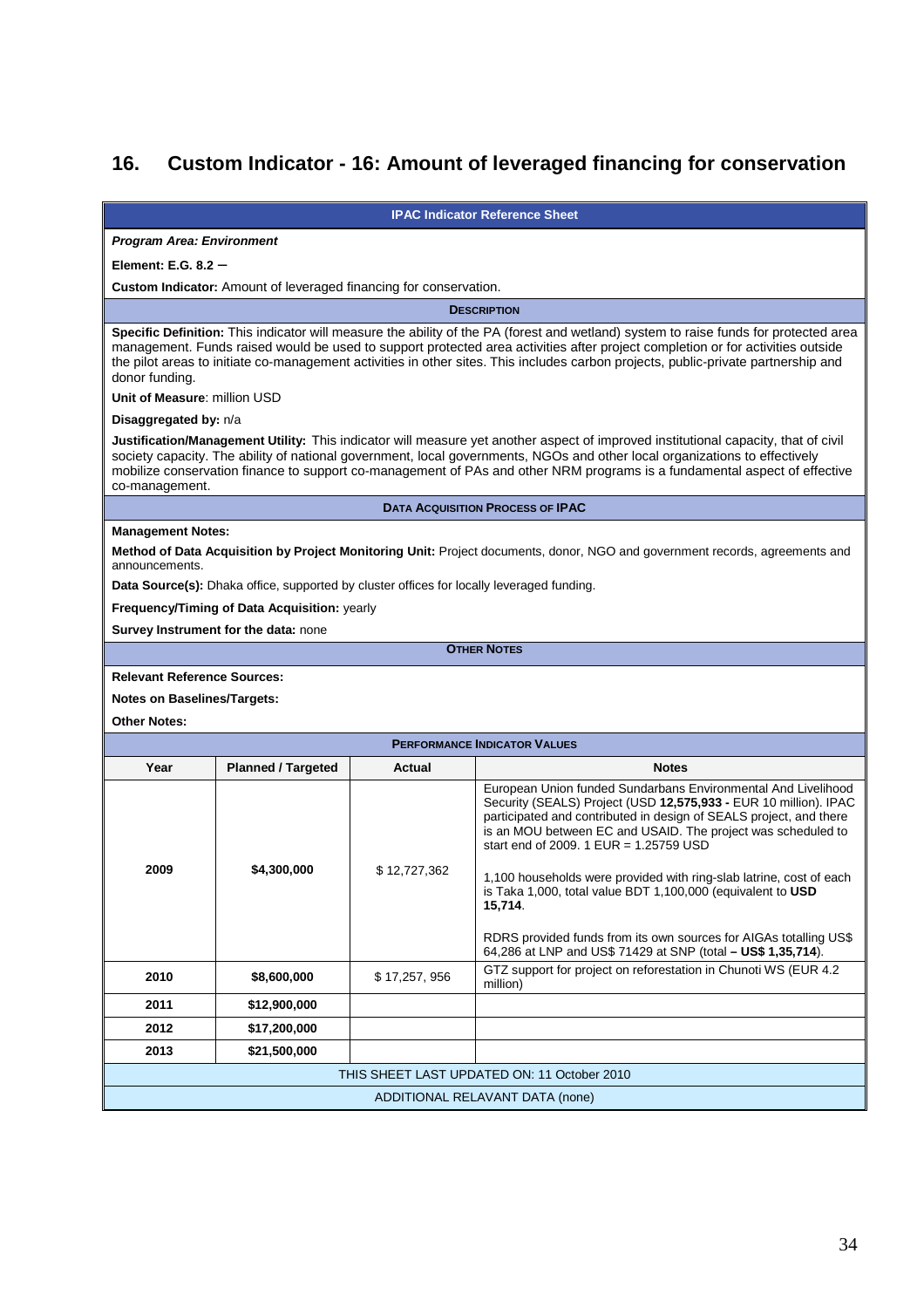## **17. Custom Indicator - 17: Number of individuals that are aware of a national protected area network.**

**IPAC Indicator Reference Sheet** 

#### **Program Area: Environment**

**Element: E.G. 8.2 –** 

**Custom Indicator:** Number of individuals that are aware of a national protected area network – Nishorgo Network.

**DESCRIPTION**

**Specific Definition:** This process indicator will record the number of people who are reached by (attend, see, read, etc.) communication initiatives that explain the concept and practice of the national protected area network, and therefore can be expected to recognize the PA network objective and its items, brands or logos.

**Unit of Measure**: number of people

#### **Disaggregated by**: n/a

**Justification/Management Utility:** This process indicator will capture the coverage of awareness generation activities in order to build a constituency for conservation and to raise awareness among the public of the biological richness of the country and its protected areas, the Nishorgo Network.

#### **DATA ACQUISITION PROCESS OF IPAC**

#### **Management Notes:**

People are expected to become aware of the Nishorgo Network through:

- Mass events in the IPAC PA landscapes;
- National level events including observation of international or national days, fairs, etc.;
- Mass communication through electronic and print media, etc.

**Method of Data Acquisition by Project Monitoring Unit:** Data collection and assessment will be organized by Asiatic Communication Team, IPAC communication team and Performance monitoring team.

**Data Source(s):** Asiatic Communication Team and IPAC communication team records of attendance at events and verification of secondary information on the audience/readership/viewing figures for mass media.

#### **Frequency/Timing of Data Acquisition:** yearly

**Survey Instrument for the data:** The project communication strategy will finalize data collection methods, but these will include event attendance records and viewership/readership data.

#### **OTHER NOTES**

#### **Relevant Reference Sources:**

**Notes on Baselines:** baseline figure for forested PAs is around **20,000**. This figure includes CMO members, forest user groups, patrol groups, Nishorgo club members, scouts members, number of PA Guide books sold, number of leaflets distributed. MACH reported reaching over 300,000 people through awareness raising activities on wetland conservation and management.

**Other Notes:** It is estimated that a maximum population of about 500,000 people could be reached around the intervention PAs, with the remainder of the target at national level, the main national-level media campaigns are scheduled for 2011-2013.

| <b>PERFORMANCE INDICATOR VALUES</b>         |                           |         |                                                                                                                                                                                                                                      |  |
|---------------------------------------------|---------------------------|---------|--------------------------------------------------------------------------------------------------------------------------------------------------------------------------------------------------------------------------------------|--|
| Year                                        | <b>Planned / Targeted</b> | Actual  | <b>Notes</b>                                                                                                                                                                                                                         |  |
| 2009                                        | 50,000                    | 16.722  | Events include inception workshops, different days and small gatherings.                                                                                                                                                             |  |
| 2010                                        | 500,000                   | 182,978 | IPAC orientations, trainings, spot based awareness events, local level<br>meetings, international day observation at national as well as local level.<br>However, the main national campaigns are now scheduled for 2011<br>onwards. |  |
| 2011                                        | 1,000,000                 |         |                                                                                                                                                                                                                                      |  |
| 2012                                        | 2,000,000                 |         |                                                                                                                                                                                                                                      |  |
| 2013                                        | 2,500,000                 |         |                                                                                                                                                                                                                                      |  |
| THIS SHEET LAST UPDATED ON: 11 October 2010 |                           |         |                                                                                                                                                                                                                                      |  |
| ADDITIONAL RELAVANT DATA (none)             |                           |         |                                                                                                                                                                                                                                      |  |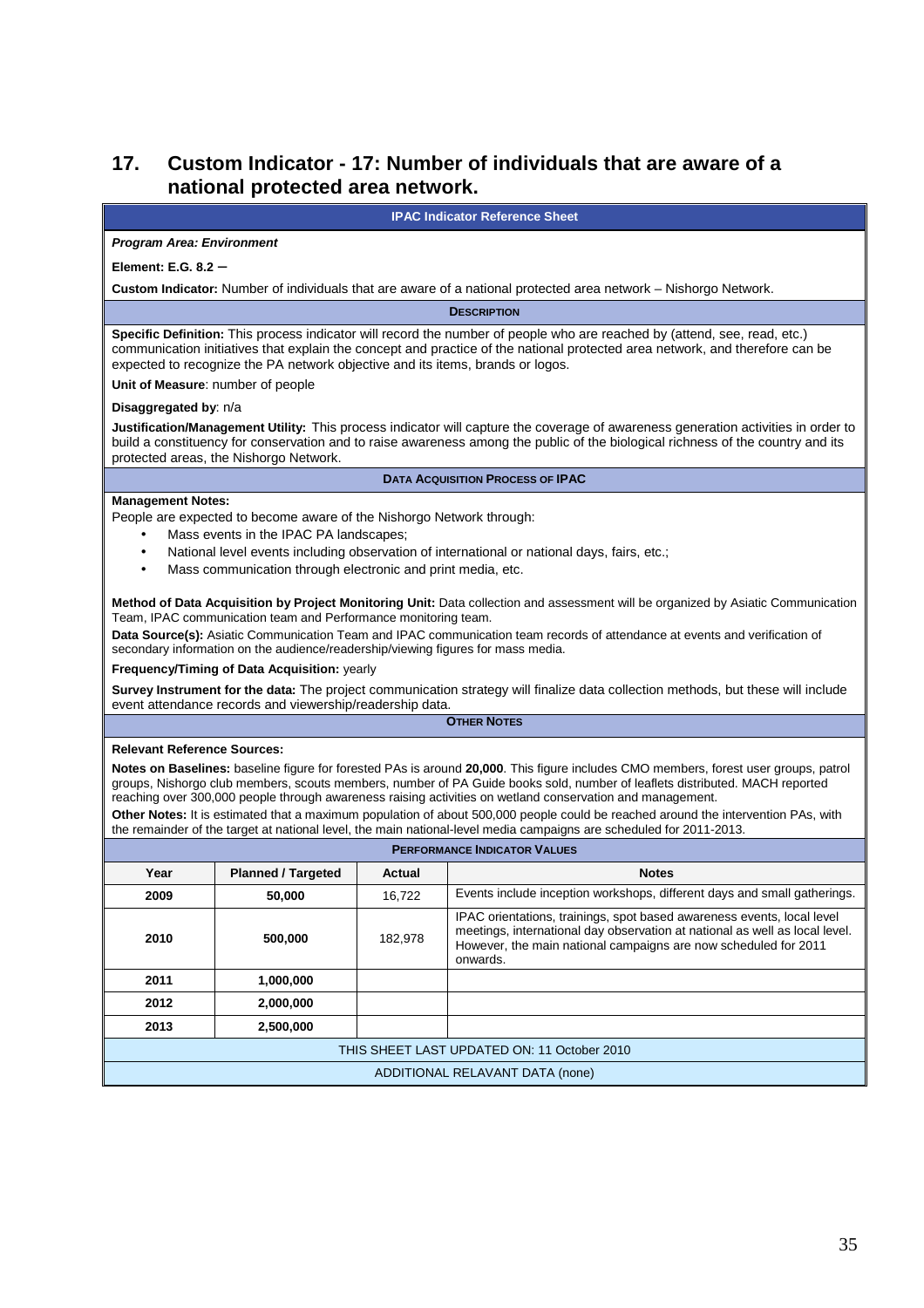## **18. Custom Indicator – 18: More active and decisive support for PA comanagement from Forest Department, DOE, DOF and local government**

#### **IPAC Indicator Reference Sheet**

#### **Program Area: Environment**

#### **Element: E.G. 8.2 –**

Custom Indicator: More active and decisive support for PA co-management from Forest Department (FD), Department of Environment (DOE), Department of Fisheries (DOF), and local government.

#### **DESCRIPTION**

**Specific Definition:** This indicator will measure improvements in the institutional support provided by FD, DOE and DOF and shifts in their operating paradigm in favor of co-management and integrated conservation issues and climate change.

**Unit of Measure**: Percentage of PA sites where substantive active support is achieved..

#### **Disaggregated by**: n/a

**Justification/Management Utility:** Centrally and in the field staff of the Wildlife and Nature Conservation Circle of the FD, the Ecologically Critical Area Cell and Climate Change Cell within the DOE and the newly formed Inland Capture Fisheries Management Wing at the DOF are all critical to implementation of the PA co-management strategy and will receive specific attention and training, as will local government officials (Upazila level) and representatives (Union Parishads).

#### **DATA ACQUISITION PROCESS OF IPAC**

**Management Notes:** To measure changes against this indicator and custom indicator 22, and to guide IPAC facilitation and strengthening of co-management, annual or half yearly assessments of the co-management arrangement (covering both CMO/RMO and government sides of co-management) will be made. This will be based on modification of the institutional and CBO assessment systems earlier used in NSP and MACH. One of the measures here will be the number of definable actions taken by each agency in support of and obstructing effective co-management and the effectiveness of those actions in each period.

**Method of Data Acquisition by Project Monitoring Unit:** Periodic assessment of co-management arrangements and stakeholder actions; reporting on the progress of agreed to changes.

**Data Source(s):** Assessments of CMO/RMO and official support for co-management at site level, supported by IPAC project documents, data and information from the Ministry of Environment and Forests, Department of the Environment, Forest Department, Fisheries Department.

**Frequency/Timing of Data Acquisition:** yearly (may be made half yearly if found to be helpful for project implementation)

**Survey Instrument for the data:** short co-management assessment checklist/format conducted by performance monitoring team. **OTHER NOTES**

**Relevant Reference Sources:** Survey instruments in reports of NSP and MACH.

**Notes on Baselines/Targets:** Although active support was achieved in past projects, no baseline is relevant as the indicator measures active support within each year.

**Other Notes:** Assessment will cover the previous 12 months and has been planned to start once a critical mass of CMOs are established.

| <b>PERFORMANCE INDICATOR VALUES</b>         |                           |               |                                                                                                |  |  |
|---------------------------------------------|---------------------------|---------------|------------------------------------------------------------------------------------------------|--|--|
| Year                                        | <b>Planned / Targeted</b> | <b>Actual</b> | <b>Notes</b>                                                                                   |  |  |
| 2009                                        | none                      |               | Assessments of support were not made in 2009-<br>10 while capacity was built and co-management |  |  |
| 2010                                        | none                      |               | arrangements were introduced in new sites.                                                     |  |  |
| 2011                                        | 60%                       |               |                                                                                                |  |  |
| 2012                                        | 80%                       |               |                                                                                                |  |  |
| 2013                                        | 100%                      |               |                                                                                                |  |  |
| THIS SHEET LAST UPDATED ON: 13 October 2010 |                           |               |                                                                                                |  |  |
| ADDITIONAL RELAVANT DATA (none)             |                           |               |                                                                                                |  |  |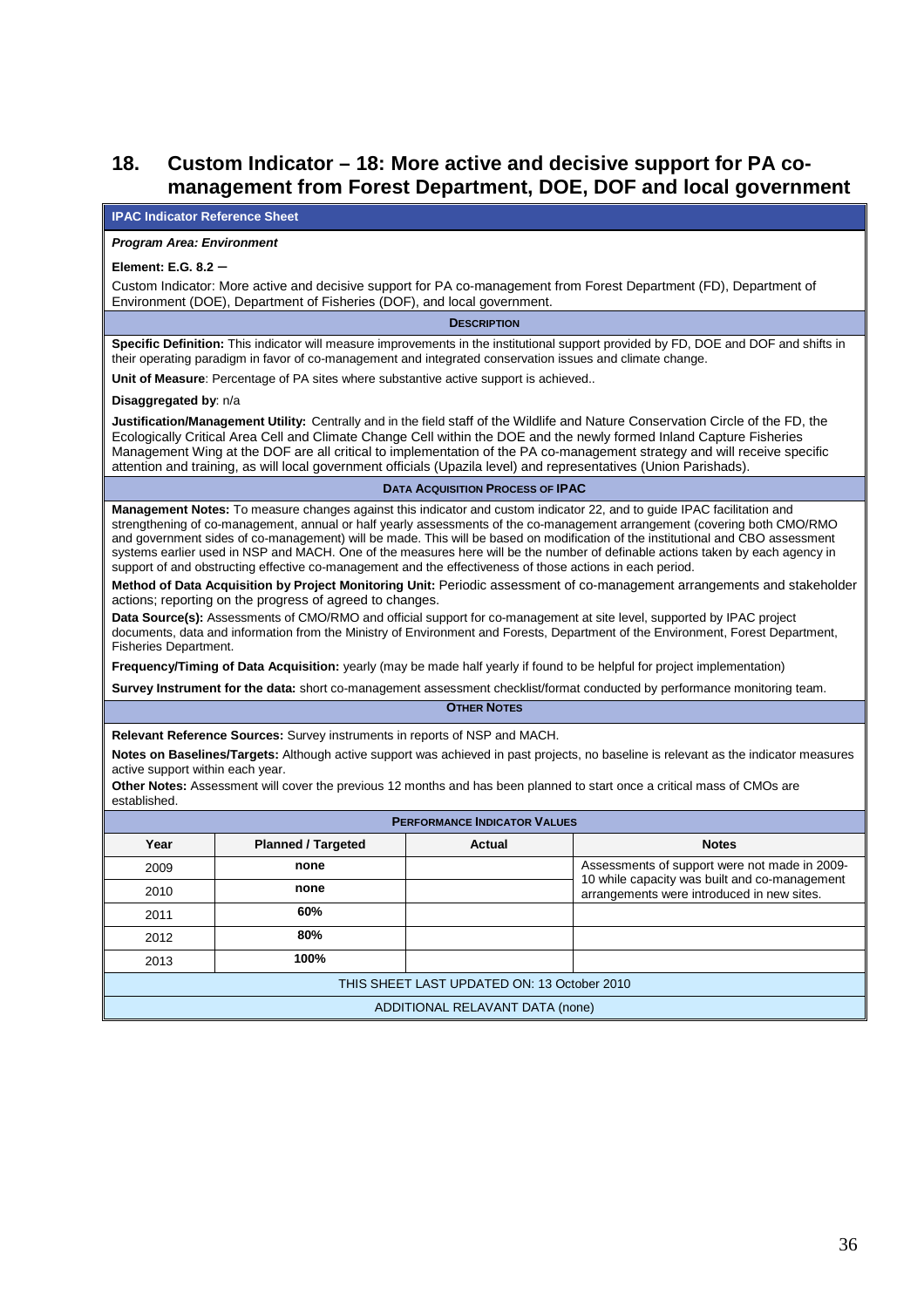# **19. Custom Indicator - 19: Number of communities with co-management agreement.**

#### **IPAC Indicator Reference Sheet**

#### **Program Area: Environment**

**Element: E.G. 8.2 –** 

**Custom Indicator:** Number of communities with co-management agreement.

**DESCRIPTION**

**Specific Definition:** This indicator will capture active local participation in the management of protected areas as well as acceptance of government on devolution of power at the local level for sustainable resource management. Local participation is key to the long-term sustainability of protected areas. Communities must identify with the protected area and see it as a resource worth protecting because the protected area is viewed as an asset that provides the community with goods and services. Local participation is defined as communities incorporated in planning for, identifying local resource priority needs, defining uses of and managing a protected area. Communities can participate in co-management of protected areas by taking responsibility for protection and wise use – for example patrolling, offering services for tourists (guides, food, souvenirs), providing wetland, forest and resource maintenance services, among other activities. Community and local resource management group participation will be established through co-management agreements.

**Unit of Measure**: Number of villages that are covered by co-management agreements (represented in CMOs/RMOs that have agreed management plans). The concept of a village is a traditional one which has some flexibility, in general settlements locally considered to be villages will be counted and neighborhoods known as para within a village would not be counted as separate villages.

**Disaggregated by**: forested lands and wetlands.

**Justification/Management Utility:** By definition co-management requires the participation of local groups and communities. As such this indicator will measure progress toward attaining greater local participation. If procedures developed for co-management are functioning, this indicator will provide proof that local communities are participating and benefiting from the implementation of the procedure.

**DATA ACQUISITION PROCESS OF IPAC** 

#### **Management Notes:**

**Method of Data Acquisition by Project Monitoring Unit:** Performance monitoring team, cluster performance monitoring specialists, field implementing partners, and collaborating CMOs/RMOs will collect data listing villages formally participating in co-management as part of quarterly progress reporting.

**Data Source(s):** IPAC project documents, records of CMOs and RMOs.

**Frequency/Timing of Data Acquisition:** quarterly

**Survey Instrument for the data:**.

#### **OTHER NOTES**

**Relevant Reference Sources:** MACH completion report Vol 2 Indictor 6.3b; NSP reports

**Notes on Baselines/Targets:** Baseline figures: NSP (five forest PAs) – 210 villages (covered by CMOs in four PAs). MACH sites (three wetlands) – 127 villages (covered by 16 RMOs plus some chhara committees).

Initial planning for co-management indicates the villages to be invited to participate, and therefore the targets, achievement will depend also on the interest of villagers, and may differ if for example other forest-wetland user villages are subsequently identified and agree to participate in co-management. Target values are based on detailed assessment of user villages through RRA/PRA and from inputs from DOF and FD.

#### **Other Notes:**

| <b>PERFORMANCE INDICATOR VALUES</b>         |                           |        |                                                                                                                                                                                 |  |
|---------------------------------------------|---------------------------|--------|---------------------------------------------------------------------------------------------------------------------------------------------------------------------------------|--|
| Year                                        | <b>Planned / Targeted</b> | Actual | <b>Notes</b>                                                                                                                                                                    |  |
| 2009                                        | 20                        | 0      | No new CMOs formed in this year                                                                                                                                                 |  |
| 2010                                        | 100                       | 142    | Villages covered by CMOs in Khadimnagar NP (22), Fasiakhali WS<br>(30), Medha Kachapia NP (16), Kaptai NP (2 CMCs)(21),<br>Sundarbans East (2 CMCs)(45), and Aura Baura RMO (8) |  |
| 2011                                        | 250                       |        |                                                                                                                                                                                 |  |
| 2012                                        | 400                       |        |                                                                                                                                                                                 |  |
| 2013<br>400                                 |                           |        |                                                                                                                                                                                 |  |
| THIS SHEET LAST UPDATED ON: 13 October 2010 |                           |        |                                                                                                                                                                                 |  |
| ADDITIONAL RELAVANT DATA (see annex)        |                           |        |                                                                                                                                                                                 |  |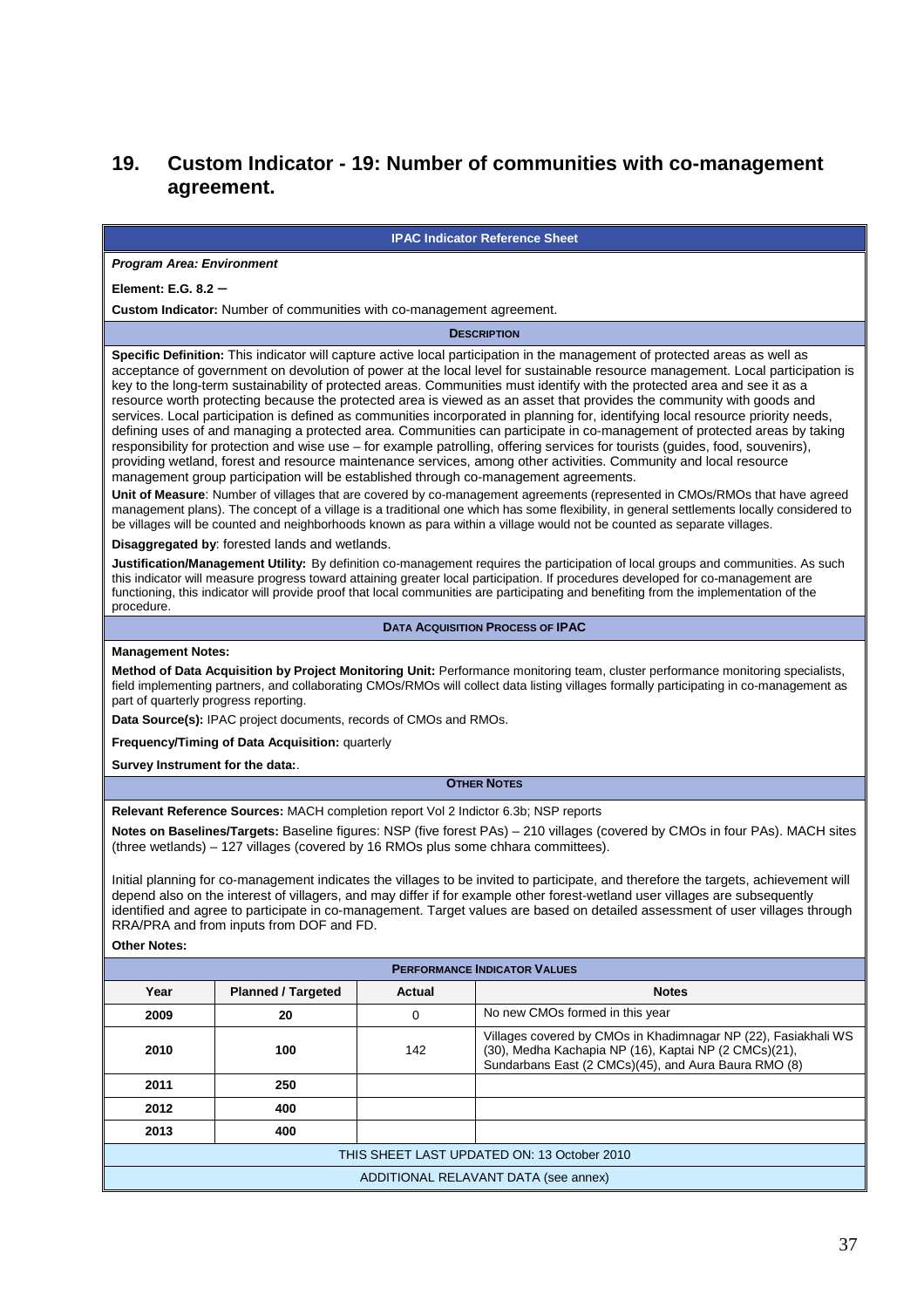# **20. Custom Indicator – 20: Number of training curriculums and modules designed and taught**

**IPAC Indicator Reference Sheet** 

#### **Program Area: Environment**

#### **Element: EG 8.1 – Natural Resources and Biodiversity**

**Indicator:** Number of training curriculums and modules designed and taught

**DESCRIPTION**

**Specific Definition:** Training module or curriculums of short-term, medium term (certificate and diploma) on biodiversity, climate change, wildlife management, Protected Area management, community based eco-tourism, climate change adoption, vulnerability assessment, value chain development, etc.

**Unit of Measure:** number of training modules

#### **Disaggregated by:** n/a

**Justification/Management Utility:** development of appropriate training modules or curriculums is vital to developing capacity and building constituency, and to generating economic benefits.

**DATA ACQUISITION PROCESS OF IPAC** 

#### **Management Notes:**

**Method of Data Acquisition by Project Monitoring Unit:** performance monitoring data collected on training topics – on a quarterly basis using training reports. Performance monitoring team, cluster performance monitoring specialists, field implementing partners will collect data.

**Data Source(s):** Project training plan, training designs and course outlines/curricula documents, training reports.

**Frequency/Timing of Data Acquisition:** Quarterly

**Survey Instrument for the data:** Review of training materials and reports

**OTHER NOTES**

**Relevant Reference Sources:** MACH and NSP training plans and reports; GOB agency training plans and requirements

**Notes on Baselines:** Only new curriculums and modules will be counted so the baseline figure is 0.

**Other Notes:**

| <b>PERFORMANCE INDICATOR VALUES</b>         |                           |        |                                                                                                                                                                    |  |
|---------------------------------------------|---------------------------|--------|--------------------------------------------------------------------------------------------------------------------------------------------------------------------|--|
| Year                                        | <b>Planned / Targeted</b> | Actual | <b>Notes</b>                                                                                                                                                       |  |
| 2009                                        |                           |        | Module on Bamboo Value Chain developed and taught.                                                                                                                 |  |
| 2010                                        | 6                         | 10     | 9 comprehensive training modules and 11 more shorter versions of<br>training kits (further development in progress) were developed and<br>exercised at field level |  |
| 2011                                        | 10                        |        |                                                                                                                                                                    |  |
| 2012                                        | 15                        |        |                                                                                                                                                                    |  |
| 2013                                        | 20                        |        |                                                                                                                                                                    |  |
| THIS SHEET LAST UPDATED ON: 11 October 2010 |                           |        |                                                                                                                                                                    |  |
| ADDITIONAL RELAVANT DATA (shown below)      |                           |        |                                                                                                                                                                    |  |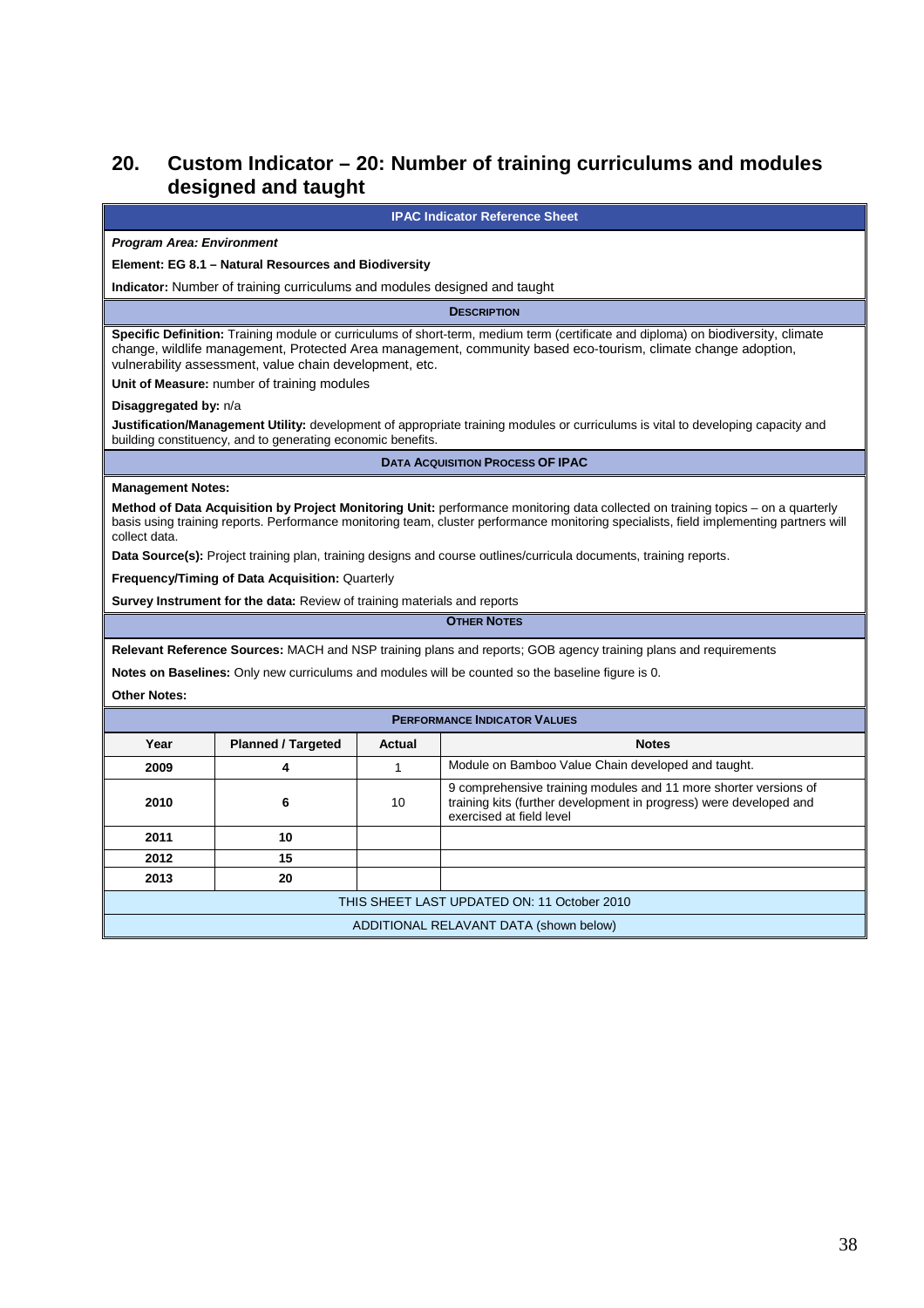# **21. Custom Indicator – 21: Number of recorded visitors to targeted PAs.**

**IPAC Indicator Reference Sheet** 

#### **Program Area: Environment**

#### **Element: EG 8.1 – Natural Resources and Biodiversity**

**Indicator:** Number of recorded visitors to targeted PAs.

**DESCRIPTION**

**Specific Definition:** This indicator will measure the increased interest of the general public to visit protected areas (forests and wetlands) and their willingness to pay an entrance fee. It is an input into measuring the increase in revenues made available to finance PA management, given the government commitment to financing of PA co-management through the retention / return of forest PA entry fees to CMOs (indicator 14).

**Unit of Measure:** Annual numbers of visitors

**Disaggregated by:** number of visitors paying fees (supporting information will include the total value of fees, and % of entry fees retained / returned to CMOs/RMOs)

**Justification/Management Utility:** This indicator will provide evidence of increased civil society awareness and active use of PAs, and government acceptance and interest in natural areas. The planned communications campaigns should provide some of the stimulus for the increased visitation. Although under NSP, visitor number increased tenfold (from 5,000 to 50,000 in Lawachara NP), as entry fees were not then approved, the number of paying visitors in NSP PAs was 0, modest numbers visited Baikka Beel (where the RMO does collect fees) and significant numbers of paying visitors already visited Bhawal NP and Sundarbans.

#### **DATA ACQUISITION PROCESS OF IPAC**

#### **Management Notes:**

**Method of Data Acquisition by Project Monitoring Unit:** visitor register of respective PAs.

**Data Source(s):** Visitor registers of respective PA. Paying visitors receive a ticket and the stub of the ticket along with a register are kept by the concerned CMO/RMO. Where visitors do not pay, either they are requested to collect a "ticket" with serial number or an estimate of visitor numbers will be made by the CMO/RMO supported by the performance evaluation team and implementation partners.

**Frequency/Timing of Data Acquisition:** monthly, quarterly and yearly.

**Survey Instrument for the data:** Visitor registers and receipt books

#### **OTHER NOTES**

#### **Relevant Reference Sources:**

**Notes on Baselines:** Number of registered visitors in Lawachara NP, Satchari NP and Teknaf GR in 2007 (January to December) was 45,605, and in 2008 (January to May) was 55,428.

**Other Notes:** Reliable visitor records only become available when a PA is authorized to collect entry fees, which depends not only on forming CMOs but also in forest PAs on Government approval.

| <b>PERFORMANCE INDICATOR VALUES</b>         |                           |         |                                                                                                                                                                                                                                                                                                                           |  |
|---------------------------------------------|---------------------------|---------|---------------------------------------------------------------------------------------------------------------------------------------------------------------------------------------------------------------------------------------------------------------------------------------------------------------------------|--|
| Year                                        | <b>Planned / Targeted</b> | Actual  | <b>Notes</b>                                                                                                                                                                                                                                                                                                              |  |
| 2009                                        | 50,000                    | 70.000  | Work in progress: Government has approved entry fee, ticket design and<br>sharing of 50% revenue by the CMOs. After training of the CMOs to<br>manage visitors the system became operational.                                                                                                                             |  |
| 2010                                        | 250,000                   | 252,525 | Since November 2009 entry fees were introduced at Lawachara, Satchari,<br>Chunati and Teknaf PAs; visitor fees and records already existed in Baikka<br>Beel (Hail Haor), and, visitor records are maintained at Sundarbans and<br>Khadimnagar without entry fee collection. Data is not yet available from<br>other PAs. |  |
| 2011                                        | 500,000                   |         |                                                                                                                                                                                                                                                                                                                           |  |
| 2012                                        | 750,000                   |         |                                                                                                                                                                                                                                                                                                                           |  |
| 2013                                        | 1,000,000                 |         |                                                                                                                                                                                                                                                                                                                           |  |
| THIS SHEET LAST UPDATED ON: 11 October 2010 |                           |         |                                                                                                                                                                                                                                                                                                                           |  |
| ADDITIONAL RELAVANT DATA (see annex)        |                           |         |                                                                                                                                                                                                                                                                                                                           |  |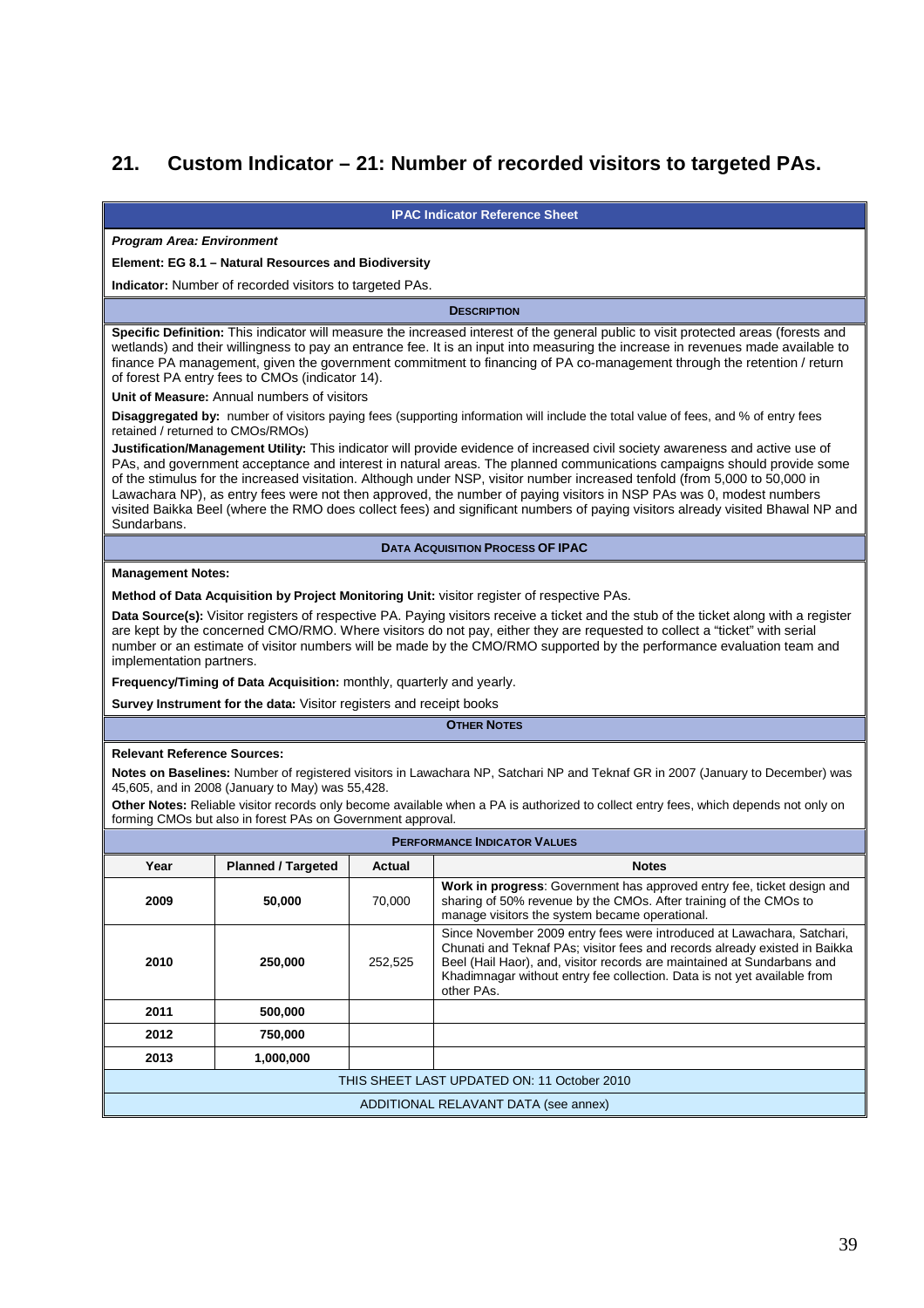## **22. Custom Indicator – 22: Number of protected area management units with improved performance and capacity for co-management**

**IPAC Indicator Reference Sheet** 

#### **Program Area: Environment**

#### **Element: EG 8.1 – Natural Resources and Biodiversity**

**Indicator:** Number of protected area management units with improved performance and capacity for co-management.

#### **DESCRIPTION**

**Specific Definition:** a score based assessment of performance will be developed and standardized into a percentage of maximum possible score for any PA (this is necessary as the diversity of forest and wetland PAs means that not al of the various detailed indicators contributing to the score will be valid for all PAs). Then the number of PAs achieving better than a target performance will be considered the overall achievement. Based on past assessments a target of 70% of the potential maximum score will indicate a well performing co-managed unit.

Several similar systems of assessing and scoring have been used in Bangladesh in the past. In NSP institutional performance was assessed in a study by Khan et al. (2008), but this placed les emphasis on areas such as resource management, finances, and equity. In MACH a system of assessing CBOs (RMOs and FRUGs) was developed based on six-monthly assessments by a mix of project staff and DOF officials using a short assessment format and small group meetings with CBO leaders and with other community stakeholders, covering a number of indicators (each scored on a 0 to 2 scale) grouped into seven themes: resource management, propoor, women's role, organization, governance, finances, and linkages (Bhuiyan and Thompson (2008). NSP also developed a PA management performance scoring system based on WWF's "Rapid Assessment and Prioritization of

Protected Area Management Methodology (Ervin 2003) and Site Consolidation Scorecard developed by The Nature Conservancy (1999). Adjustments were made to match local condition or reality to the extent possible.

A revised scorecard method will be developed to reflect changes in: resource management (management plans, institutions (rules) effectiveness of protection, interventions to restore ecosystems, etc.), community participation and stakeholder representation (particularly of the poor, minorities, and women), governance and functioning of co-management and the organizations assessed, economic benefits generated, financial management and operating budgets, visitor arrangements and infrastructure use, and the participation of government stakeholders. This will be applied to forest and wetland PAs to track improvements in performance and the capacity for co-management of the integrated PA system for the entire country.

#### **Unit of Measure:** score

#### **Disaggregated by:** forested PA and wetland PA

**Justification/Management Utility:** The management performance scorecard can give ecological, social, economic and legal context of each PAs and assessment of management capacity to better decision making. This scorecard method is an important source of feedback to CMOs/RMOs and local officials; will be helpful in communication, advocacy, constituency building, leveraged financing, resource allocation by the policy makers; and will also help in formal recognition and institutionalization of the IPAC system in Bangladesh.

#### **DATA ACQUISITION PROCESS OF IPAC**

#### **Management Notes:**

**Method of Data Acquisition by Project Monitoring Unit:** assessments (see below) supplemented by reports of and interviews with FD, DOE and DOF.

**Data Source(s):** assessments conducted by performance monitoring team in cooperation with CMOs/RMOs and FD, DOE and DOF in respective PAs/sites.

#### **Frequency/Timing of Data Acquisition:** yearly.

**Survey Instrument for the data:** assessment format that scores a mix of qualitative and quantitative indicators.(this will be the same assessment that also generates indicator 18)

**OTHER NOTES**

#### **Relevant Reference Sources:**

**Notes on Baselines/Targets:** baseline for all forest PAs and CMOs has already been done under NSP and for all MACH wetland RMOs. But the details differ between past assessments. Co-management entities in all sites (all 16 RMOs and all 8 CMOs) showed improved performance during the previous projects.

**Other Notes:** It is anticipated that IPAC will directly have a role in facilitating 45 CMOs and 16 RMOs, and indirectly in an as yet unknown number of co-management bodies in indirect sites.

| <b>PERFORMANCE INDICATOR VALUES</b> |                           |              |                                                                                      |  |  |
|-------------------------------------|---------------------------|--------------|--------------------------------------------------------------------------------------|--|--|
| Year                                | <b>Planned / Targeted</b> | Actual       | <b>Notes</b>                                                                         |  |  |
| 2009                                |                           | Not assessed | The targets and indicator have been revised to form a<br>feasible and useful method. |  |  |
| 2010                                | 20                        |              | Assessment in late 2010-early 2011 will cover previous 12<br>months.                 |  |  |
| 2011                                | 25                        |              |                                                                                      |  |  |
| 2012                                | 30                        |              |                                                                                      |  |  |